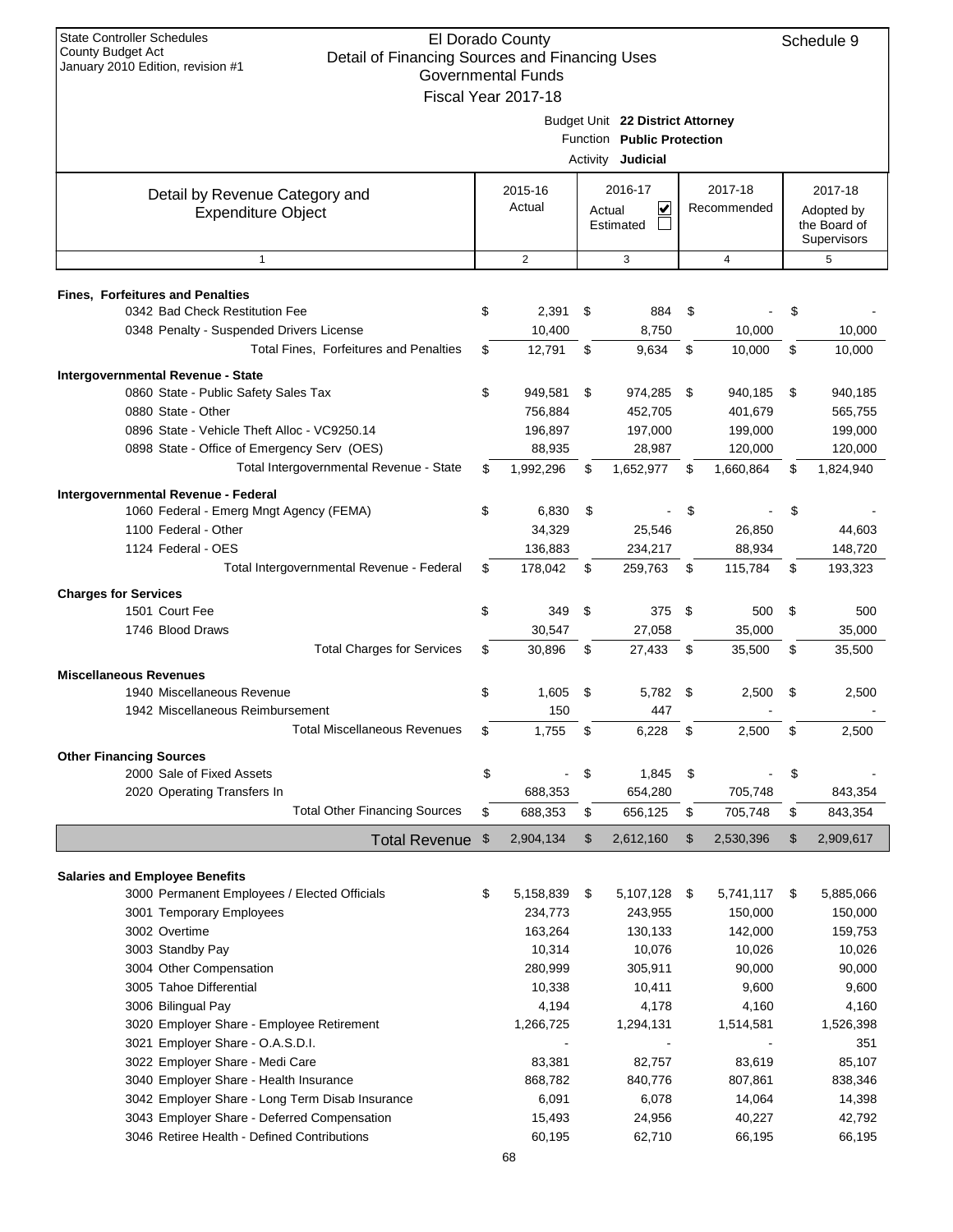| <b>State Controller Schedules</b><br>County Budget Act<br>Detail of Financing Sources and Financing Uses<br>January 2010 Edition, revision #1 | El Dorado County<br><b>Governmental Funds</b><br>Fiscal Year 2017-18 |        |                                                                                     |                        | Schedule 9                                           |
|-----------------------------------------------------------------------------------------------------------------------------------------------|----------------------------------------------------------------------|--------|-------------------------------------------------------------------------------------|------------------------|------------------------------------------------------|
|                                                                                                                                               |                                                                      |        | Budget Unit 22 District Attorney<br>Function Public Protection<br>Activity Judicial |                        |                                                      |
| Detail by Revenue Category and<br><b>Expenditure Object</b>                                                                                   | 2015-16<br>Actual                                                    | Actual | 2016-17<br>$\overline{\mathbf{v}}$<br>Estimated                                     | 2017-18<br>Recommended | 2017-18<br>Adopted by<br>the Board of<br>Supervisors |
| $\mathbf{1}$                                                                                                                                  | $\mathbf{2}$                                                         |        | 3                                                                                   | 4                      | 5                                                    |
| 3060 Employer Share - Workers' Compensation                                                                                                   | 111,429                                                              |        | 164,675                                                                             | 147,907                | 147,907                                              |
| 3080 Flexible Benefits                                                                                                                        | 39,010                                                               |        | 37,536                                                                              | 217,620                | 222,120                                              |
| <b>Total Salaries and Employee Benefits</b>                                                                                                   | \$<br>8,313,825                                                      | \$     | 8,325,410                                                                           | 9,038,977<br>\$        | \$<br>9,252,219                                      |
|                                                                                                                                               |                                                                      |        |                                                                                     |                        |                                                      |
| <b>Services and Supplies</b><br>4020 Clothing and Personal Supplies                                                                           | \$<br>1,091                                                          | \$     | 2,379                                                                               | \$                     | \$                                                   |
| 4022 Uniforms                                                                                                                                 |                                                                      |        |                                                                                     |                        |                                                      |
|                                                                                                                                               | 56                                                                   |        |                                                                                     |                        |                                                      |
| 4040 Telephone Company Vendor Payments                                                                                                        | 6,965                                                                |        | 7,056                                                                               | 6,000                  | 6,000                                                |
| 4041 Cnty Pass thru Telephone Chrges to Depts                                                                                                 | 8,099                                                                |        | 9,383                                                                               | 9,439                  | 9,439                                                |
| 4044 Cable/Internet Service                                                                                                                   | 331                                                                  |        |                                                                                     |                        |                                                      |
| 4060 Food and Food Products                                                                                                                   | 519                                                                  |        | 549                                                                                 | 600                    | 600                                                  |
| 4080 Household Expense                                                                                                                        | 95                                                                   |        | 464                                                                                 | 250                    | 250                                                  |
| 4085 Household Expense - Refuse Disposal                                                                                                      |                                                                      |        | 16                                                                                  |                        |                                                      |
| 4086 Household Expense - Janitorial/Custodial                                                                                                 |                                                                      |        | 1,584                                                                               | 3,168                  | 3,168                                                |
| 4100 Insurance - Premium                                                                                                                      | 52,520                                                               |        | 64,111                                                                              | 42,436                 | 42,436                                               |
| 4120 Jury and Witness Expense                                                                                                                 |                                                                      |        | 7,460                                                                               |                        |                                                      |
| 4123 Jury Expense - Meals                                                                                                                     | 3,744                                                                |        | 1,343                                                                               | 15,000                 | 15,000                                               |
| 4124 Witness Fee                                                                                                                              | 596                                                                  |        | 1,108                                                                               | 5,000                  | 5,000                                                |
| 4127 Grand Jury Expense                                                                                                                       |                                                                      |        | 184                                                                                 |                        |                                                      |
| 4128 Witness Mileage                                                                                                                          | 2,010                                                                |        | 2,837                                                                               | 5,000                  | 5,000                                                |
| 4144 Maintenance - Computer System Supplies                                                                                                   | 2,720                                                                |        | 1,889                                                                               | 4,500                  | 4,500                                                |
| 4160 Maintenance Vehicles - Service Contract                                                                                                  |                                                                      |        | 670                                                                                 |                        |                                                      |
| 4180 Maintenance - Building and Improvements                                                                                                  |                                                                      |        | 6                                                                                   |                        |                                                      |
| 4197 Maintenance - Building Supplies                                                                                                          | 19                                                                   |        | 221                                                                                 |                        |                                                      |
| 4220 Memberships                                                                                                                              | 14,512                                                               |        | 15,502                                                                              | 18,195                 | 18,195                                               |
| 4221 Memberships - Legislative Advocacy                                                                                                       | 2,038                                                                |        | 660                                                                                 |                        |                                                      |
| 4260 Office Expense                                                                                                                           | 15,243                                                               |        | 13,764                                                                              | 11,200                 | 11,200                                               |
| 4261 Postage                                                                                                                                  | 7,409                                                                |        | 7,311                                                                               | 5,025                  | 5,025                                                |
| 4262 Software                                                                                                                                 |                                                                      |        | 1,623                                                                               |                        |                                                      |
| 4263 Subscription / Newspaper / Journals                                                                                                      |                                                                      |        |                                                                                     |                        |                                                      |
|                                                                                                                                               | 2,887                                                                |        | 5,431                                                                               | 2,985                  | 2,985                                                |
| 4264 Books / Manuals                                                                                                                          | 70                                                                   |        | 6                                                                                   |                        |                                                      |
| 4265 Law Books                                                                                                                                | 43,089                                                               |        | 3,708                                                                               | 5,000                  | 5,000                                                |
| 4266 Printing / Duplicating                                                                                                                   | 547                                                                  |        | 1,520                                                                               | 500                    | 1,350                                                |
| 4267 On-Line Subscriptions                                                                                                                    | 1,320                                                                |        | 37,631                                                                              | 40,065                 | 40,065                                               |
| 4300 Professional and Specialized Services                                                                                                    | 126,882                                                              |        | 111,153                                                                             | 104,071                | 193,007                                              |
| 4308 External Data Processing Services                                                                                                        | 36,368                                                               |        | 38,435                                                                              | 41,000                 | 41,000                                               |
| 4317 Criminal Investigation                                                                                                                   | 37                                                                   |        | 1,648                                                                               | 2,000                  | 2,000                                                |
| 4318 Interpreter                                                                                                                              | 165                                                                  |        | 49                                                                                  |                        |                                                      |
| 4320 Verbatim Report - Transcription                                                                                                          | 8,593                                                                |        | 15,983                                                                              | 10,000                 | 10,000                                               |
| 4321 Miscellaneous Trial                                                                                                                      |                                                                      |        | 12,964                                                                              |                        |                                                      |
| 4322 Medical and Sobriety Examinations                                                                                                        | 31,647                                                               |        | 27,477                                                                              | 35,000                 | 35,000                                               |
| 4323 Psychiatric Medical Services                                                                                                             |                                                                      |        | 1,950                                                                               |                        |                                                      |
| 4324 Medical, Dental and Lab Services                                                                                                         |                                                                      |        | 571                                                                                 |                        |                                                      |
| 4334 Fire Prevention and Inspection                                                                                                           |                                                                      |        | 420                                                                                 |                        |                                                      |
| 4343 Perimeter Security                                                                                                                       |                                                                      |        | 105                                                                                 | 420                    | 420                                                  |
| 4420 Rents and Leases - Equipment                                                                                                             | 18,193                                                               |        | 17,423                                                                              | 18,600                 | 18,600                                               |
| 4421 Security System                                                                                                                          | 7,113                                                                |        | 8,235                                                                               | 7,200                  | 7,200                                                |
|                                                                                                                                               |                                                                      |        |                                                                                     |                        |                                                      |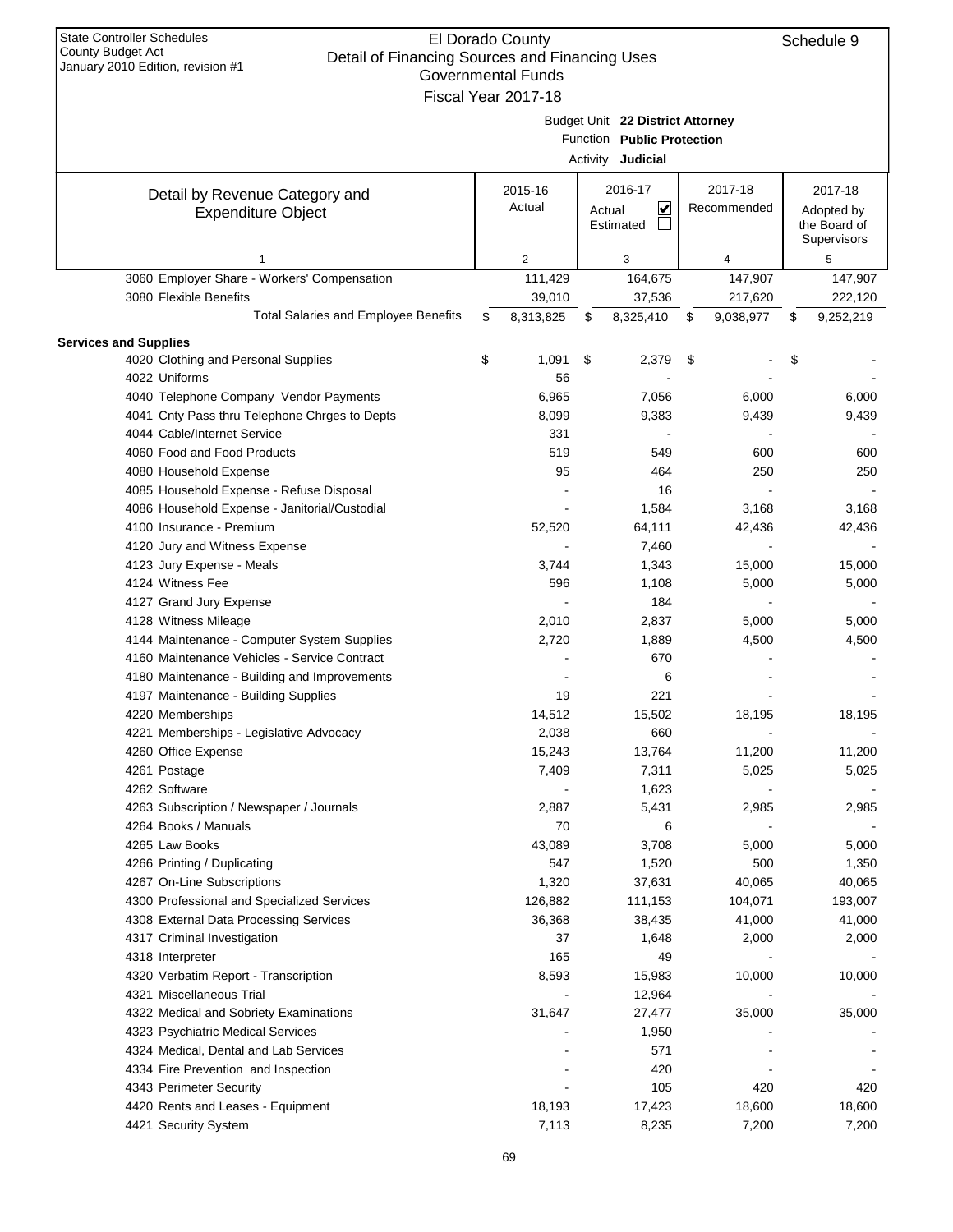| January 2010 Edition, revision #1                    |    | Governmental Funds  |      |                                   |    |                   |                   |
|------------------------------------------------------|----|---------------------|------|-----------------------------------|----|-------------------|-------------------|
|                                                      |    | Fiscal Year 2017-18 |      |                                   |    |                   |                   |
|                                                      |    |                     |      | Budget Unit 22 District Attorney  |    |                   |                   |
|                                                      |    |                     |      | Function Public Protection        |    |                   |                   |
|                                                      |    |                     |      | Activity Judicial                 |    |                   |                   |
|                                                      |    | 2015-16             |      | 2016-17                           |    | 2017-18           | 2017-18           |
| Detail by Revenue Category and                       |    | Actual              |      | $\overline{\mathbf{v}}$<br>Actual |    | Recommended       | Adopted by        |
| <b>Expenditure Object</b>                            |    |                     |      | Estimated                         |    |                   | the Board of      |
|                                                      |    |                     |      |                                   |    |                   | Supervisors       |
| $\mathbf{1}$                                         |    | $\overline{2}$      |      | 3                                 |    | $\overline{4}$    | 5                 |
| 4440 Rent & Lease - Building/Improvements            |    | 71,984              |      | 76,971                            |    | 79,714            | 79,714            |
| 4460 Small Tools and Instruments                     |    | 479                 |      | 1,238                             |    | 1,500             | 1,500             |
| 4461 Minor Equipment                                 |    | 8,872               |      | 7,415                             |    | 5,250             | 5,250             |
| 4462 Minor Computer Equipment                        |    | 2,469               |      | 19,200                            |    | 3,500             | 33,500            |
| 4463 Minor Telephone and Radio Equipment             |    |                     |      | 110                               |    |                   |                   |
| 4464 Minor Law Enforcement Equipment                 |    | 11,265              |      | 2,598                             |    | 10,000            | 10,000            |
| 4465 Minor Vehicle Equipment                         |    | 852                 |      | 11,795                            |    | 3,000             | 3,000             |
| 4500 Special Departmental Expense                    |    | 21,849              |      | 6,968                             |    | 1,000             | 1,000             |
| 4501 Special Projects                                |    |                     |      | 2,000                             |    |                   |                   |
| 4503 Staff Development                               |    | 18,443              |      | 20,343                            |    | 24,000            | 25,500            |
| 4506 Film Development/Photography Supplies           |    | 4                   |      |                                   |    |                   |                   |
| 4510 District Attorney - DA                          |    | 7,263               |      | 5,812                             |    | 2,500             | 2,500             |
| 4529 Software License                                |    |                     |      |                                   |    | 250               | 250               |
| 4534 Ammunition                                      |    |                     |      | 2,979                             |    |                   |                   |
| 4540 Staff Development                               |    | 65                  |      | 650                               |    | 600               | 600               |
| 4600 Transportation and Travel                       |    | 40,519              |      | 24,782                            |    | 21,500            | 21,500            |
| 4602 Employee - Private Auto Mileage                 |    | 10,347              |      | 9,060                             |    | 10,000            | 10,000            |
| 4605 Vehicle - Rent or Lease                         |    | 89,466              |      | 81,940                            |    | 67,327            | 67,327            |
| 4606 Fuel Purchases                                  |    | 41,568              |      | 39,419                            |    | 40,000            | 40,000            |
| 4608 Hotel Accommodations                            |    | 44,255              |      | 34,381                            |    | 25,000            | 25,000            |
| 4620 Utilities<br><b>Total Services and Supplies</b> | \$ | 39,180<br>803,756   |      | 43,321<br>815,808                 |    | 33,231<br>721,026 | 33,231<br>842,312 |
|                                                      |    |                     | \$   |                                   | \$ |                   | \$                |
| <b>Other Charges</b>                                 |    |                     |      |                                   |    |                   |                   |
| 5300 Interfund Expenditures                          | \$ | 6,013               | \$   | 6,328                             | \$ | 2,500             | \$<br>2,500       |
| <b>Total Other Charges</b>                           | \$ | 6,013               | \$   | 6,328                             | \$ | 2,500             | \$<br>2,500       |
| <b>Fixed Assets</b>                                  |    |                     |      |                                   |    |                   |                   |
| 6025 Fixed Assets - Leasehold Improvements           | \$ | 1,143               | \$   | 95                                | S  |                   |                   |
| 6045 Fixed Assets - Vehicles                         |    |                     |      | 24,928                            |    |                   |                   |
| <b>Total Fixed Assets</b>                            | \$ | 1,143               | \$   | 25,023                            | \$ |                   | \$                |
| <b>Other Financing Uses</b>                          |    |                     |      |                                   |    |                   |                   |
| 7000 Operating Transfers Out                         | \$ |                     | \$   | 21,890                            | \$ |                   | \$                |
| 7001 Operating Transfers Out: Fleet                  |    |                     |      | 28,905                            |    |                   | 25,000            |
| <b>Total Other Financing Uses</b>                    | \$ |                     | \$   | 50,795                            | \$ |                   | \$<br>25,000      |
| <b>Intrafund Transfers</b>                           |    |                     |      |                                   |    |                   |                   |
| 7200 Intrafund Transfers                             | \$ | 330                 | -\$  | 305                               | \$ | 500               | \$<br>500         |
| 7221 Intrafnd: Radio Equipment and Support           |    |                     |      | 246                               |    | 1,000             | 1,000             |
| 7223 Intrafnd: Mail Service                          |    | 3,848               |      | 4,248                             |    | 4,601             | 4,601             |
| 7224 Intrafnd: Stores Support                        |    | 287                 |      | 175                               |    | 279               | 279               |
| 7231 Intrafnd: IS Programming Support                |    | 16,234              |      | 30,044                            |    | 18,000            | 18,000            |
| 7232 Intrafnd: Maint Bldg & Improvmnts               |    | 1,072               |      | 14,368                            |    | 2,000             | 2,000             |
| <b>Total Intrafund Transfers</b>                     | S  | 21,771              | \$   | 49,386                            | \$ | 26,380            | \$<br>26,380      |
|                                                      |    |                     |      |                                   |    |                   |                   |
| <b>Intrafund Abatement</b>                           |    |                     |      |                                   |    |                   |                   |
| 7352 Intrfnd Abatemnt: DA / Family Support           | \$ | $(391, 937)$ \$     |      | $(476,000)$ \$                    |    | $(425,000)$ \$    | (425,000)         |
| 7380 Intrfnd Abatemnt: Not General Fund              |    |                     |      | (36, 116)                         |    | (73, 761)         | (73, 761)         |
| <b>Total Intrafund Abatement</b>                     | \$ | (391, 937)          | - \$ | $(512, 116)$ \$                   |    | (498, 761)        | \$<br>(498, 761)  |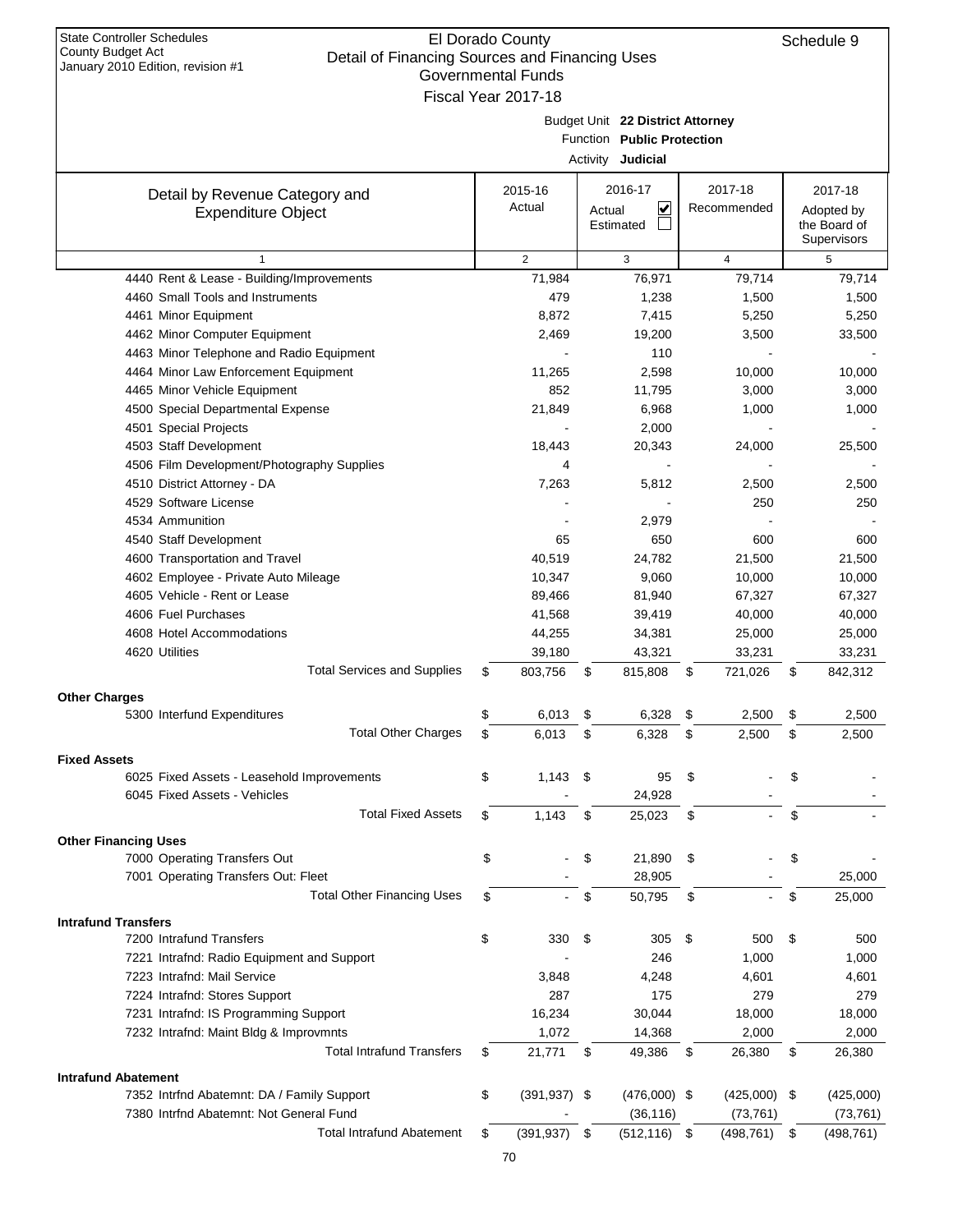| <b>State Controller Schedules</b><br>El Dorado County<br>County Budget Act<br>Detail of Financing Sources and Financing Uses<br>January 2010 Edition, revision #1<br><b>Governmental Funds</b><br>Fiscal Year 2017-18 |                                                                                        |  |                                                                                    |      |                    |     |             |    |                                                      |
|-----------------------------------------------------------------------------------------------------------------------------------------------------------------------------------------------------------------------|----------------------------------------------------------------------------------------|--|------------------------------------------------------------------------------------|------|--------------------|-----|-------------|----|------------------------------------------------------|
|                                                                                                                                                                                                                       | Budget Unit 22 District Attorney<br>Function Public Protection<br>Activity<br>Judicial |  |                                                                                    |      |                    |     |             |    |                                                      |
| Detail by Revenue Category and<br><b>Expenditure Object</b>                                                                                                                                                           |                                                                                        |  | 2016-17<br>2017-18<br>2015-16<br>Actual<br>V<br>Recommended<br>Actual<br>Estimated |      |                    |     |             |    | 2017-18<br>Adopted by<br>the Board of<br>Supervisors |
|                                                                                                                                                                                                                       |                                                                                        |  | 2                                                                                  |      | 3                  |     | 4           |    | 5                                                    |
|                                                                                                                                                                                                                       | Total Expenditures/Appropriations \$                                                   |  | 8,754,571                                                                          | \$.  | 8,760,635          | \$. | 9,290,122   | \$ | 9,649,650                                            |
|                                                                                                                                                                                                                       | Net Cost \$                                                                            |  | (5,850,437)                                                                        | - 56 | $(6, 148, 475)$ \$ |     | (6,759,726) | S  | (6,740,033)                                          |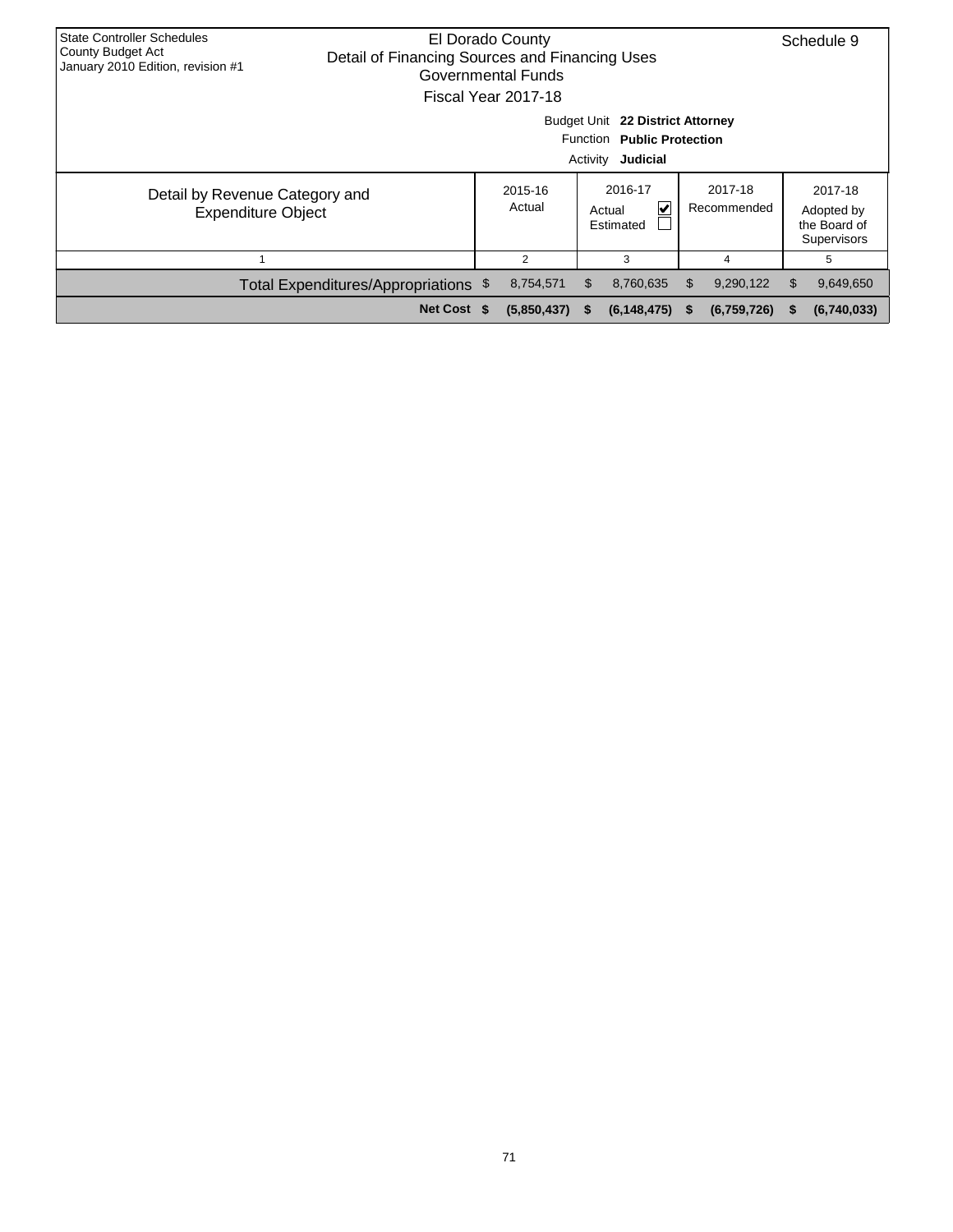| <b>State Controller Schedules</b><br>El Dorado County<br>County Budget Act<br>Detail of Financing Sources and Financing Uses<br>January 2010 Edition, revision #1<br><b>Governmental Funds</b><br>Fiscal Year 2017-18 |    |                     |        |                                                                                          |                |                        |    |                                                      |  |
|-----------------------------------------------------------------------------------------------------------------------------------------------------------------------------------------------------------------------|----|---------------------|--------|------------------------------------------------------------------------------------------|----------------|------------------------|----|------------------------------------------------------|--|
|                                                                                                                                                                                                                       |    |                     |        | Budget Unit 23 Public Defender<br>Function Public Protection<br>Activity <b>Judicial</b> |                |                        |    |                                                      |  |
| Detail by Revenue Category and<br><b>Expenditure Object</b>                                                                                                                                                           |    | 2015-16<br>Actual   | Actual | 2016-17<br>V<br>Estimated                                                                |                | 2017-18<br>Recommended |    | 2017-18<br>Adopted by<br>the Board of<br>Supervisors |  |
| $\mathbf{1}$                                                                                                                                                                                                          |    | $\overline{2}$      |        | 3                                                                                        |                | 4                      |    | 5                                                    |  |
|                                                                                                                                                                                                                       |    |                     |        |                                                                                          |                |                        |    |                                                      |  |
| Intergovernmental Revenue - State<br>0860 State - Public Safety Sales Tax<br>0880 State - Other                                                                                                                       | \$ | 286,748<br>5,604    | \$     | 291,092<br>18,592                                                                        | \$             | 292,576                | \$ | 292,576                                              |  |
| Total Intergovernmental Revenue - State                                                                                                                                                                               | \$ | 292,352             | \$     | 309,685                                                                                  | S              | 292,576                | \$ | 292,576                                              |  |
| <b>Charges for Services</b>                                                                                                                                                                                           |    |                     |        |                                                                                          |                |                        |    |                                                      |  |
| 1381 Public Defender: Indigents                                                                                                                                                                                       | \$ | 1,000               | \$     | 1,700                                                                                    | \$             | 100                    | \$ | 100                                                  |  |
| <b>Total Charges for Services</b>                                                                                                                                                                                     | \$ | 1,000               | \$     | 1,700                                                                                    | \$             | 100                    | \$ | 100                                                  |  |
| <b>Miscellaneous Revenues</b>                                                                                                                                                                                         |    |                     |        |                                                                                          |                |                        |    |                                                      |  |
| 1940 Miscellaneous Revenue<br>1942 Miscellaneous Reimbursement                                                                                                                                                        | \$ | 1<br>1,117          | \$     | (1, 117)                                                                                 | \$             |                        | \$ |                                                      |  |
| <b>Total Miscellaneous Revenues</b>                                                                                                                                                                                   | \$ | 1,118               | \$     | (1, 117)                                                                                 | $\mathfrak{s}$ |                        | \$ |                                                      |  |
|                                                                                                                                                                                                                       |    |                     |        |                                                                                          |                |                        |    |                                                      |  |
| <b>Other Financing Sources</b><br>2020 Operating Transfers In                                                                                                                                                         | \$ |                     | \$     |                                                                                          | \$             | 77,500                 | \$ | 77,500                                               |  |
| <b>Total Other Financing Sources</b>                                                                                                                                                                                  | \$ |                     | \$     |                                                                                          | \$             | 77,500                 | \$ | 77,500                                               |  |
| Total Revenue \$                                                                                                                                                                                                      |    | 294,470             | \$     | 310,268                                                                                  | \$             | 370,176                | \$ | 370,176                                              |  |
|                                                                                                                                                                                                                       |    |                     |        |                                                                                          |                |                        |    |                                                      |  |
| <b>Salaries and Employee Benefits</b>                                                                                                                                                                                 |    |                     |        |                                                                                          |                |                        |    |                                                      |  |
| 3000 Permanent Employees / Elected Officials                                                                                                                                                                          | \$ | 1,972,879           | \$     | 1,997,571                                                                                | \$             | 2,297,837              | \$ | 2,297,837                                            |  |
| 3001 Temporary Employees                                                                                                                                                                                              |    | 69,042              |        | 38,603                                                                                   |                |                        |    |                                                      |  |
| 3002 Overtime<br>3004 Other Compensation                                                                                                                                                                              |    | 326<br>246,108      |        | 2,073<br>93,796                                                                          |                | 5,000<br>25,000        |    | 5,000<br>25,000                                      |  |
| 3005 Tahoe Differential                                                                                                                                                                                               |    | 10,910              |        | 10,638                                                                                   |                | 12,000                 |    | 12,000                                               |  |
| 3006 Bilingual Pay                                                                                                                                                                                                    |    | 4,176               |        | 2,869                                                                                    |                | 4,160                  |    | 4,160                                                |  |
| 3020 Employer Share - Employee Retirement                                                                                                                                                                             |    | 369,664             |        | 380,001                                                                                  |                | 447,543                |    | 447,543                                              |  |
| 3022 Employer Share - Medi Care                                                                                                                                                                                       |    | 33,400              |        | 31,154                                                                                   |                | 33,555                 |    | 33,555                                               |  |
| 3040 Employer Share - Health Insurance                                                                                                                                                                                |    | 252,387             |        | 237,789                                                                                  |                | 293,923                |    | 293,923                                              |  |
| 3042 Employer Share - Long Term Disab Insurance                                                                                                                                                                       |    | 3,060               |        | 3,219                                                                                    |                | 5,745                  |    | 5,745                                                |  |
| 3043 Employer Share - Deferred Compensation                                                                                                                                                                           |    | 23,074              |        | 20,790                                                                                   |                | 22,512                 |    | 22,512                                               |  |
| 3046 Retiree Health - Defined Contributions                                                                                                                                                                           |    | 24,653              |        | 24,200                                                                                   |                | 26,340                 |    | 26,340                                               |  |
| 3060 Employer Share - Workers' Compensation                                                                                                                                                                           |    | 20,622              |        | 26,741                                                                                   |                | 50,420                 |    | 50,420                                               |  |
| 3080 Flexible Benefits<br><b>Total Salaries and Employee Benefits</b>                                                                                                                                                 | \$ | 35,984<br>3,066,286 | \$     | 37,382<br>2,906,826                                                                      | \$             | 84,000<br>3,308,035    | \$ | 84,000<br>3,308,035                                  |  |
|                                                                                                                                                                                                                       |    |                     |        |                                                                                          |                |                        |    |                                                      |  |
| <b>Services and Supplies</b><br>4020 Clothing and Personal Supplies                                                                                                                                                   | \$ | 12                  | \$     | 119                                                                                      | \$             |                        | \$ |                                                      |  |
| 4040 Telephone Company Vendor Payments                                                                                                                                                                                |    | 835                 |        | 968                                                                                      |                | 1,000                  |    | 1,000                                                |  |
| 4041 Cnty Pass thru Telephone Chrges to Depts                                                                                                                                                                         |    | 846                 |        | 2,080                                                                                    |                | 1,460                  |    | 1,460                                                |  |
| 4080 Household Expense                                                                                                                                                                                                |    | 279                 |        | 345                                                                                      |                | 300                    |    | 300                                                  |  |
| 4086 Household Expense - Janitorial/Custodial                                                                                                                                                                         |    | 4,380               |        | 1,964                                                                                    |                |                        |    |                                                      |  |
| 4100 Insurance - Premium                                                                                                                                                                                              |    | 16,481              |        | 18,411                                                                                   |                | 11,684                 |    | 11,684                                               |  |
| 4120 Jury and Witness Expense                                                                                                                                                                                         |    |                     |        | 1,258                                                                                    |                | 4,000                  |    | 4,000                                                |  |
| 4123 Jury Expense - Meals                                                                                                                                                                                             |    |                     |        | 270                                                                                      |                | 500                    |    | 500                                                  |  |
| 4124 Witness Fee                                                                                                                                                                                                      |    |                     |        |                                                                                          |                | 200                    |    | 200                                                  |  |
| 4128 Witness Mileage                                                                                                                                                                                                  |    |                     |        |                                                                                          |                | 100                    |    | 100                                                  |  |
| 4145 Maintenance - Equipment Parts                                                                                                                                                                                    |    |                     |        | 15                                                                                       |                |                        |    |                                                      |  |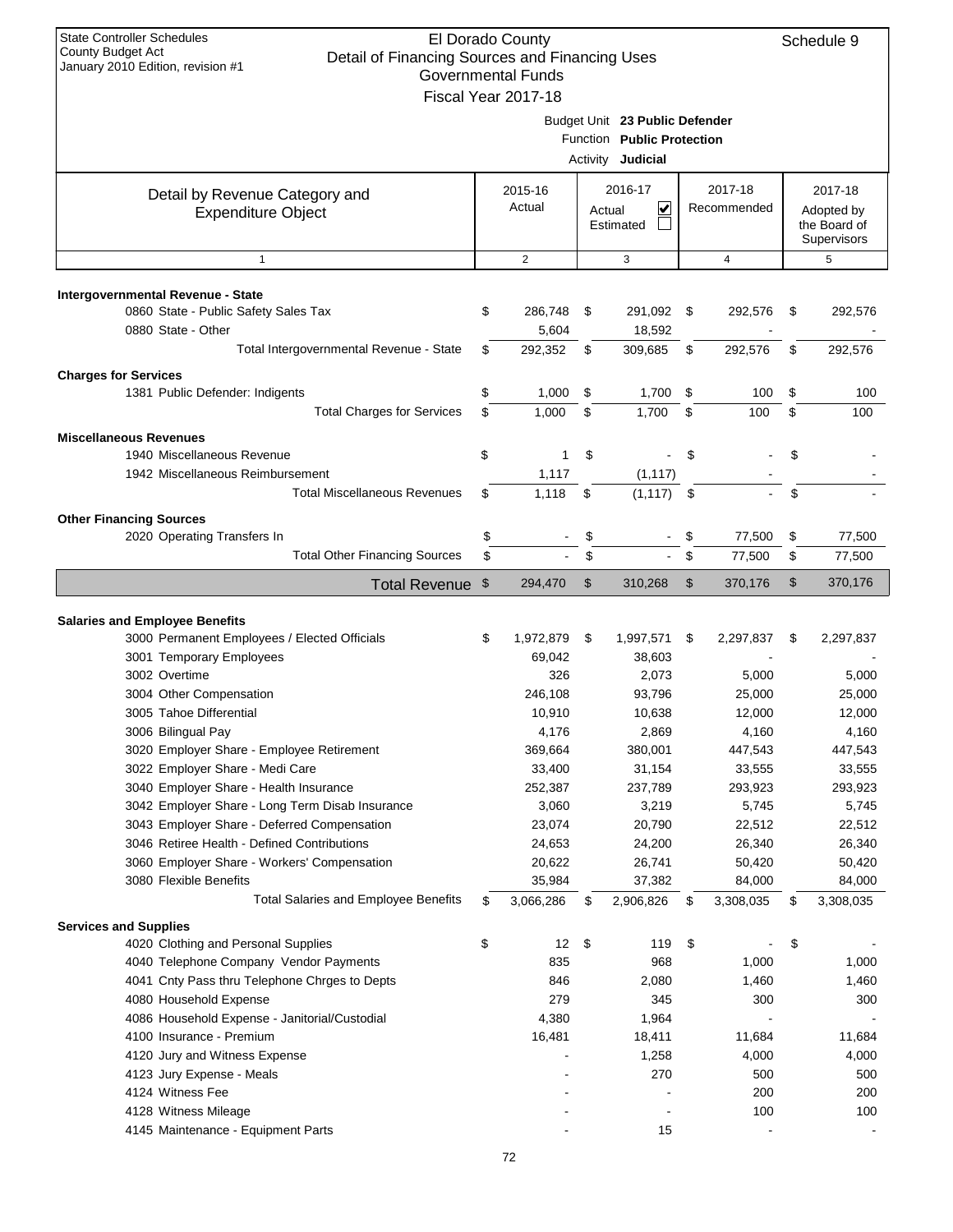| January 2010 Edition, revision #1                    | Governmental Funds  |                                |                |                  |
|------------------------------------------------------|---------------------|--------------------------------|----------------|------------------|
|                                                      | Fiscal Year 2017-18 |                                |                |                  |
|                                                      |                     | Budget Unit 23 Public Defender |                |                  |
|                                                      |                     | Function Public Protection     |                |                  |
|                                                      |                     | Activity Judicial              |                |                  |
| Detail by Revenue Category and                       | 2015-16             | 2016-17                        | 2017-18        | 2017-18          |
| <b>Expenditure Object</b>                            | Actual              | V<br>Actual                    | Recommended    | Adopted by       |
|                                                      |                     | Estimated                      |                | the Board of     |
| $\mathbf{1}$                                         | 2                   | 3                              | $\overline{4}$ | Supervisors<br>5 |
| 4160 Maintenance Vehicles - Service Contract         | 53                  | $\overline{7}$                 | 500            | 500              |
| 4180 Maintenance - Building and Improvements         |                     | 16                             |                |                  |
| 4220 Memberships                                     | 4,500               | 5,926                          | 6,348          | 6,348            |
| 4221 Memberships - Legislative Advocacy              |                     |                                | 780            | 780              |
| 4260 Office Expense                                  | 6,713               | 14,663                         | 11,403         | 11,403           |
| 4261 Postage                                         | 585                 | 578                            | 600            | 600              |
| 4262 Software                                        |                     | 602                            | 640            | 640              |
| 4263 Subscription / Newspaper / Journals             | 98                  |                                | 500            | 500              |
| 4264 Books / Manuals                                 | 27                  | 57                             |                |                  |
| 4265 Law Books                                       | 1,700               | 3,037                          | 2,500          | 2,500            |
| 4266 Printing / Duplicating                          | 288                 | 403                            | 500            | 500              |
| 4267 On-Line Subscriptions                           | 17,440              | 20,936                         | 19,817         | 19,817           |
| 4300 Professional and Specialized Services           | 48,080              | 10,843                         | 88,330         | 88,330           |
| 4313 Legal Services                                  |                     | 11,417                         |                |                  |
| 4317 Criminal Investigation                          |                     | 963                            |                |                  |
| 4318 Interpreter                                     | 1,206               | 528                            | 3,500          | 3,500            |
| 4320 Verbatim Report - Transcription                 | 4,150               | 5,477                          | 7,500          | 7,500            |
| 4321 Miscellaneous Trial                             | 280                 |                                |                |                  |
| 4323 Psychiatric Medical Services                    | 6,850               | 12,900                         | 15,000         | 15,000           |
| 4324 Medical, Dental and Lab Services                | 16,232              | 5,730                          | 7,500          | 7,500            |
| 4343 Perimeter Security                              | 264                 | 66                             | 1,264          | 1,264            |
| 4420 Rents and Leases - Equipment                    | 7,409               | 10,104                         | 8,853          | 8,853            |
| 4421 Security System                                 |                     | 1,322                          |                |                  |
| 4440 Rent & Lease - Building/Improvements            | 64,078              | 69,350                         | 104,777        | 104,777          |
| 4461 Minor Equipment                                 | 1,576               | 27,880                         | 2,000          | 2,000            |
| 4462 Minor Computer Equipment                        | 2,290               | 13,014                         |                |                  |
| 4463 Minor Telephone and Radio Equipment             |                     | 437                            | 250            | 250              |
| 4500 Special Departmental Expense                    | 262                 | 98                             | 210            | 210              |
| 4502 Educational Materials                           | 835                 | 835                            | 500            | 500              |
| 4503 Staff Development                               | 4,402               | 3,980                          | 4,500          | 4,500            |
| 4600 Transportation and Travel                       | 3,087               | 3,075                          | 6,500          | 6,500            |
| 4602 Employee - Private Auto Mileage                 | 8,440               | 9,326                          | 27,295         | 27,295           |
| 4603 Court Interpreter - Private Auto Mileage        |                     | 111                            |                |                  |
| 4605 Vehicle - Rent or Lease                         | 6,591               | 5,779                          | 8,625          | 8,625            |
| 4606 Fuel Purchases                                  | 1,854               | 1,869                          | 8,000          | 8,000            |
| 4608 Hotel Accommodations                            | 4,819               | 2,828                          | 7,000          | 7,000            |
| 4620 Utilities                                       | 11,266              | 9,347                          | 15,000         | 15,000           |
| <b>Total Services and Supplies</b>                   | \$<br>248,206       | \$<br>278,935                  | \$<br>379,436  | \$<br>379,436    |
|                                                      |                     |                                |                |                  |
| <b>Other Charges</b><br>5140 Judgments & Damages     | \$                  | \$<br>17,000                   | \$             | \$               |
| <b>Total Other Charges</b>                           | \$                  | \$<br>17,000                   | \$             | \$               |
|                                                      |                     |                                |                |                  |
| <b>Fixed Assets</b><br>6040 Fixed Assets - Equipment | \$                  | \$                             | \$<br>12,000   | \$<br>12,000     |
| <b>Total Fixed Assets</b>                            | \$                  | \$                             | \$<br>12,000   | \$<br>12,000     |
|                                                      |                     |                                |                |                  |

#### **Other Financing Uses**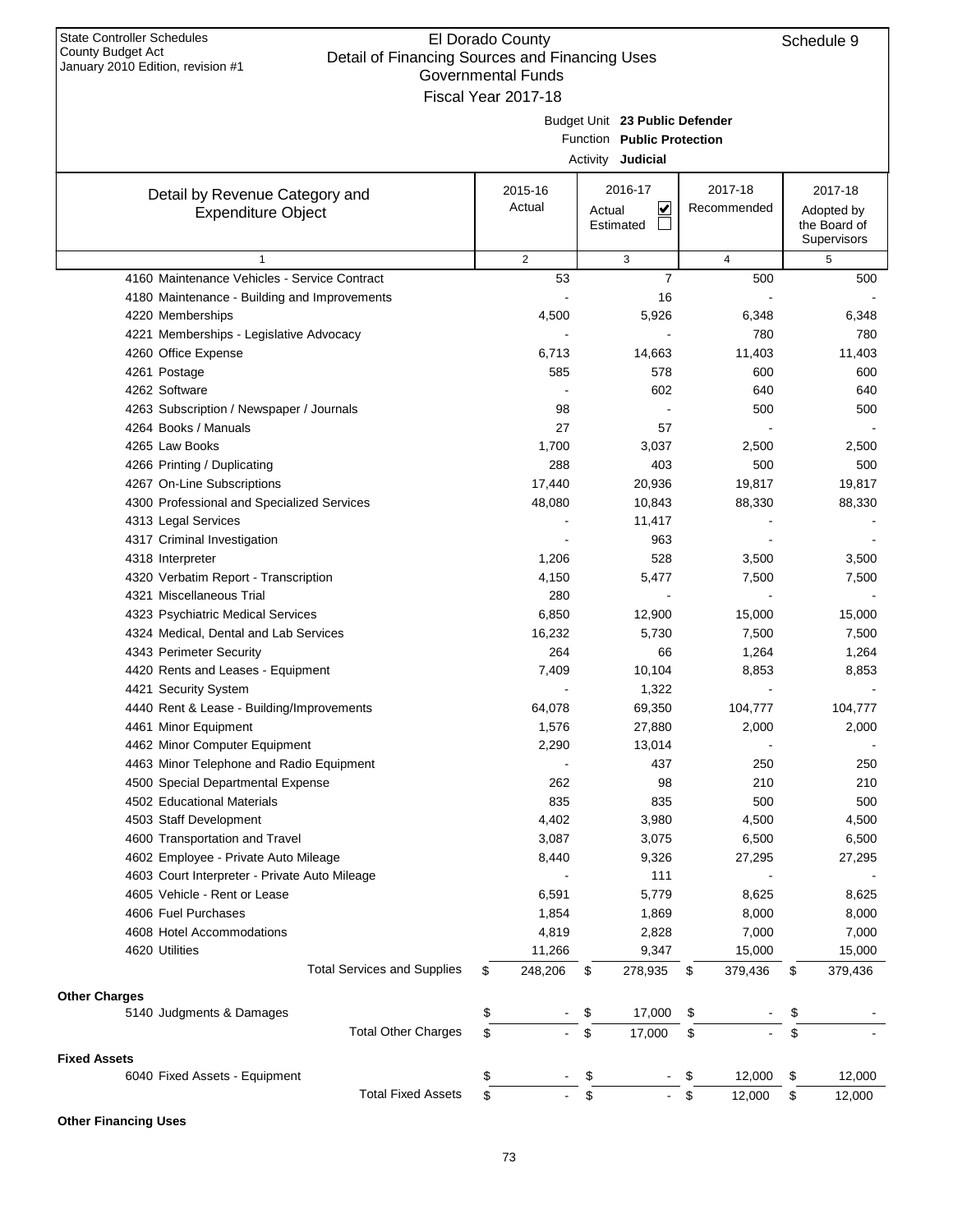| <b>State Controller Schedules</b><br>County Budget Act<br>Detail of Financing Sources and Financing Uses<br>January 2010 Edition, revision #1 |     | El Dorado County<br>Governmental Funds<br>Fiscal Year 2017-18 |     | Budget Unit 23 Public Defender<br>Function Public Protection<br>Activity Judicial |    |                        | Schedule 9                                           |
|-----------------------------------------------------------------------------------------------------------------------------------------------|-----|---------------------------------------------------------------|-----|-----------------------------------------------------------------------------------|----|------------------------|------------------------------------------------------|
| Detail by Revenue Category and<br><b>Expenditure Object</b>                                                                                   |     | 2015-16<br>Actual                                             |     | 2016-17<br>V<br>Actual<br>Estimated                                               |    | 2017-18<br>Recommended | 2017-18<br>Adopted by<br>the Board of<br>Supervisors |
| $\mathbf{1}$                                                                                                                                  |     | $\overline{2}$                                                |     | 3                                                                                 |    | 4                      | 5                                                    |
| 7001 Operating Transfers Out: Fleet                                                                                                           | \$  |                                                               | \$  | 47,935                                                                            | \$ | $\blacksquare$         | \$                                                   |
| <b>Total Other Financing Uses</b>                                                                                                             | \$  |                                                               | \$  | 47,935                                                                            | \$ |                        | \$                                                   |
| <b>Intrafund Transfers</b>                                                                                                                    |     |                                                               |     |                                                                                   |    |                        |                                                      |
| 7200 Intrafund Transfers                                                                                                                      | \$  | 100                                                           | -\$ | 100                                                                               | \$ | 100                    | \$<br>100                                            |
| 7210 Intrafnd: Collections                                                                                                                    |     |                                                               |     |                                                                                   |    | 100                    | 100                                                  |
| 7223 Intrafnd: Mail Service                                                                                                                   |     | 2,699                                                         |     | 2.728                                                                             |    | 2,772                  | 2.772                                                |
| 7224 Intrafnd: Stores Support                                                                                                                 |     | 861                                                           |     | 585                                                                               |    | 768                    | 768                                                  |
| 7231 Intrafnd: IS Programming Support                                                                                                         |     | 42.779                                                        |     | 21.410                                                                            |    | 40,000                 | 40,000                                               |
| 7232 Intrafnd: Maint Bldg & Improvmnts                                                                                                        |     | 4,430                                                         |     | 13,791                                                                            |    | 1,500                  | 1,500                                                |
| <b>Total Intrafund Transfers</b>                                                                                                              | \$  | 50,869                                                        | \$  | 38,614                                                                            | \$ | 45,240                 | \$<br>45,240                                         |
| Total Expenditures/Appropriations                                                                                                             | -\$ | 3,365,361                                                     | \$  | 3,289,310                                                                         | \$ | 3,744,711              | \$<br>3,744,711                                      |
| Net Cost \$                                                                                                                                   |     | (3,070,891)                                                   | S   | (2,979,042)                                                                       | S  | (3, 374, 535)          | \$<br>(3,374,535)                                    |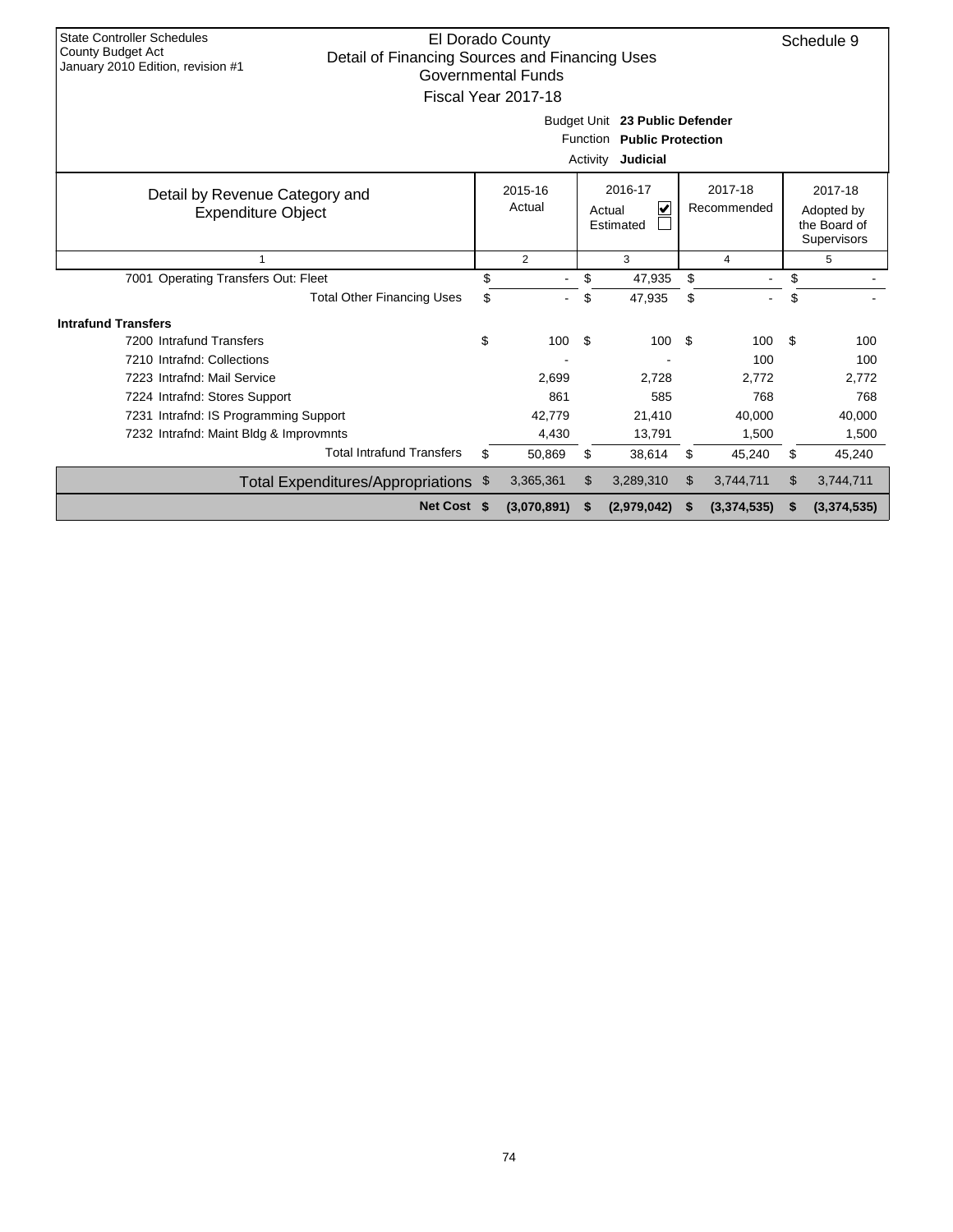| <b>State Controller Schedules</b><br>El Dorado County<br>Schedule 9<br><b>County Budget Act</b><br>Detail of Financing Sources and Financing Uses<br>January 2010 Edition, revision #1<br><b>Governmental Funds</b> |    |                     |      |                            |     |                                             |    |                            |  |
|---------------------------------------------------------------------------------------------------------------------------------------------------------------------------------------------------------------------|----|---------------------|------|----------------------------|-----|---------------------------------------------|----|----------------------------|--|
|                                                                                                                                                                                                                     |    | Fiscal Year 2017-18 |      |                            |     |                                             |    |                            |  |
|                                                                                                                                                                                                                     |    |                     |      | Budget Unit 24 Sheriff     |     |                                             |    |                            |  |
|                                                                                                                                                                                                                     |    |                     |      | Function Public Protection |     |                                             |    |                            |  |
|                                                                                                                                                                                                                     |    |                     |      |                            |     | <b>Activity Police Protection/Detention</b> |    |                            |  |
|                                                                                                                                                                                                                     |    |                     |      |                            |     |                                             |    |                            |  |
| Detail by Revenue Category and                                                                                                                                                                                      |    | 2015-16<br>Actual   |      | 2016-17<br>V               |     | 2017-18<br>Recommended                      |    | 2017-18                    |  |
| <b>Expenditure Object</b>                                                                                                                                                                                           |    |                     |      | Actual<br>Estimated        |     |                                             |    | Adopted by<br>the Board of |  |
|                                                                                                                                                                                                                     |    |                     |      |                            |     |                                             |    | Supervisors                |  |
| $\mathbf{1}$                                                                                                                                                                                                        |    | 2                   |      | 3                          |     | $\overline{4}$                              |    | 5                          |  |
|                                                                                                                                                                                                                     |    |                     |      |                            |     |                                             |    |                            |  |
| Taxes<br>0110 Property Taxes - Current Unsecured                                                                                                                                                                    | \$ | 126,772             | \$   | 125,325                    | \$  | 123,208                                     | \$ | 123,208                    |  |
| <b>Total Taxes</b>                                                                                                                                                                                                  | \$ | 126,772             | \$   | 125,325                    | \$  | 123,208                                     | \$ | 123,208                    |  |
|                                                                                                                                                                                                                     |    |                     |      |                            |     |                                             |    |                            |  |
| <b>Licenses, Permits and Franchises</b>                                                                                                                                                                             |    |                     |      |                            |     |                                             |    |                            |  |
| 0260 Other License and Permits<br>0274 Alarm Permit                                                                                                                                                                 | \$ | 1,698<br>96,235     | \$   | 1,443<br>95,310            | -\$ | 1,700<br>130,000                            | \$ | 1,700<br>130,000           |  |
| 0275 Carry Consealed Weapon Permit                                                                                                                                                                                  |    | 45.720              |      | 33,771                     |     | 32,000                                      |    | 32,000                     |  |
| Total Licenses, Permits and Franchises                                                                                                                                                                              | \$ | 143,653             | \$   | 130,524                    | \$  | 163,700                                     | \$ | 163,700                    |  |
|                                                                                                                                                                                                                     |    |                     |      |                            |     |                                             |    |                            |  |
| <b>Fines, Forfeitures and Penalties</b>                                                                                                                                                                             |    |                     |      |                            |     |                                             |    |                            |  |
| 0300 Vehicle Code Fines                                                                                                                                                                                             | \$ | 46,273              | \$   | 42,026                     | \$  | 32,000                                      | \$ | 32,000                     |  |
| Total Fines, Forfeitures and Penalties                                                                                                                                                                              | \$ | 46,273              | \$   | 42,026                     | \$  | 32,000                                      | \$ | 32,000                     |  |
| Revenue from Use of Money and Property                                                                                                                                                                              |    |                     |      |                            |     |                                             |    |                            |  |
| 0422 Rent - Miscellaneous                                                                                                                                                                                           | \$ | 4,200               | \$   | 5,550                      | \$  | 9,600                                       | \$ | 9,600                      |  |
| Total Revenue from Use of Money and Property                                                                                                                                                                        | \$ | 4,200               | \$   | 5,550                      | \$  | 9,600                                       | \$ | 9,600                      |  |
| Intergovernmental Revenue - State                                                                                                                                                                                   |    |                     |      |                            |     |                                             |    |                            |  |
| 0542 State - Vehicle Abatement Surcharge                                                                                                                                                                            | \$ | 125,410             | \$   | 131,477                    | \$  |                                             | \$ |                            |  |
| 0760 State - Corrections                                                                                                                                                                                            |    |                     |      | 104,724                    |     | 57,980                                      |    | 57,980                     |  |
| 0860 State - Public Safety Sales Tax                                                                                                                                                                                |    | 7,157,749           |      | 7,467,576                  |     | 7,285,354                                   |    | 7,285,354                  |  |
| 0880 State - Other                                                                                                                                                                                                  |    | 254,889             |      | 86,671                     |     | 294,603                                     |    | 129,695                    |  |
| 0883 State - Peace Officers Training Program                                                                                                                                                                        |    | 40,995              |      | 31,838                     |     | 35,000                                      |    | 35,000                     |  |
| 0900 State - Boating and Waterways                                                                                                                                                                                  |    | 315,208             |      | 319,540                    |     | 319,546                                     |    | 337,242                    |  |
| Total Intergovernmental Revenue - State                                                                                                                                                                             | \$ | 7,894,250           | \$   | 8,141,826                  | \$  | 7,992,483                                   | \$ | 7,845,271                  |  |
| Intergovernmental Revenue - Federal                                                                                                                                                                                 |    |                     |      |                            |     |                                             |    |                            |  |
| 1060 Federal - Emerg Mngt Agency (FEMA)                                                                                                                                                                             | \$ | 585,453             | \$   |                            | \$  |                                             | \$ |                            |  |
| 1100 Federal - Other                                                                                                                                                                                                |    | 559,152             |      | 625,296                    |     | 266,361                                     |    | 830,294                    |  |
| 1121 Federal - SCAAP - ST Criminal Alien Asst P                                                                                                                                                                     |    | 6,383               |      | 8,286                      |     | 8,286                                       |    | 8,286                      |  |
| Total Intergovernmental Revenue - Federal                                                                                                                                                                           | \$ | 1,150,989           | \$   | 633,582                    | \$  | 274,647                                     | \$ | 838,580                    |  |
| <b>Revenue Other Governmental Agencies</b>                                                                                                                                                                          |    |                     |      |                            |     |                                             |    |                            |  |
| 1200 Other - Governmental Agencies                                                                                                                                                                                  | \$ | 117,484             | \$   | 54,334                     | \$  |                                             | \$ |                            |  |
| 1207 Shingle Springs Rancheria                                                                                                                                                                                      |    | 500,000             |      | 500,000                    |     | 500,000                                     |    | 500,000                    |  |
| Total Revenue Other Governmental Agencies                                                                                                                                                                           | \$ | 617,484             | \$   | 554,334                    | \$  | 500,000                                     | \$ | 500,000                    |  |
| <b>Charges for Services</b>                                                                                                                                                                                         |    |                     |      |                            |     |                                             |    |                            |  |
| 1340 Communication Services                                                                                                                                                                                         | \$ | 5,174               | - \$ | 20,719 \$                  |     | 7,000                                       | \$ | 7,000                      |  |
| 1490 Civil Process Services                                                                                                                                                                                         |    | 49,159              |      | 57,335                     |     | 45,000                                      |    | 45,000                     |  |
| 1500 Court Fees and Costs                                                                                                                                                                                           |    | 482                 |      | 28                         |     | 100                                         |    | 100                        |  |
| 1508 Booking Fee                                                                                                                                                                                                    |    | 91,830              |      | 91,898                     |     | 90,000                                      |    | 90,000                     |  |
| 1540 Estate Fees                                                                                                                                                                                                    |    | 21,668              |      | 51,735                     |     | 20,000                                      |    | 20,000                     |  |
| 1580 Law Enforcement Services<br>1581 United States Forest Service (USFS)                                                                                                                                           |    | 92,871<br>12,005    |      | 76,688                     |     | 68,600                                      |    | 68,600<br>37,000           |  |
| 1582 Law Enforcement: Fingerprinting Services                                                                                                                                                                       |    | 32,248              |      | 31,980                     |     | 37,000<br>35,000                            |    | 35,000                     |  |
| 1583 Law Enforcement: Vehicle Abatement                                                                                                                                                                             |    | 1,710               |      |                            |     |                                             |    |                            |  |
| 1740 Charges for Services                                                                                                                                                                                           |    | 58,102              |      | 45,744                     |     | 37,500                                      |    | 37,500                     |  |
| 1742 Miscellaneous Copy Fees                                                                                                                                                                                        |    | 8,027               |      | 7,292                      |     | 8,000                                       |    | 8,000                      |  |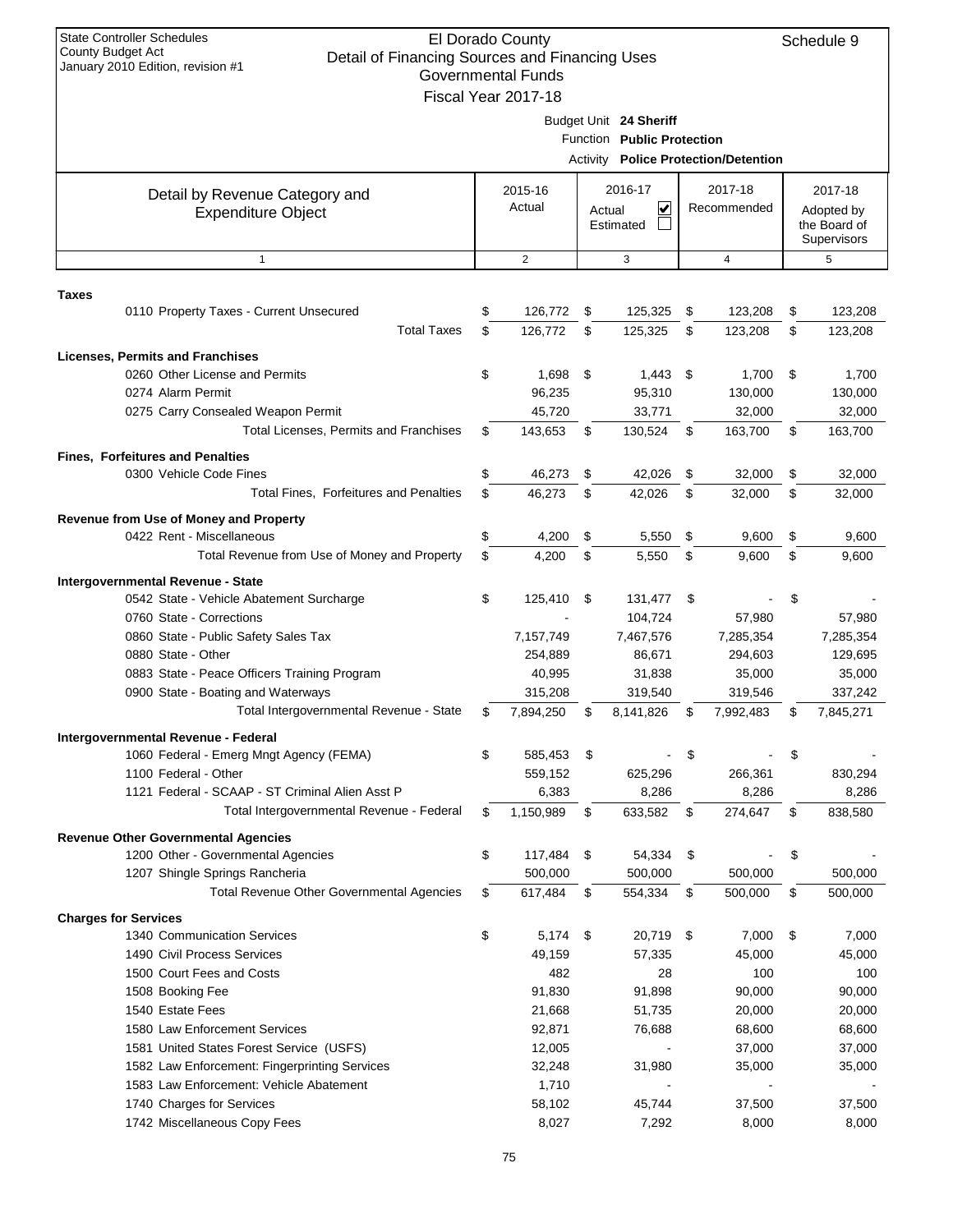| <b>State Controller Schedules</b><br>County Budget Act<br>January 2010 Edition, revision #1 |    | El Dorado County<br>Schedule 9<br>Detail of Financing Sources and Financing Uses<br><b>Governmental Funds</b><br>Fiscal Year 2017-18 |    |                                                      |    |                                             |    |                                                      |  |  |  |  |
|---------------------------------------------------------------------------------------------|----|--------------------------------------------------------------------------------------------------------------------------------------|----|------------------------------------------------------|----|---------------------------------------------|----|------------------------------------------------------|--|--|--|--|
|                                                                                             |    |                                                                                                                                      |    | Budget Unit 24 Sheriff<br>Function Public Protection |    | <b>Activity Police Protection/Detention</b> |    |                                                      |  |  |  |  |
| Detail by Revenue Category and<br><b>Expenditure Object</b>                                 |    | 2015-16<br>Actual                                                                                                                    |    | 2016-17<br>⊻<br>Actual<br>Estimated                  |    | 2017-18<br>Recommended                      |    | 2017-18<br>Adopted by<br>the Board of<br>Supervisors |  |  |  |  |
| $\mathbf{1}$                                                                                |    | 2                                                                                                                                    |    | 3                                                    |    | $\overline{4}$                              |    | 5                                                    |  |  |  |  |
| 1745 Public Utility Inspections                                                             |    |                                                                                                                                      |    | 140                                                  |    |                                             |    |                                                      |  |  |  |  |
| 1748 In Custody Weekender Work Program                                                      |    | 17,040                                                                                                                               |    | 27,923                                               |    | 16,000                                      |    | 16,000                                               |  |  |  |  |
| 1749 Weekender Work Program                                                                 |    | 57,328                                                                                                                               |    | 62,253                                               |    | 55,000                                      |    | 55,000                                               |  |  |  |  |
| 1800 Interfund Revenue                                                                      |    | 924                                                                                                                                  |    | 1,032                                                |    | 1,200                                       |    | 181,200                                              |  |  |  |  |
| 1802 Intrfnd Rev: Radio Equip & Support                                                     |    |                                                                                                                                      |    | 490                                                  |    | 1,000                                       |    | 1,000                                                |  |  |  |  |
| <b>Total Charges for Services</b>                                                           | \$ | 448,568                                                                                                                              | \$ | 475,256                                              | \$ | 421,400                                     | \$ | 601,400                                              |  |  |  |  |
| <b>Miscellaneous Revenues</b>                                                               |    |                                                                                                                                      |    |                                                      |    |                                             |    |                                                      |  |  |  |  |
| 1920 Other Sales                                                                            | \$ | 4,893                                                                                                                                | \$ | 5,486                                                | \$ | 5,000                                       | \$ | 5,000                                                |  |  |  |  |
| 1940 Miscellaneous Revenue                                                                  |    | 11,565                                                                                                                               |    | 12,320                                               |    | 10,500                                      |    | 10,500                                               |  |  |  |  |
| 1943 Miscellaneous Donation                                                                 |    | 4,605                                                                                                                                |    | 4,531                                                |    | 5,000                                       |    | 5,000                                                |  |  |  |  |
| 1947 Insurance Refund                                                                       |    |                                                                                                                                      |    | 23,401                                               |    |                                             |    | 6,000                                                |  |  |  |  |
| 1951 Advertising                                                                            |    | 56,520                                                                                                                               |    | 60,480                                               |    | 55,000                                      |    | 55,000                                               |  |  |  |  |
| 1952 Unclaimed Cash                                                                         |    | 3,274                                                                                                                                |    | 294                                                  |    | 800                                         |    | 800                                                  |  |  |  |  |
| <b>Total Miscellaneous Revenues</b>                                                         | S  | 80,858                                                                                                                               | \$ | 106,512                                              | \$ | 76,300                                      | \$ | 82,300                                               |  |  |  |  |
| <b>Other Financing Sources</b>                                                              |    |                                                                                                                                      |    |                                                      |    |                                             |    |                                                      |  |  |  |  |
| 2000 Sale of Fixed Assets                                                                   | \$ | 19,209                                                                                                                               | \$ | 6,193                                                | \$ |                                             | \$ |                                                      |  |  |  |  |
| 2020 Operating Transfers In                                                                 |    | 5,272,534                                                                                                                            |    | 5,061,128                                            |    | 5,229,594                                   |    | 5,646,285                                            |  |  |  |  |
| <b>Total Other Financing Sources</b>                                                        | \$ | 5,291,743                                                                                                                            | \$ | 5,067,320                                            | \$ | 5,229,594                                   | \$ | 5,646,285                                            |  |  |  |  |
|                                                                                             |    |                                                                                                                                      |    |                                                      |    |                                             |    |                                                      |  |  |  |  |
| <b>Total Revenue</b>                                                                        | \$ | 15,804,790                                                                                                                           | \$ | 15,282,257                                           | \$ | 14,822,932                                  | \$ | 15,842,344                                           |  |  |  |  |
|                                                                                             |    |                                                                                                                                      |    |                                                      |    |                                             |    |                                                      |  |  |  |  |
| <b>Salaries and Employee Benefits</b>                                                       |    |                                                                                                                                      |    |                                                      |    |                                             |    |                                                      |  |  |  |  |
| 3000 Permanent Employees / Elected Officials                                                |    | 27,742,868                                                                                                                           | S  | 28, 261, 247                                         | \$ | 30,031,009                                  | \$ | 30, 143, 145                                         |  |  |  |  |
| 3001 Temporary Employees                                                                    |    | 167,456                                                                                                                              |    | 173,712                                              |    | 166,736                                     |    | 166,736                                              |  |  |  |  |
| 3002 Overtime                                                                               |    | 2,234,094                                                                                                                            |    | 2,550,761                                            |    | 1,971,545                                   |    | 1,950,137                                            |  |  |  |  |
| 3003 Standby Pay                                                                            |    | 56,464                                                                                                                               |    | 54,427                                               |    | 24,660                                      |    | 24,660                                               |  |  |  |  |
| 3004 Other Compensation                                                                     |    | 788,732                                                                                                                              |    | 828,332                                              |    | 219,900                                     |    | 219,900                                              |  |  |  |  |
| 3005 Tahoe Differential                                                                     |    | 183,161                                                                                                                              |    | 179,044                                              |    | 194,400                                     |    | 194,400                                              |  |  |  |  |
| 3006 Bilingual Pay                                                                          |    | 35,195                                                                                                                               |    | 36,292                                               |    | 36,400                                      |    | 36,400                                               |  |  |  |  |
| 3007 Hazard Pay                                                                             |    | 5,328                                                                                                                                |    | 3,284                                                |    | 31,200                                      |    | 31,200                                               |  |  |  |  |
| 3020 Employer Share - Employee Retirement                                                   |    | 8,606,057                                                                                                                            |    | 9,360,680                                            |    | 10,424,468                                  |    | 10,424,468                                           |  |  |  |  |
| 3022 Employer Share - Medi Care                                                             |    | 433,243                                                                                                                              |    | 447,442                                              |    | 453,335                                     |    | 453,335                                              |  |  |  |  |
| 3040 Employer Share - Health Insurance                                                      |    | 5,449,823                                                                                                                            |    | 5,266,870                                            |    | 6,042,596                                   |    | 6,042,596                                            |  |  |  |  |
| 3042 Employer Share - Long Term Disab Insurance                                             |    | 26,388                                                                                                                               |    | 27,086                                               |    | 36,133                                      |    | 36,133                                               |  |  |  |  |
| 3043 Employer Share - Deferred Compensation                                                 |    | 55,779                                                                                                                               |    | 58,794                                               |    | 56,600                                      |    | 56,600                                               |  |  |  |  |
| 3046 Retiree Health - Defined Contributions                                                 |    | 382,126                                                                                                                              |    | 389,309                                              |    | 429,464                                     |    | 429,464                                              |  |  |  |  |
| 3060 Employer Share - Workers' Compensation                                                 |    | 3,053,758                                                                                                                            |    | 3,777,295                                            |    | 4,368,828                                   |    | 4,368,828                                            |  |  |  |  |
| 3080 Flexible Benefits                                                                      |    | 153,408                                                                                                                              |    | 156,621                                              |    | 756,740                                     |    | 756,740                                              |  |  |  |  |
| <b>Total Salaries and Employee Benefits</b>                                                 | S  | 49,373,882                                                                                                                           | \$ | 51,571,197                                           | \$ | 55,244,014                                  | \$ | 55,334,742                                           |  |  |  |  |
| <b>Services and Supplies</b>                                                                |    |                                                                                                                                      |    |                                                      |    |                                             |    |                                                      |  |  |  |  |
| 4020 Clothing and Personal Supplies                                                         | \$ | 97,460                                                                                                                               | \$ | 96,396                                               | \$ | 122,389                                     | \$ | 123,354                                              |  |  |  |  |
| 4023 Non-cnty Employee Uniform Allowance                                                    |    | 2,850                                                                                                                                |    | 1,575                                                |    | 7,200                                       |    | 7,200                                                |  |  |  |  |
| 4040 Telephone Company Vendor Payments                                                      |    | 107,705                                                                                                                              |    | 96,480                                               |    | 118,846                                     |    | 118,846                                              |  |  |  |  |
| 4041 Cnty Pass thru Telephone Chrges to Depts                                               |    | 37,262                                                                                                                               |    | 36,417                                               |    | 39,245                                      |    | 39,245                                               |  |  |  |  |
| 4044 Cable/Internet Service                                                                 |    | 10,599                                                                                                                               |    | 13,808                                               |    | 14,480                                      |    | 14,480                                               |  |  |  |  |
| 4060 Food and Food Products                                                                 |    | 540,942                                                                                                                              |    | 562,863                                              |    | 649,839                                     |    | 649,839                                              |  |  |  |  |
|                                                                                             |    |                                                                                                                                      |    |                                                      |    |                                             |    |                                                      |  |  |  |  |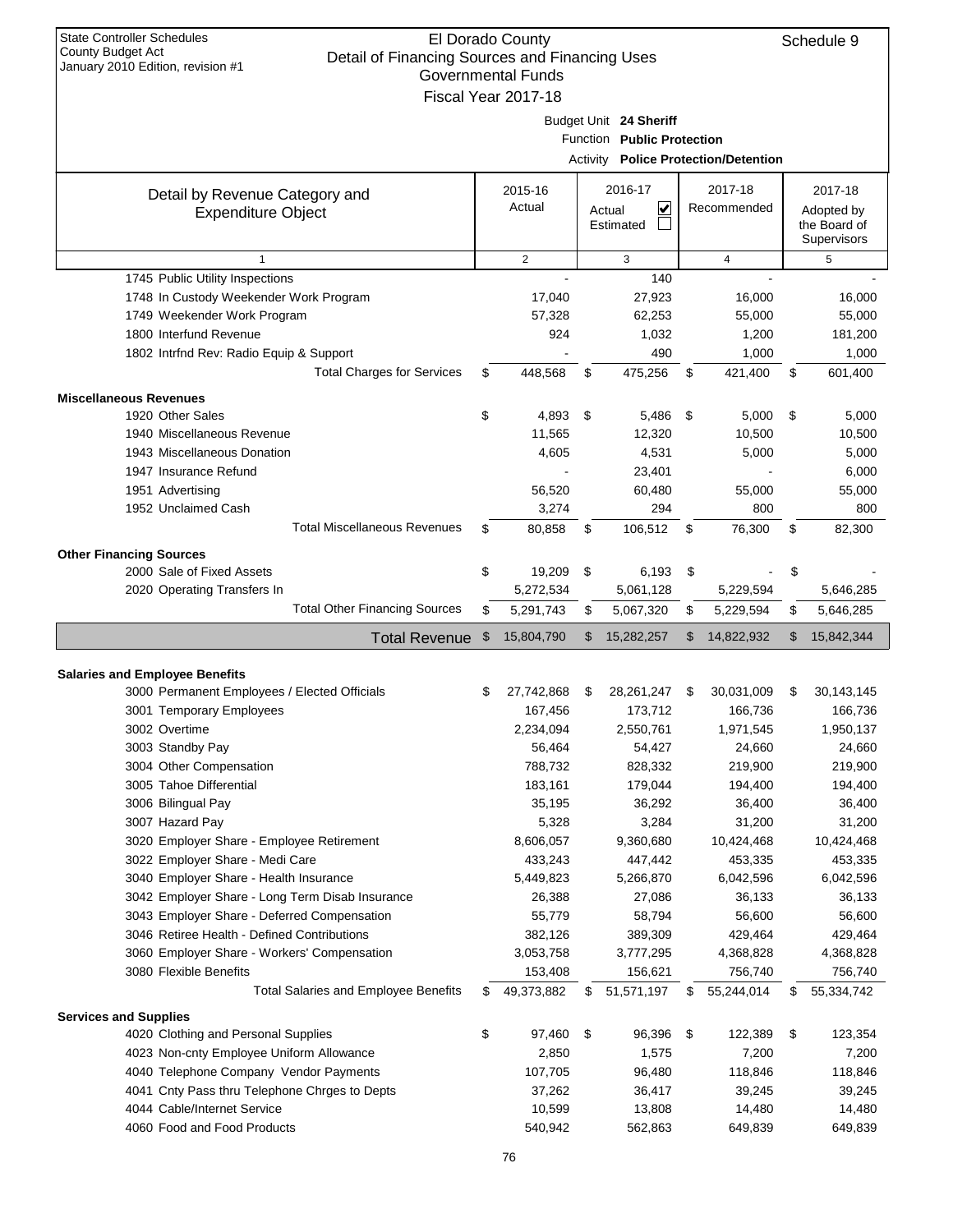| January 2010 Edition, revision #1<br>Governmental Funds |                     |                                   |                                             |                             |  |  |  |  |  |  |  |  |
|---------------------------------------------------------|---------------------|-----------------------------------|---------------------------------------------|-----------------------------|--|--|--|--|--|--|--|--|
|                                                         | Fiscal Year 2017-18 |                                   |                                             |                             |  |  |  |  |  |  |  |  |
|                                                         |                     | Budget Unit 24 Sheriff            |                                             |                             |  |  |  |  |  |  |  |  |
|                                                         |                     | Function Public Protection        |                                             |                             |  |  |  |  |  |  |  |  |
|                                                         |                     |                                   | <b>Activity Police Protection/Detention</b> |                             |  |  |  |  |  |  |  |  |
|                                                         |                     |                                   |                                             |                             |  |  |  |  |  |  |  |  |
| Detail by Revenue Category and                          | 2015-16             | 2016-17                           | 2017-18                                     | 2017-18                     |  |  |  |  |  |  |  |  |
| <b>Expenditure Object</b>                               | Actual              | $\overline{\mathbf{v}}$<br>Actual | Recommended                                 | Adopted by                  |  |  |  |  |  |  |  |  |
|                                                         |                     | Estimated                         |                                             | the Board of<br>Supervisors |  |  |  |  |  |  |  |  |
| 1                                                       | 2                   | 3                                 | $\overline{4}$                              | 5                           |  |  |  |  |  |  |  |  |
| 4080 Household Expense                                  | 146,882             | 138,154                           | 157,302                                     | 157,302                     |  |  |  |  |  |  |  |  |
| 4081 Household Expense - Paper Goods                    | 97                  | 140                               |                                             |                             |  |  |  |  |  |  |  |  |
| 4082 Household Expense - Other                          | 32,388              | 27,768                            | 33,550                                      | 33,550                      |  |  |  |  |  |  |  |  |
| 4083 Household Expense - Laundry                        | (324)               | 83                                |                                             |                             |  |  |  |  |  |  |  |  |
| 4085 Household Expense - Refuse Disposal                | 33,731              | 34,613                            | 36,140                                      | 36,140                      |  |  |  |  |  |  |  |  |
| 4086 Household Expense - Janitorial/Custodial           | 18,684              | 18,864                            | 21,180                                      | 21,180                      |  |  |  |  |  |  |  |  |
| 4087 Household Expense - Exterm/Fumigation Serv         |                     | 150                               |                                             |                             |  |  |  |  |  |  |  |  |
| 4100 Insurance - Premium                                | 1,126,103           | 1,388,192                         | 850,171                                     | 850,171                     |  |  |  |  |  |  |  |  |
| 4101 Insurance - Additional Liability                   | 2,723               | 3,384                             | 3,000                                       | 3,000                       |  |  |  |  |  |  |  |  |
| 4140 Maintenance - Equipment                            | 116,255             | 119,405                           | 121,785                                     | 124,540                     |  |  |  |  |  |  |  |  |
| 4141 Maintenance - Office Equipment                     |                     |                                   | 700                                         | 700                         |  |  |  |  |  |  |  |  |
| 4142 Maintenance - Telephone / Radio                    | 322                 |                                   | 9,300                                       | 9,300                       |  |  |  |  |  |  |  |  |
| 4143 Maintenance - Service Contracts                    | 9,540               | 28,160                            |                                             | 18,225                      |  |  |  |  |  |  |  |  |
| 4144 Maintenance - Computer System Supplies             | 334,793             | 292,272                           | 405,742                                     | 460,952                     |  |  |  |  |  |  |  |  |
| 4145 Maintenance - Equipment Parts                      | 5,478               | 3,157                             | 14,412                                      | 14,412                      |  |  |  |  |  |  |  |  |
| 4160 Maintenance Vehicles - Service Contract            |                     |                                   | 2,460                                       | 2,460                       |  |  |  |  |  |  |  |  |
| 4161 Maintenance Vehicles - Parts/Direct Chrg           | 949                 | 904                               | 6,950                                       | 1,950                       |  |  |  |  |  |  |  |  |
| 4162 Maintenance Vehicles - Supplies                    | 489                 | 1,282                             | 13,900                                      | 13,900                      |  |  |  |  |  |  |  |  |
| 4164 Maintenance Vehicles - Tires and Tubes             | 1,140               | 1,830                             | 5,850                                       | 5,850                       |  |  |  |  |  |  |  |  |
| 4165 Maintenance Vehicles - Oil and Grease              | 202                 | 230                               | 750                                         | 750                         |  |  |  |  |  |  |  |  |
| 4180 Maintenance - Building and Improvements            | 8,432               | 2,102                             | 139,850                                     | 139,850                     |  |  |  |  |  |  |  |  |
| 4197 Maintenance - Building Supplies                    | 367                 | 779                               | 1,400                                       | 8,664                       |  |  |  |  |  |  |  |  |
| 4200 Medical, Dental and Laboratory Supplies            | 2,732               | 2,234                             | 1,500                                       | 1,500                       |  |  |  |  |  |  |  |  |
| 4220 Memberships                                        | 6,013               | 6,551                             | 11,381                                      | 11,381                      |  |  |  |  |  |  |  |  |
| 4221 Memberships - Legislative Advocacy                 | 6,940               | 7,340                             | 7,200                                       | 7,200                       |  |  |  |  |  |  |  |  |
| 4240 Miscellaneous Expense                              | 163                 |                                   |                                             |                             |  |  |  |  |  |  |  |  |
| 4241 Cash Shortage                                      | 1,079               |                                   |                                             |                             |  |  |  |  |  |  |  |  |
| 4260 Office Expense                                     | 70,295              | 66,752                            | 74,750                                      | 74,883                      |  |  |  |  |  |  |  |  |
| 4261 Postage                                            | 20,860              | 22,645                            | 17,740                                      | 17,740                      |  |  |  |  |  |  |  |  |
| 4262 Software                                           | 3,215               | 5,057                             | 58,030                                      | 58,030                      |  |  |  |  |  |  |  |  |
| 4263 Subscription / Newspaper / Journals                | 4,891               | 3,704                             | 4,325                                       | 4,325                       |  |  |  |  |  |  |  |  |
| 4264 Books / Manuals                                    | 3,237               | 1,346                             | 10,420                                      | 10,420                      |  |  |  |  |  |  |  |  |
| 4265 Law Books                                          | 880                 | 149                               | 2,710                                       | 2,710                       |  |  |  |  |  |  |  |  |
| 4266 Printing / Duplicating                             | 23,210              | 13,091                            | 30,590                                      | 30,590                      |  |  |  |  |  |  |  |  |
| 4267 On-Line Subscriptions                              | 1,759               | 4,318                             | 1,300                                       | 1,300                       |  |  |  |  |  |  |  |  |
| 4300 Professional and Specialized Services              | 476,916             | 564,412                           | 632,304                                     | 753,662                     |  |  |  |  |  |  |  |  |
| 4305 Auditing and Accounting Services                   | 89                  |                                   |                                             |                             |  |  |  |  |  |  |  |  |
| 4308 External Data Processing Services                  | 76,836              | 61,176                            | 80,000                                      | 80,000                      |  |  |  |  |  |  |  |  |
| 4312 Arbitrator                                         | 4,617               | 600                               |                                             |                             |  |  |  |  |  |  |  |  |
| 4315 Contract Legal Attorney                            | 44,408              | 11,488                            |                                             |                             |  |  |  |  |  |  |  |  |
| 4318 Interpreter                                        | 32                  | 101                               |                                             |                             |  |  |  |  |  |  |  |  |
| 4320 Verbatim Report - Transcription                    | 1,944               | 690                               | 2,100                                       | 2,100                       |  |  |  |  |  |  |  |  |
| 4323 Psychiatric Medical Services                       | 14,375              | 14,525                            | 26,000                                      | 26,000                      |  |  |  |  |  |  |  |  |
| 4324 Medical, Dental and Lab Services                   | 410,902             | 341,865                           | 458,779                                     | 458,779                     |  |  |  |  |  |  |  |  |
| 4334 Fire Prevention and Inspection                     | 854                 | 576                               | 8,722                                       | 8,722                       |  |  |  |  |  |  |  |  |
| 4335 El Dorado County (EDC) Dept or Agency              | 27                  |                                   |                                             |                             |  |  |  |  |  |  |  |  |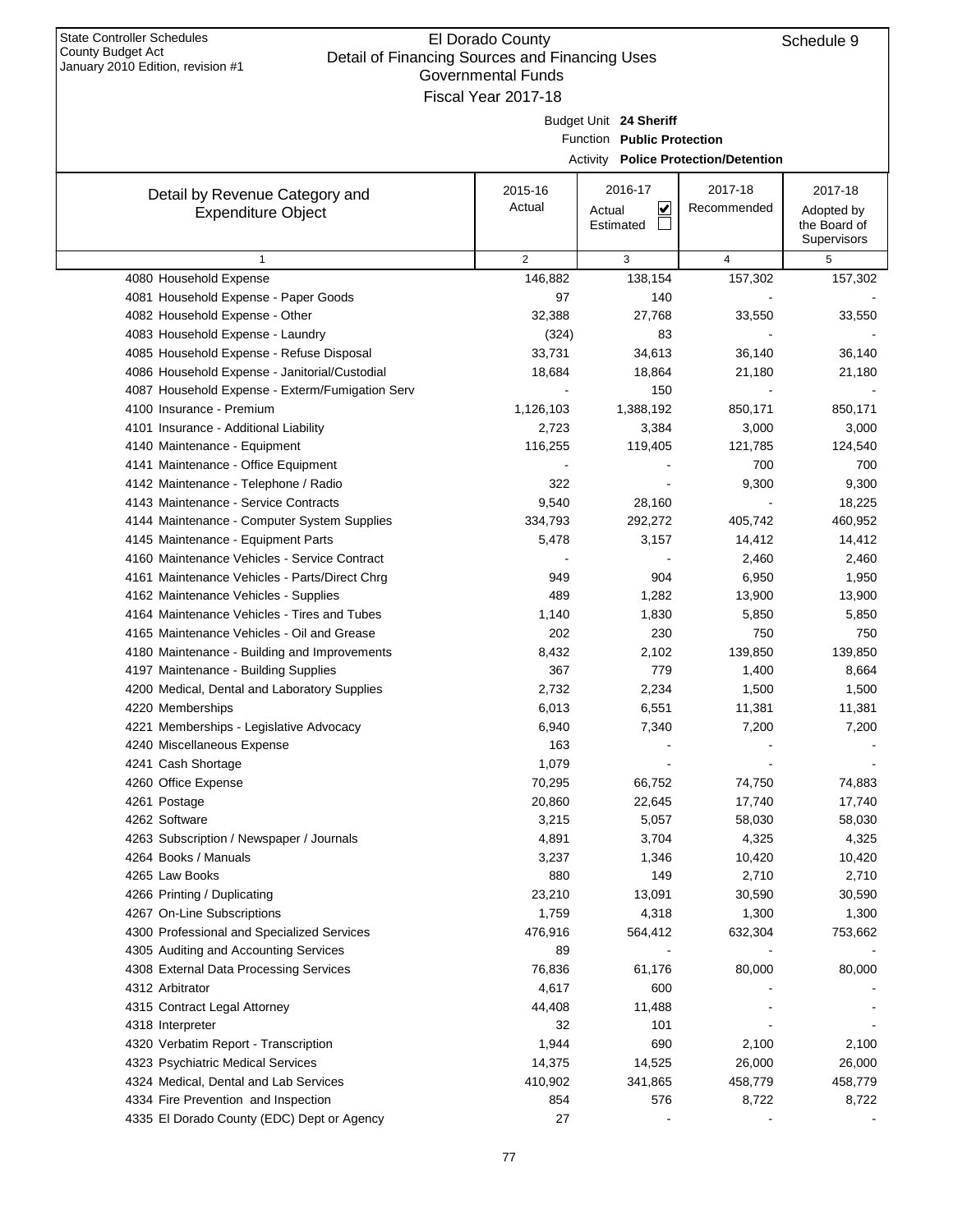| January 2010 Edition, revision #1                           | <b>Governmental Funds</b>         |        |                            |                                             |    |                   |
|-------------------------------------------------------------|-----------------------------------|--------|----------------------------|---------------------------------------------|----|-------------------|
|                                                             | Fiscal Year 2017-18               |        |                            |                                             |    |                   |
|                                                             |                                   |        | Budget Unit 24 Sheriff     |                                             |    |                   |
|                                                             |                                   |        | Function Public Protection |                                             |    |                   |
|                                                             |                                   |        |                            | <b>Activity Police Protection/Detention</b> |    |                   |
| Detail by Revenue Category and                              | 2015-16                           |        | 2016-17                    | 2017-18                                     |    | 2017-18           |
| <b>Expenditure Object</b>                                   | Actual                            | Actual | $\overline{\mathbf{v}}$    | Recommended                                 |    | Adopted by        |
|                                                             |                                   |        | Estimated                  |                                             |    | the Board of      |
|                                                             |                                   |        |                            |                                             |    | Supervisors       |
| $\mathbf{1}$                                                | $\overline{\mathbf{c}}$<br>83,332 |        | 3<br>75,022                | $\overline{4}$<br>113,736                   |    | 5                 |
| 4420 Rents and Leases - Equipment<br>4421 Security System   | 14,904                            |        | 15,314                     | 20,566                                      |    | 113,736<br>20,566 |
| 4440 Rent & Lease - Building/Improvements                   | 322,264                           |        | 327,857                    | 338,186                                     |    | 338,186           |
| 4460 Small Tools and Instruments                            | 54,796                            |        | 45,428                     | 71,564                                      |    | 85,548            |
| 4461 Minor Equipment                                        | 106,748                           |        | 65,965                     | 209,900                                     |    | 233,248           |
| 4462 Minor Computer Equipment                               | 105,066                           |        | 159,116                    | 184,650                                     |    | 231,653           |
| 4463 Minor Telephone and Radio Equipment                    | 46,762                            |        | 51,714                     | 23,202                                      |    | 70,909            |
| 4464 Minor Law Enforcement Equipment                        | 260,244                           |        | 255,815                    | 312,980                                     |    | 359,477           |
| 4465 Minor Vehicle Equipment                                | 351,915                           |        | 89,359                     | 249,550                                     |    | 266,841           |
| 4500 Special Departmental Expense                           | 30,395                            |        | 55,786                     | 62,955                                      |    | 87,955            |
| 4501 Special Projects                                       | 1,212                             |        | 1,333                      |                                             |    |                   |
| 4502 Educational Materials                                  | 92                                |        |                            |                                             |    |                   |
| 4503 Staff Development                                      | 122,995                           |        | 128,923                    | 231,610                                     |    | 231,610           |
| 4505 SB 924 - Transportation and Travel                     | 91,000                            |        |                            |                                             |    |                   |
| 4506 Film Development/Photography Supplies                  |                                   |        |                            | 50                                          |    | 50                |
| 4507 Fire and Safety Supplies                               | 1,295                             |        | 311                        | 1,500                                       |    | 1,500             |
| 4529 Software License                                       | 9,839                             |        | 943                        | 5,775                                       |    | 5,775             |
| 4534 Ammunition                                             | 214,149                           |        | 3,256                      | 226,037                                     |    | 380,202           |
| 4540 Staff Development                                      | 15,009                            |        | 29,092                     | 20,000                                      |    | 20,000            |
| 4600 Transportation and Travel                              | 112,943                           |        | 138,204                    | 229,896                                     |    | 248,516           |
| 4601 Volunteer - Transportation and Travel                  | 10,909                            |        | 10,950                     | 12,137                                      |    | 12,137            |
| 4602 Employee - Private Auto Mileage                        | 15,327                            |        | 17,696                     | 24,395                                      |    | 24,395            |
| 4604 Volunteer - Private Auto Mileage                       |                                   |        | 365                        |                                             |    |                   |
| 4605 Vehicle - Rent or Lease                                | 1,048,075                         |        | 972,599                    | 1,129,783                                   |    | 1,129,783         |
| 4606 Fuel Purchases                                         | 457,985                           |        | 449,395                    | 827,082                                     |    | 827,082           |
| 4608 Hotel Accommodations                                   | 130,839                           |        | 191,834                    | 343,214                                     |    | 343,214           |
| 4620 Utilities                                              | 841,981                           |        | 856,969                    | 801,999                                     |    | 801,999           |
| <b>Total Services and Supplies</b>                          | \$<br>8,261,418                   | \$     | 7,940,872                  | \$<br>9,645,059                             | S  | 10,239,584        |
| <b>Other Charges</b>                                        |                                   |        |                            |                                             |    |                   |
| 5140 Judgments & Damages                                    | \$                                | \$     | 3,000                      | \$                                          | \$ |                   |
| 5240 Contribution To Non-county Governmental                | 492,184                           |        | 40,000                     |                                             |    | 77,800            |
| 5300 Interfund Expenditures                                 | 26,643                            |        | 21,902                     | 19,650                                      |    | 19,650            |
| <b>Total Other Charges</b>                                  | \$<br>518,826                     | \$     | 64,902                     | \$<br>19,650                                | \$ | 97,450            |
| <b>Fixed Assets</b>                                         |                                   |        |                            |                                             |    |                   |
| 6020 Fixed Assets - Building and Improvement                | \$                                | \$     |                            | \$<br>185,000                               | \$ | 185,000           |
| 6040 Fixed Assets - Equipment                               | 481,859                           |        | 178,699                    | 471,498                                     |    | 877,167           |
| 6042 Fixed Assets - Computer Sys Equipment                  | 772,230                           |        | 241,931                    | 372,000                                     |    | 609,200           |
| 6044 Fixed Assets - Ground Equip GrgtwnDivide               |                                   |        | 11,051                     |                                             |    |                   |
| 6045 Fixed Assets - Vehicles                                |                                   |        | 46,382                     | 46,000                                      |    | 46,000            |
| <b>Total Fixed Assets</b>                                   | \$<br>1,254,088                   | \$     | 478,064                    | \$<br>1,074,498                             | \$ | 1,717,367         |
|                                                             |                                   |        |                            |                                             |    |                   |
| <b>Other Financing Uses</b><br>7000 Operating Transfers Out | \$<br>47,678                      | \$     | 241,945                    |                                             | \$ | 245,600           |
| 7001 Operating Transfers Out: Fleet                         | 97,060                            |        | 101,191                    | \$<br>50,000                                |    | 50,000            |
| <b>Total Other Financing Uses</b>                           |                                   |        |                            |                                             |    |                   |
|                                                             | \$<br>144,738                     | \$     | 343,136                    | \$<br>50,000                                | \$ | 295,600           |

**Intrafund Transfers**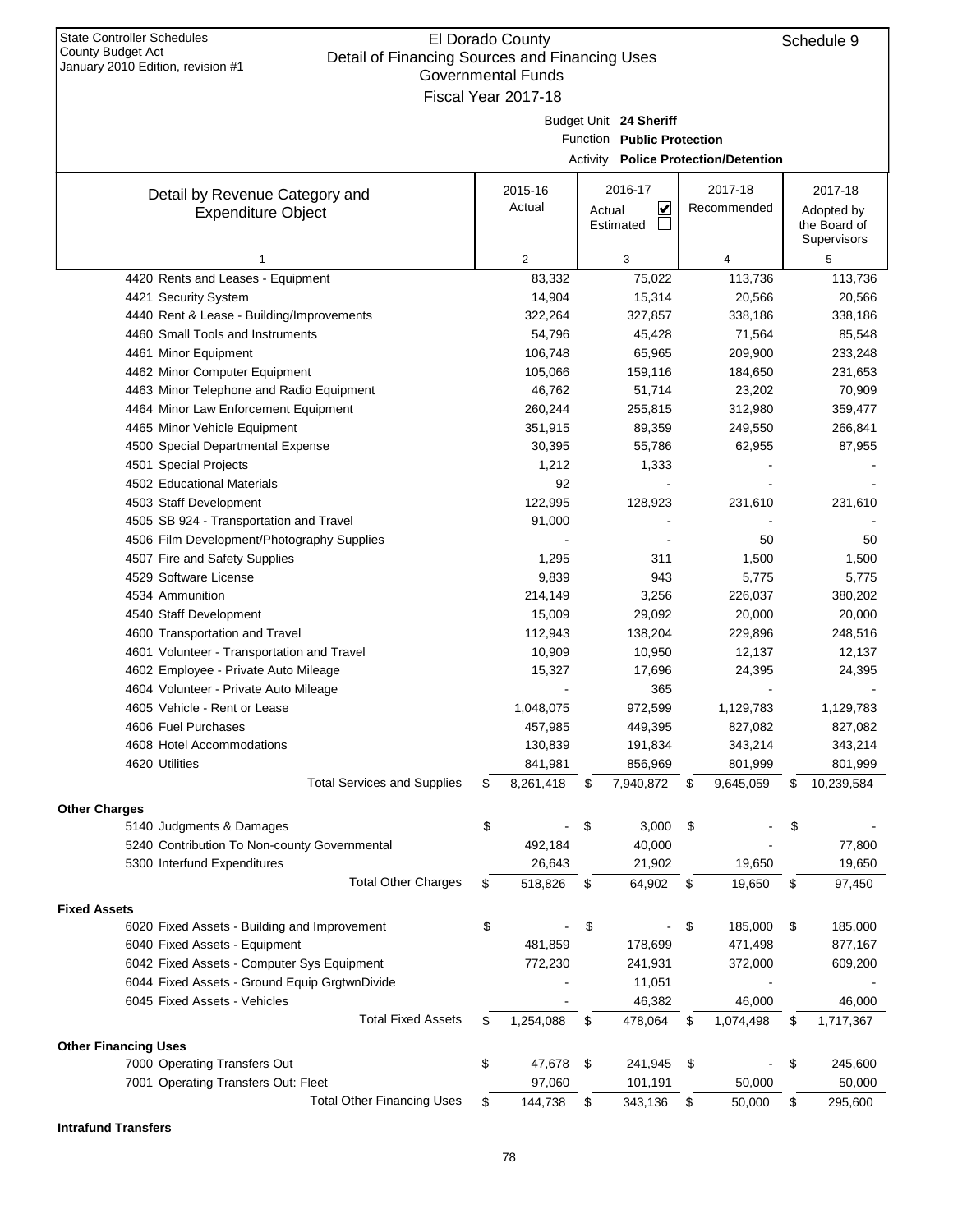| <b>State Controller Schedules</b><br><b>County Budget Act</b><br>Detail of Financing Sources and Financing Uses<br>January 2010 Edition, revision #1 |    | El Dorado County<br>Governmental Funds<br>Fiscal Year 2017-18 |     | Budget Unit 24 Sheriff<br>Function Public Protection<br><b>Activity Police Protection/Detention</b> |     |                        | Schedule 9                                           |
|------------------------------------------------------------------------------------------------------------------------------------------------------|----|---------------------------------------------------------------|-----|-----------------------------------------------------------------------------------------------------|-----|------------------------|------------------------------------------------------|
| Detail by Revenue Category and<br><b>Expenditure Object</b>                                                                                          |    | 2015-16<br>Actual                                             |     | 2016-17<br>V<br>Actual<br>Estimated                                                                 |     | 2017-18<br>Recommended | 2017-18<br>Adopted by<br>the Board of<br>Supervisors |
| 1                                                                                                                                                    |    | $\overline{2}$                                                |     | 3                                                                                                   |     | 4                      | 5                                                    |
| 7200 Intrafund Transfers                                                                                                                             | \$ | 3,633                                                         | \$  | 7,152                                                                                               | \$  | 4,200                  | \$<br>4,200                                          |
| 7210 Intrafnd: Collections                                                                                                                           |    |                                                               |     | 5                                                                                                   |     |                        |                                                      |
| 7223 Intrafnd: Mail Service                                                                                                                          |    | 12,823                                                        |     | 14,039                                                                                              |     | 13,901                 | 13,901                                               |
| 7224 Intrafnd: Stores Support                                                                                                                        |    | 13,435                                                        |     | 17,256                                                                                              |     | 17,383                 | 17,383                                               |
| 7232 Intrafnd: Maint Bldg & Improvmnts                                                                                                               |    | 104,434                                                       |     | 74,357                                                                                              |     | 107,900                | 107,900                                              |
| <b>Total Intrafund Transfers</b>                                                                                                                     | \$ | 134,327                                                       | \$  | 112,809                                                                                             | \$  | 143,384                | \$<br>143,384                                        |
| <b>Intrafund Abatement</b>                                                                                                                           |    |                                                               |     |                                                                                                     |     |                        |                                                      |
| 7350 Intrfnd Abatemnt: Only General Fund                                                                                                             | \$ | $(29,991)$ \$                                                 |     | $(31, 859)$ \$                                                                                      |     | $(38,602)$ \$          | (38,602)                                             |
| 7355 Intrind Abatemnt: Radio Equipment and Support                                                                                                   |    |                                                               |     | (2,357)                                                                                             |     | (3,000)                | (3,000)                                              |
| <b>Total Intrafund Abatement</b>                                                                                                                     | \$ | (29, 991)                                                     | \$  | (34, 216)                                                                                           | \$  | (41,602)               | \$<br>(41,602)                                       |
| <b>Total Expenditures/Appropriations</b>                                                                                                             | \$ | 59,657,288                                                    | \$. | 60,476,762                                                                                          | \$. | 66,135,003             | \$<br>67,786,525                                     |
| <b>Net Cost</b>                                                                                                                                      | S. | (43, 852, 498)                                                |     | (45, 194, 506)                                                                                      | s.  | (51, 312, 071)         | (51, 944, 181)                                       |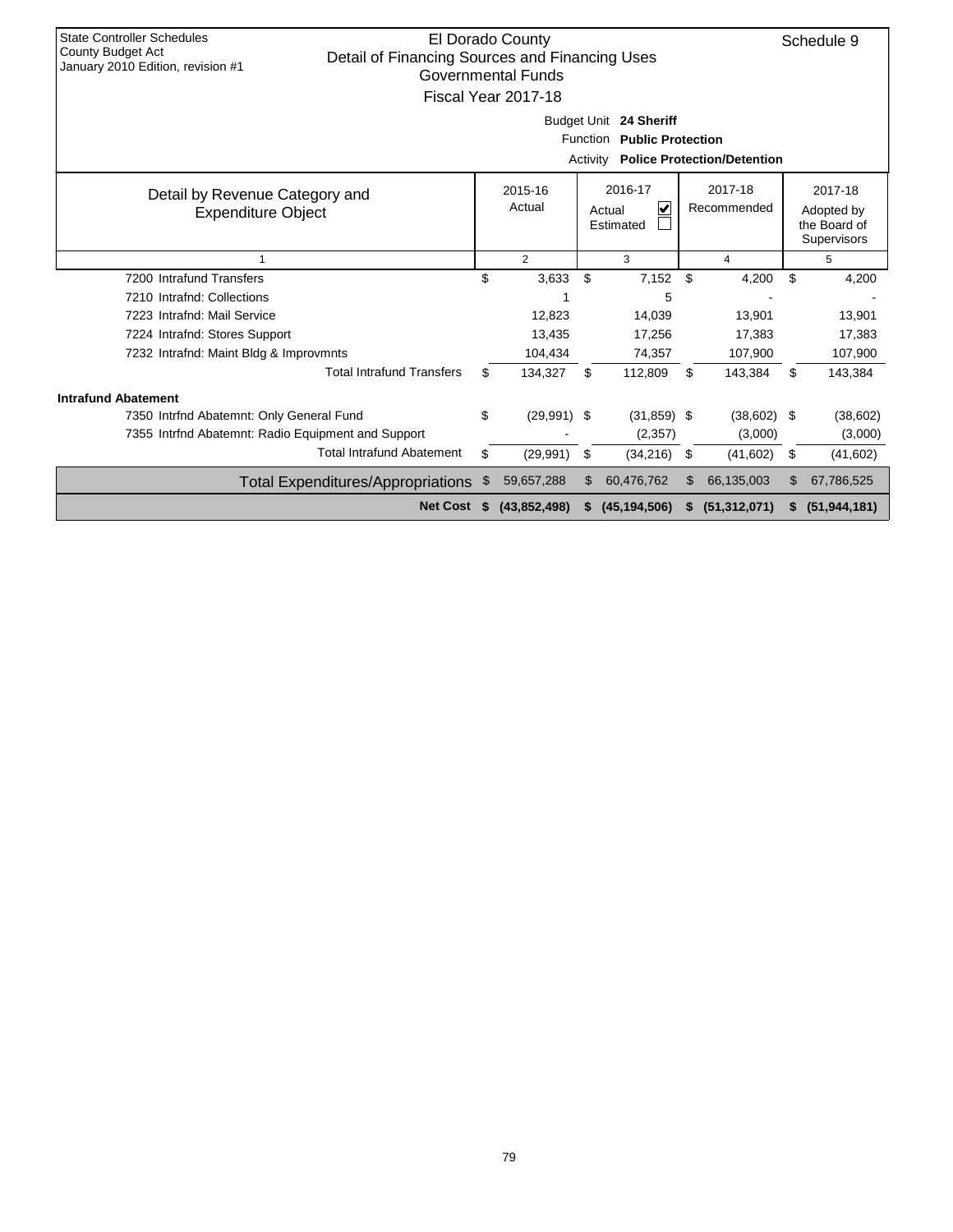| <b>State Controller Schedules</b><br>El Dorado County<br>County Budget Act<br>Detail of Financing Sources and Financing Uses<br>January 2010 Edition, revision #1 |    |                                                  |        |                            |      |                                          |    | Schedule 9       |
|-------------------------------------------------------------------------------------------------------------------------------------------------------------------|----|--------------------------------------------------|--------|----------------------------|------|------------------------------------------|----|------------------|
|                                                                                                                                                                   |    | <b>Governmental Funds</b><br>Fiscal Year 2017-18 |        |                            |      |                                          |    |                  |
|                                                                                                                                                                   |    |                                                  |        |                            |      | Budget Unit 24 Sheriff - Jail Commissary |    |                  |
|                                                                                                                                                                   |    |                                                  |        | Function Public Protection |      |                                          |    |                  |
|                                                                                                                                                                   |    |                                                  |        |                            |      | <b>Activity Detention and Correction</b> |    |                  |
|                                                                                                                                                                   |    | 2015-16                                          |        | 2016-17                    |      | 2017-18                                  |    | 2017-18          |
| Detail by Revenue Category and<br><b>Expenditure Object</b>                                                                                                       |    | Actual                                           | Actual | V                          |      | Recommended                              |    | Adopted by       |
|                                                                                                                                                                   |    |                                                  |        | Estimated                  |      |                                          |    | the Board of     |
|                                                                                                                                                                   |    |                                                  |        |                            |      |                                          |    | Supervisors      |
| $\mathbf{1}$                                                                                                                                                      |    | $\overline{2}$                                   |        | 3                          |      | $\overline{4}$                           |    | 5                |
| Revenue from Use of Money and Property                                                                                                                            |    |                                                  |        |                            |      |                                          |    |                  |
| 0400 Interest                                                                                                                                                     | \$ | 5,388                                            | \$     | 7,772                      | \$   | 5,000                                    | \$ | 5,000            |
| Total Revenue from Use of Money and Property                                                                                                                      | \$ | 5,388                                            | \$     | 7,772                      | \$   | 5,000                                    | \$ | 5,000            |
| <b>Miscellaneous Revenues</b>                                                                                                                                     |    |                                                  |        |                            |      |                                          |    |                  |
| 1940 Miscellaneous Revenue                                                                                                                                        | \$ | 80                                               | \$     |                            | \$   |                                          | \$ |                  |
| 1944 Inmate Welfare Trust                                                                                                                                         |    | 437,096                                          |        | 391,624                    |      | 407,801                                  |    | 407,801          |
| <b>Total Miscellaneous Revenues</b>                                                                                                                               | \$ | 437,177                                          | \$     | 391,624                    | \$   | 407,801                                  | \$ | 407,801          |
| Total Revenue \$                                                                                                                                                  |    | 442,565                                          | \$     | 399,397                    | \$   | 412,801                                  | \$ | 412,801          |
|                                                                                                                                                                   |    |                                                  |        |                            |      |                                          |    |                  |
| <b>Services and Supplies</b>                                                                                                                                      |    |                                                  |        |                            |      |                                          |    |                  |
| 4020 Clothing and Personal Supplies                                                                                                                               | \$ | 2,280                                            | \$     | 3,208                      | - \$ | 4,000                                    | \$ | 4,000            |
| 4040 Telephone Company Vendor Payments                                                                                                                            |    | 5                                                |        | 2,753                      |      |                                          |    |                  |
| 4044 Cable/Internet Service                                                                                                                                       |    | 4,269                                            |        | 4,310                      |      | 6,000                                    |    | 6,000            |
| 4080 Household Expense                                                                                                                                            |    | 833                                              |        | 545                        |      | 1,500                                    |    | 1,500            |
| 4260 Office Expense                                                                                                                                               |    | 1,168                                            |        | 682                        |      | 4,000                                    |    | 4,000            |
| 4261 Postage                                                                                                                                                      |    | 3,387                                            |        | 2,895                      |      | 6,000                                    |    | 6,000            |
| 4263 Subscription / Newspaper / Journals                                                                                                                          |    |                                                  |        |                            |      | 500                                      |    | 500              |
| 4264 Books / Manuals                                                                                                                                              |    |                                                  |        | 285                        |      | 4,000                                    |    | 4,000            |
| 4265 Law Books                                                                                                                                                    |    |                                                  |        |                            |      | 500                                      |    | 500              |
| 4266 Printing / Duplicating<br>4300 Professional and Specialized Services                                                                                         |    | 181                                              |        | 4,073                      |      | 6,000<br>75,000                          |    | 6,000            |
| 4302 Construction and Engineering Contracts                                                                                                                       |    | 16,536                                           |        | 20,933                     |      | 15,000                                   |    | 75,000<br>15,000 |
| 4324 Medical, Dental and Lab Services                                                                                                                             |    | 15,002                                           |        | 16,822                     |      | 7,500                                    |    | 7,500            |
| 4420 Rents and Leases - Equipment                                                                                                                                 |    | 28,378                                           |        | 27,317                     |      | 35,000                                   |    | 35,000           |
| 4460 Small Tools and Instruments                                                                                                                                  |    | 2,373                                            |        | 1,131                      |      | 7,500                                    |    | 7,500            |
| 4461 Minor Equipment                                                                                                                                              |    | 20,834                                           |        | 9,855                      |      | 22,000                                   |    | 22,000           |
| 4462 Minor Computer Equipment                                                                                                                                     |    |                                                  |        | 7,232                      |      | 7,000                                    |    | 7,000            |
| 4463 Minor Telephone and Radio Equipment                                                                                                                          |    | 12                                               |        |                            |      |                                          |    |                  |
| 4500 Special Departmental Expense                                                                                                                                 |    | 229,172                                          |        | 227,587                    |      | 500,000                                  |    | 500,000          |
| <b>Total Services and Supplies</b>                                                                                                                                | \$ | 324,430                                          | \$     | 329,627                    | \$   | 701,500                                  | \$ | 701,500          |
| <b>Other Financing Uses</b>                                                                                                                                       |    |                                                  |        |                            |      |                                          |    |                  |
| 7000 Operating Transfers Out                                                                                                                                      | \$ | 18,577                                           | \$     |                            | \$   |                                          | \$ |                  |
| <b>Total Other Financing Uses</b>                                                                                                                                 | \$ | 18,577                                           | \$     |                            | \$   |                                          | \$ |                  |
| <b>Appropriations for Contingencies</b>                                                                                                                           |    |                                                  |        |                            |      |                                          |    |                  |
| 7700 Contingency                                                                                                                                                  | \$ |                                                  | \$     |                            | \$   | 1,011,301                                | \$ | 931,754          |
| <b>Total Appropriations for Contingencies</b>                                                                                                                     | \$ |                                                  | \$     | $\blacksquare$             | \$   | 1,011,301                                | \$ | 931,754          |
| Total Expenditures/Appropriations \$                                                                                                                              |    | 343,007                                          | \$     | 329,627                    | \$   | 1,712,801                                | \$ | 1,633,254        |
| Net Cost \$                                                                                                                                                       |    | 99,558                                           | \$     | 69,770                     | \$   | (1,300,000)                              | \$ | (1, 220, 453)    |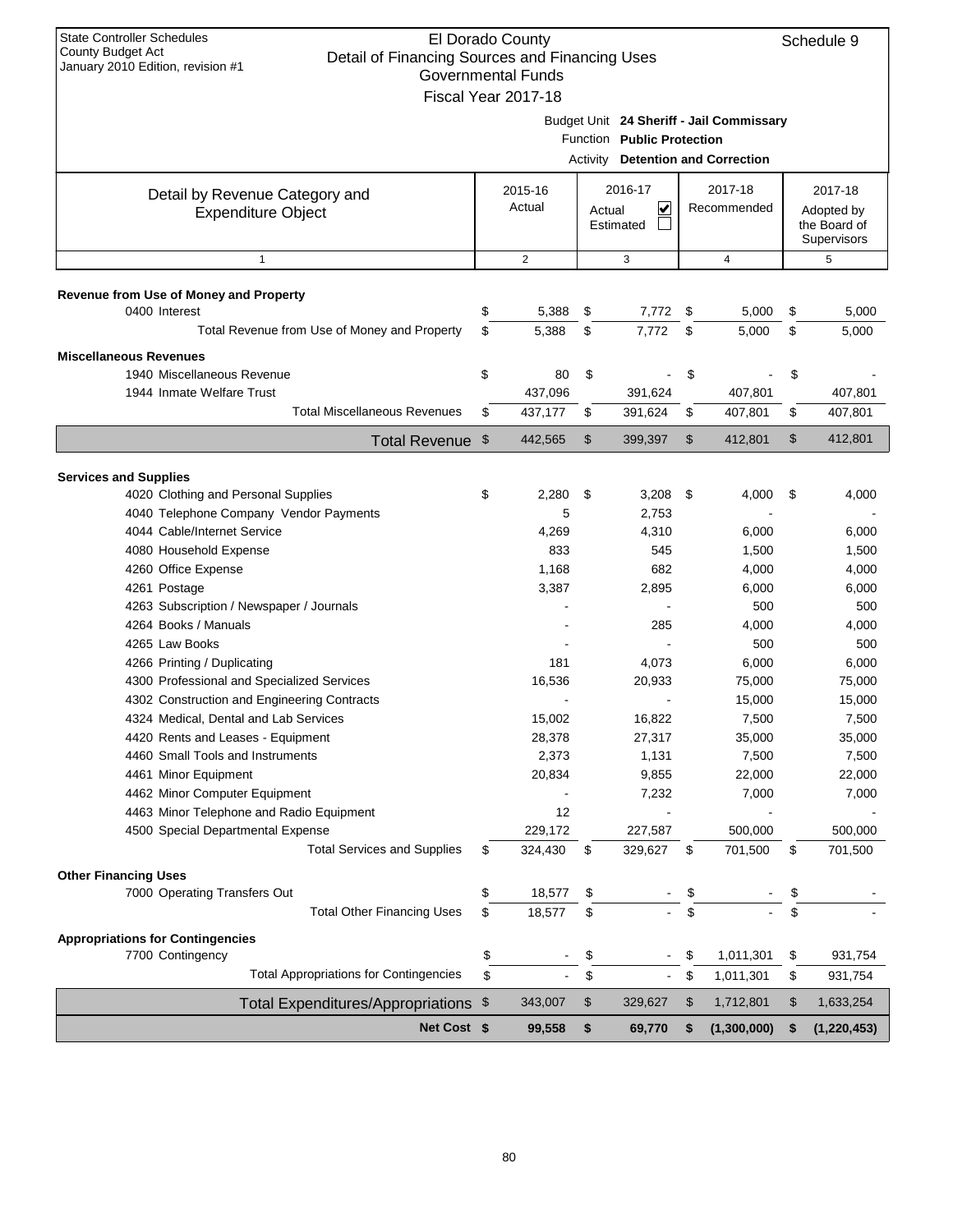| <b>State Controller Schedules</b><br>El Dorado County<br>Schedule 9                                             |    |                           |    |                                   |    |                |    |                  |  |
|-----------------------------------------------------------------------------------------------------------------|----|---------------------------|----|-----------------------------------|----|----------------|----|------------------|--|
| <b>County Budget Act</b><br>Detail of Financing Sources and Financing Uses<br>January 2010 Edition, revision #1 |    |                           |    |                                   |    |                |    |                  |  |
|                                                                                                                 |    | <b>Governmental Funds</b> |    |                                   |    |                |    |                  |  |
|                                                                                                                 |    | Fiscal Year 2017-18       |    |                                   |    |                |    |                  |  |
|                                                                                                                 |    |                           |    | Budget Unit 25 Probation          |    |                |    |                  |  |
|                                                                                                                 |    |                           |    | Function Public Protection        |    |                |    |                  |  |
|                                                                                                                 |    |                           |    | Activity Detention and Correction |    |                |    |                  |  |
| Detail by Revenue Category and                                                                                  |    | 2015-16                   |    | 2016-17                           |    | 2017-18        |    | 2017-18          |  |
| <b>Expenditure Object</b>                                                                                       |    | Actual                    |    | ⊻<br>Actual                       |    | Recommended    |    | Adopted by       |  |
|                                                                                                                 |    |                           |    | Estimated                         |    |                |    | the Board of     |  |
| $\mathbf{1}$                                                                                                    |    | 2                         |    | 3                                 |    | $\overline{4}$ |    | Supervisors<br>5 |  |
|                                                                                                                 |    |                           |    |                                   |    |                |    |                  |  |
| <b>Fines, Forfeitures and Penalties</b>                                                                         |    |                           |    |                                   |    |                |    |                  |  |
| 0341 Restitution Fee                                                                                            | \$ | 10,991                    | \$ | 4,204                             | \$ | 3,750          | \$ | 3,750            |  |
| Total Fines, Forfeitures and Penalties                                                                          | \$ | 10,991                    | \$ | 4,204                             | \$ | 3,750          | \$ | 3,750            |  |
| Intergovernmental Revenue - State                                                                               |    |                           |    |                                   |    |                |    |                  |  |
| 0760 State - Corrections                                                                                        | \$ | 56,160                    | \$ | 56,600                            | \$ | 59,020         | \$ | 59,020           |  |
| 0860 State - Public Safety Sales Tax                                                                            |    | 1,209,252                 |    | 1,242,986                         |    | 1,249,322      |    | 1,249,322        |  |
| 0880 State - Other                                                                                              |    | 660,097                   |    | 796,689                           |    | 724,305        |    | 724,305          |  |
| Total Intergovernmental Revenue - State                                                                         | \$ | 1,925,509                 | \$ | 2,096,275                         | \$ | 2,032,647      | \$ | 2,032,647        |  |
| Intergovernmental Revenue - Federal                                                                             |    |                           |    |                                   |    |                |    |                  |  |
| 1000 Federal - Public Assistance Admin.                                                                         | \$ | 69,579                    | \$ | 109,784                           | \$ | 75,000         | \$ | 75,000           |  |
| 1101 Federal - Block Grant Revenues                                                                             |    | 12,625                    |    | 74,024                            |    | 149,985        |    | 149,985          |  |
| Total Intergovernmental Revenue - Federal                                                                       | \$ | 82,204                    | \$ | 183,808                           | \$ | 224,985        | \$ | 224,985          |  |
| <b>Revenue Other Governmental Agencies</b>                                                                      |    |                           |    |                                   |    |                |    |                  |  |
| 1202 Community Action- Responsive Educ                                                                          | \$ | 25,584                    | \$ | 29,027                            | \$ | 25,000         | \$ | 25,000           |  |
| Total Revenue Other Governmental Agencies                                                                       | \$ | 25,584                    | \$ | 29,027                            | \$ | 25,000         | \$ | 25,000           |  |
| <b>Charges for Services</b>                                                                                     |    |                           |    |                                   |    |                |    |                  |  |
| 1502 Court Administration Fee - PC1205.d                                                                        | \$ | 24                        | \$ |                                   | \$ |                | \$ |                  |  |
| 1680 Institutional Care and Services                                                                            |    | 127,850                   |    | 297,130                           |    | 175,000        |    | 175,000          |  |
| 1683 Probation - Adult Defendant                                                                                |    | 47,525                    |    | 44,986                            |    | 40,000         |    | 40,000           |  |
| 1684 Care In Juvenile Hall                                                                                      |    | 66,964                    |    | 67.212                            |    | 60,000         |    | 60,000           |  |
| 1685 Urinalysis Testing<br>1688 Probation: Juvenile Supervision                                                 |    | 3,147                     |    | 3,025                             |    | 3,000          |    | 3,000            |  |
| 1747 Home Electronic Monitoring Prog (HEMP)                                                                     |    | 17,999                    |    | 150<br>14,949                     |    | 13,000         |    | 13,000           |  |
| 1751 Probation - Present Report Fee                                                                             |    | 3,123                     |    | 3,260                             |    | 3,000          |    | 3,000            |  |
| <b>Total Charges for Services</b>                                                                               | \$ | 266,632                   | \$ | 430,712                           | \$ | 294,000        | \$ | 294,000          |  |
|                                                                                                                 |    |                           |    |                                   |    |                |    |                  |  |
| <b>Miscellaneous Revenues</b><br>1940 Miscellaneous Revenue                                                     | \$ | 3,061                     | \$ | 5,694                             | \$ | 4,750          | \$ | 4,750            |  |
| <b>Total Miscellaneous Revenues</b>                                                                             | \$ | 3,061                     | \$ | 5,694                             | \$ | 4,750          | \$ | 4,750            |  |
|                                                                                                                 |    |                           |    |                                   |    |                |    |                  |  |
| <b>Other Financing Sources</b><br>2020 Operating Transfers In                                                   | \$ | 3,007,399                 | \$ | 2,915,249                         | \$ | 3,452,442      | \$ | 3,466,192        |  |
| 2027 Operating Transfers In: Sales Tax Realingment                                                              |    | 156,756                   |    | 103,790                           |    | 156,756        |    | 156,756          |  |
| <b>Total Other Financing Sources</b>                                                                            | \$ | 3,164,155                 | \$ | 3,019,039                         | \$ | 3,609,198      | \$ | 3,622,948        |  |
|                                                                                                                 |    |                           |    |                                   |    |                |    |                  |  |
| <b>Total Revenue</b>                                                                                            | \$ | 5,478,136                 | \$ | 5,768,760                         | \$ | 6,194,330      | \$ | 6,208,080        |  |
| <b>Salaries and Employee Benefits</b>                                                                           |    |                           |    |                                   |    |                |    |                  |  |
| 3000 Permanent Employees / Elected Officials                                                                    | \$ | 7,706,564                 | \$ | 7,564,259                         | \$ | 8,403,740      | \$ | 8,403,740        |  |
| 3001 Temporary Employees                                                                                        |    | 79,598                    |    | 148,079                           |    | 45,000         |    | 45,000           |  |
| 3002 Overtime                                                                                                   |    | 341,289                   |    | 526,917                           |    | 213,322        |    | 213,322          |  |
| 3003 Standby Pay                                                                                                |    | 20,442                    |    | 19,995                            |    | 20,468         |    | 20,468           |  |
| 3004 Other Compensation                                                                                         |    | 101,362                   |    | 155,709                           |    | 113,653        |    | 113,653          |  |
| 3005 Tahoe Differential                                                                                         |    | 102,693                   |    | 94,986                            |    | 117,600        |    | 117,600          |  |
| 3006 Bilingual Pay                                                                                              |    | 9,668                     |    | 9,440                             |    | 11,440         |    | 11,440           |  |
| 3020 Employer Share - Employee Retirement                                                                       |    | 2,454,059                 |    | 2,577,250                         |    | 2,933,278      |    | 2,933,278        |  |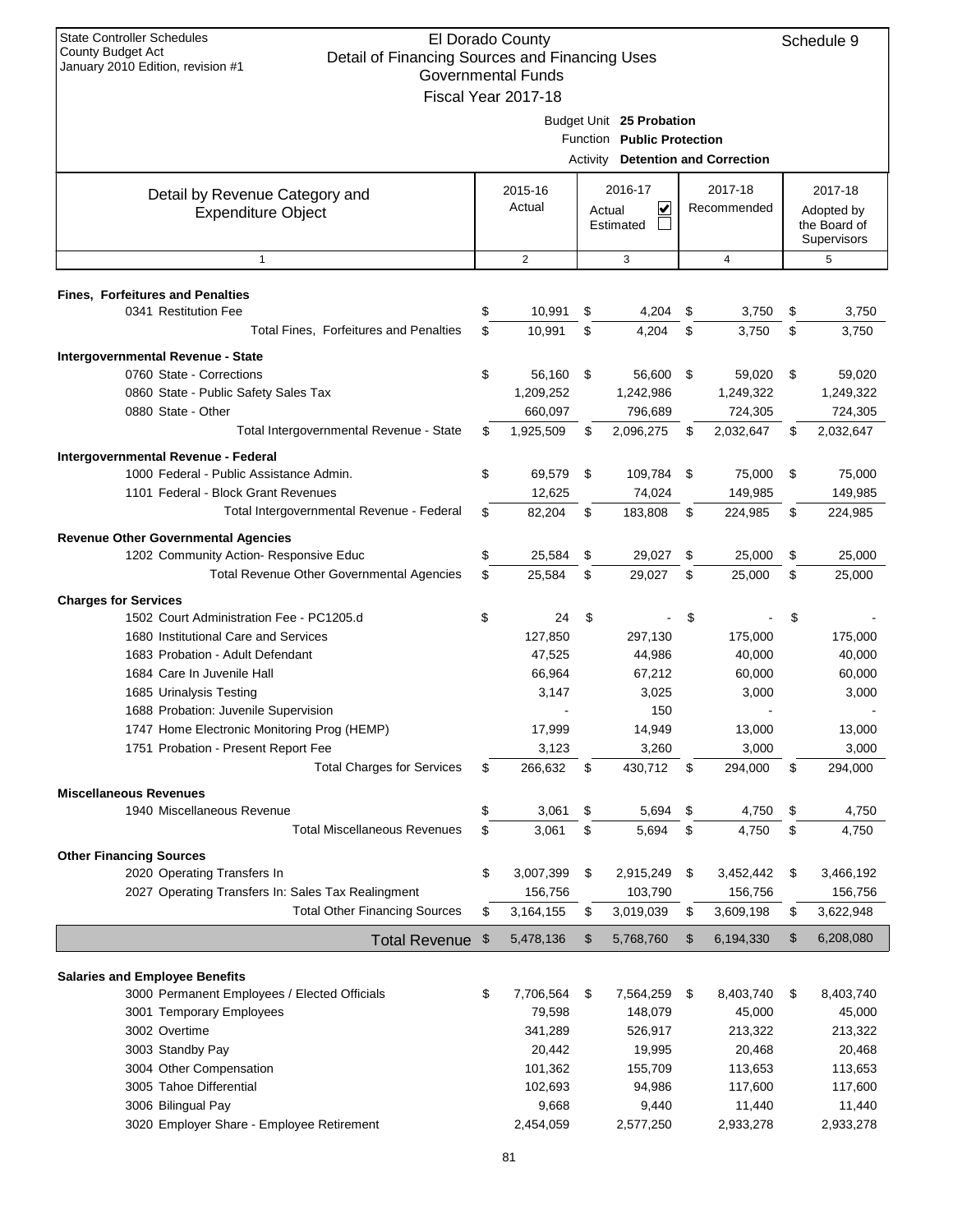| etail of Financing Obdices and Financing Oses<br>January 2010 Edition, revision #1<br>Governmental Funds |    |                     |    |                                   |    |                |    |                             |  |  |  |
|----------------------------------------------------------------------------------------------------------|----|---------------------|----|-----------------------------------|----|----------------|----|-----------------------------|--|--|--|
|                                                                                                          |    | Fiscal Year 2017-18 |    |                                   |    |                |    |                             |  |  |  |
|                                                                                                          |    |                     |    | Budget Unit 25 Probation          |    |                |    |                             |  |  |  |
|                                                                                                          |    |                     |    | Function Public Protection        |    |                |    |                             |  |  |  |
|                                                                                                          |    |                     |    | Activity Detention and Correction |    |                |    |                             |  |  |  |
|                                                                                                          |    |                     |    |                                   |    |                |    |                             |  |  |  |
| Detail by Revenue Category and                                                                           |    | 2015-16             |    | 2016-17                           |    | 2017-18        |    | 2017-18                     |  |  |  |
| <b>Expenditure Object</b>                                                                                |    | Actual              |    | V<br>Actual                       |    | Recommended    |    | Adopted by                  |  |  |  |
|                                                                                                          |    |                     |    | Estimated                         |    |                |    | the Board of<br>Supervisors |  |  |  |
| $\mathbf{1}$                                                                                             |    | 2                   |    | 3                                 |    | $\overline{4}$ |    | 5                           |  |  |  |
| 3022 Employer Share - Medi Care                                                                          |    | 116,615             |    | 116,940                           |    | 125,142        |    | 125,142                     |  |  |  |
| 3040 Employer Share - Health Insurance                                                                   |    | 1,934,052           |    | 1,788,742                         |    | 2,166,748      |    | 2,166,748                   |  |  |  |
| 3042 Employer Share - Long Term Disab Insurance                                                          |    | 11,649              |    | 11,631                            |    | 21,195         |    | 21,195                      |  |  |  |
| 3043 Employer Share - Deferred Compensation                                                              |    | 14,403              |    | 18,108                            |    | 24,021         |    | 24,021                      |  |  |  |
| 3046 Retiree Health - Defined Contributions                                                              |    | 134,566             |    | 138,889                           |    | 151,171        |    | 151,171                     |  |  |  |
| 3060 Employer Share - Workers' Compensation                                                              |    | 519,788             |    | 659,816                           |    | 665,901        |    | 665,901                     |  |  |  |
| 3080 Flexible Benefits                                                                                   |    | 4,634               |    | 8,081                             |    | 60,000         |    | 60,000                      |  |  |  |
| <b>Total Salaries and Employee Benefits</b>                                                              | \$ | 13,551,382          | \$ | 13,838,842                        | \$ | 15,072,679     | \$ | 15,072,679                  |  |  |  |
| <b>Services and Supplies</b>                                                                             |    |                     |    |                                   |    |                |    |                             |  |  |  |
| 4020 Clothing and Personal Supplies                                                                      | \$ | 25,020              | \$ | 23,361                            | \$ | 16,000         | \$ | 16,000                      |  |  |  |
| 4022 Uniforms                                                                                            |    | 2,126               |    | 2,614                             |    | 9,700          |    | 9,700                       |  |  |  |
| 4040 Telephone Company Vendor Payments                                                                   |    | 10,544              |    | 27,333                            |    | 31,476         |    | 31,476                      |  |  |  |
| 4041 Cnty Pass thru Telephone Chrges to Depts                                                            |    | 4,506               |    | 5,072                             |    | 6,000          |    | 6,000                       |  |  |  |
| 4044 Cable/Internet Service                                                                              |    | 2,320               |    | 2,856                             |    | 2,568          |    | 2,568                       |  |  |  |
| 4060 Food and Food Products                                                                              |    | 141,311             |    | 156,651                           |    | 164,000        |    | 164,000                     |  |  |  |
| 4080 Household Expense                                                                                   |    | 34,970              |    | 36,975                            |    | 38,000         |    | 38,000                      |  |  |  |
| 4085 Household Expense - Refuse Disposal                                                                 |    | 19,266              |    | 19,418                            |    | 20,100         |    | 20,100                      |  |  |  |
| 4086 Household Expense - Janitorial/Custodial                                                            |    | 18,000              |    | 22,192                            |    | 23,369         |    | 23,369                      |  |  |  |
| 4100 Insurance - Premium                                                                                 |    | 149,119             |    | 95,815                            |    | 72,972         |    | 72,972                      |  |  |  |
| 4140 Maintenance - Equipment                                                                             |    | 664                 |    | 2,107                             |    | 3,000          |    | 3,000                       |  |  |  |
| 4144 Maintenance - Computer System Supplies                                                              |    | 48,223              |    | 86,776                            |    | 101,287        |    | 120,859                     |  |  |  |
| 4145 Maintenance - Equipment Parts                                                                       |    | 988                 |    | 86                                |    | 1,000          |    | 1,000                       |  |  |  |
| 4162 Maintenance Vehicles - Supplies                                                                     |    | 33                  |    | 84                                |    |                |    |                             |  |  |  |
| 4180 Maintenance - Building and Improvements                                                             |    | 12,911              |    | 13,200                            |    | 38,037         |    | 28,037                      |  |  |  |
| 4183 Maintenance - Grounds                                                                               |    |                     |    | 131                               |    | 500            |    | 500                         |  |  |  |
| 4197 Maintenance - Building Supplies                                                                     |    | 913                 |    | 795                               |    | 1,800          |    | 1,800                       |  |  |  |
| 4200 Medical, Dental and Laboratory Supplies                                                             |    | 6,734               |    | 6,955                             |    | 8,750          |    | 8,750                       |  |  |  |
| 4201 Medical Supplies - Field<br>4220 Memberships                                                        |    |                     |    | 3,444<br>1,400                    |    |                |    |                             |  |  |  |
| 4221 Memberships - Legislative Advocacy                                                                  |    | 1,065<br>4,270      |    | 4,398                             |    | 3,295<br>4,666 |    | 3,295<br>4,666              |  |  |  |
| 4260 Office Expense                                                                                      |    | 32,275              |    | 31,815                            |    | 30,500         |    | 30,500                      |  |  |  |
| 4261 Postage                                                                                             |    | 6,152               |    | 4,545                             |    | 7,650          |    | 7,650                       |  |  |  |
| 4263 Subscription / Newspaper / Journals                                                                 |    | 180                 |    | 386                               |    | 180            |    | 180                         |  |  |  |
| 4264 Books / Manuals                                                                                     |    | 6,041               |    | 25,243                            |    | 21,150         |    | 21,150                      |  |  |  |
| 4265 Law Books                                                                                           |    | 36                  |    | 36                                |    | 400            |    | 400                         |  |  |  |
| 4266 Printing / Duplicating                                                                              |    | 2,613               |    | 3,332                             |    | 3,800          |    | 3,800                       |  |  |  |
| 4300 Professional and Specialized Services                                                               |    | 311,069             |    | 346,091                           |    | 651,549        |    | 649,549                     |  |  |  |
| 4308 External Data Processing Services                                                                   |    | 3,420               |    | 3,732                             |    | 3,960          |    | 3,960                       |  |  |  |
| 4318 Interpreter                                                                                         |    |                     |    | 142                               |    | 500            |    | 500                         |  |  |  |
| 4320 Verbatim Report - Transcription                                                                     |    |                     |    |                                   |    | 500            |    | 500                         |  |  |  |
| 4323 Psychiatric Medical Services                                                                        |    | 166,761             |    | 320,291                           |    | 326,000        |    | 326,000                     |  |  |  |
| 4324 Medical, Dental and Lab Services                                                                    |    | 40,177              |    | 37,122                            |    | 56,936         |    | 68,936                      |  |  |  |
| 4329 Probation - Non Govmt Agency Assist                                                                 |    | 1,325               |    | 1,525                             |    | 1,950          |    | 1,950                       |  |  |  |
| 4334 Fire Prevention and Inspection                                                                      |    | 621                 |    | 2,104                             |    | 2,622          |    | 2,622                       |  |  |  |
| 4400 Publication and Legal Notices                                                                       |    |                     |    |                                   |    | 600            |    | 600                         |  |  |  |
| 4420 Rents and Leases - Equipment                                                                        |    | 24,508              |    | 29,151                            |    | 38,538         |    | 38,538                      |  |  |  |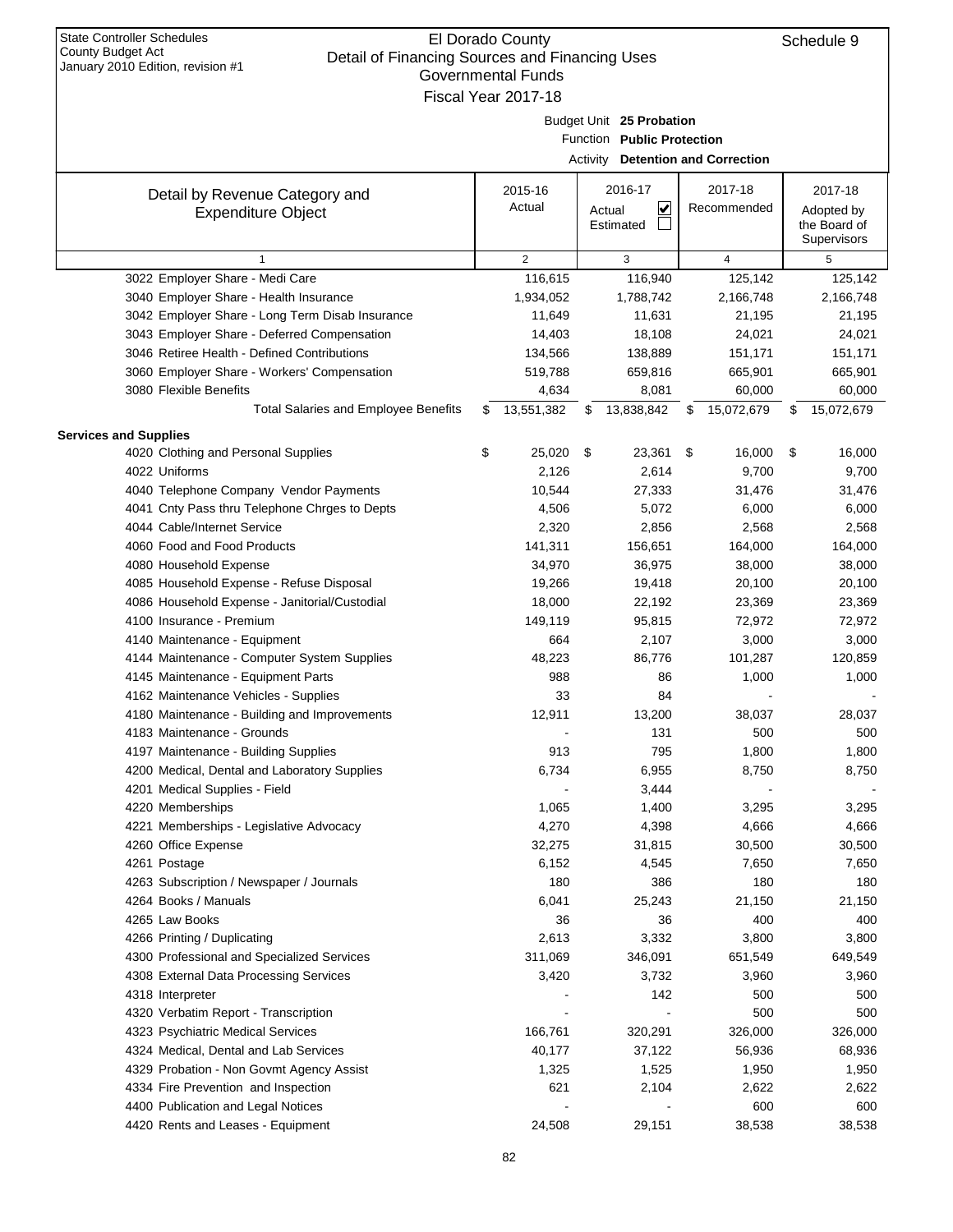| botal or milanoling boarboo and milanoling boos<br>January 2010 Edition, revision #1 |    | <b>Governmental Funds</b> |                                          |                 |      |                 |
|--------------------------------------------------------------------------------------|----|---------------------------|------------------------------------------|-----------------|------|-----------------|
|                                                                                      |    | Fiscal Year 2017-18       |                                          |                 |      |                 |
|                                                                                      |    |                           | Budget Unit 25 Probation                 |                 |      |                 |
|                                                                                      |    |                           | Function Public Protection               |                 |      |                 |
|                                                                                      |    |                           | <b>Activity Detention and Correction</b> |                 |      |                 |
| Detail by Revenue Category and                                                       |    | 2015-16                   | 2016-17                                  | 2017-18         |      | 2017-18         |
| <b>Expenditure Object</b>                                                            |    | Actual                    | $\overline{\mathbf{v}}$<br>Actual        | Recommended     |      | Adopted by      |
|                                                                                      |    |                           | Estimated                                |                 |      | the Board of    |
|                                                                                      |    |                           |                                          |                 |      | Supervisors     |
| $\mathbf{1}$                                                                         |    | $\overline{2}$            | 3                                        | 4               |      | 5               |
| 4440 Rent & Lease - Building/Improvements<br>4460 Small Tools and Instruments        |    | 263,025<br>366            | 271,103<br>680                           | 282,414         |      | 282,414         |
| 4461 Minor Equipment                                                                 |    | 34,853                    | 48,034                                   | 1,650<br>64,570 |      | 1,650<br>64,570 |
| 4462 Minor Computer Equipment                                                        |    | 18,541                    | 42,887                                   | 24,000          |      | 24,000          |
| 4463 Minor Telephone and Radio Equipment                                             |    | 4,310                     | 13,868                                   | 48,740          |      | 67,188          |
| 4464 Minor Law Enforcement Equipment                                                 |    | 87,107                    | 63,675                                   | 59,664          |      | 60,259          |
| 4465 Minor Vehicle Equipment                                                         |    | 3,299                     | 39,920                                   | 67,390          |      | 67,390          |
| 4500 Special Departmental Expense                                                    |    | 37,211                    | 24,543                                   | 66,987          |      | 69,069          |
| 4501 Special Projects                                                                |    |                           | 100                                      |                 |      |                 |
| 4502 Educational Materials                                                           |    | 90                        |                                          |                 |      |                 |
| 4503 Staff Development                                                               |    | 26,565                    | 142,174                                  | 304,670         |      | 304,670         |
| 4505 SB 924 - Transportation and Travel                                              |    | 142,824                   |                                          |                 |      |                 |
| 4508 Snow Removal                                                                    |    |                           | 735                                      |                 |      |                 |
| 4529 Software License                                                                |    | 24,311                    | 12,570                                   | 16,717          |      | 16,717          |
| 4534 Ammunition                                                                      |    | 26,824                    | 18,939                                   | 13,880          |      | 13,880          |
| 4540 Staff Development                                                               |    | 1,500                     | 27                                       |                 |      |                 |
| 4600 Transportation and Travel                                                       |    | 6,797                     | 45,285                                   | 2,158           |      | 2,158           |
| 4601 Volunteer - Transportation and Travel                                           |    |                           | 96                                       |                 |      |                 |
| 4602 Employee - Private Auto Mileage                                                 |    | 9,126                     | 21,414                                   | 11,760          |      | 11,760          |
| 4605 Vehicle - Rent or Lease                                                         |    | 105,004                   | 104,485                                  | 113,374         |      | 113,374         |
| 4606 Fuel Purchases                                                                  |    | 28,902                    | 27,855                                   | 52,222          |      | 52,222          |
| 4608 Hotel Accommodations                                                            |    | 11,987                    | 78,286                                   | 5,280           |      | 5,280           |
| 4620 Utilities                                                                       |    | 130,560                   | 131,849                                  | 138,164         |      | 138,164         |
| <b>Total Services and Supplies</b>                                                   | \$ | 2,041,364                 | \$<br>2,405,703                          | \$<br>2,966,995 | \$   | 3,007,692       |
| <b>Other Charges</b>                                                                 |    |                           |                                          |                 |      |                 |
| 5000 Support and Care of Persons                                                     | \$ | 42,546                    | \$<br>48,563                             | \$<br>79,625    | \$   | 79,625          |
| 5002 Institute For Mental Disease - MenHIth                                          |    | 37,521                    |                                          |                 |      |                 |
| 5300 Interfund Expenditures                                                          |    | 488                       | 480                                      |                 |      |                 |
| 5319 Intrfnd Exp: Mental Health Services                                             |    | 29,718                    |                                          |                 |      |                 |
| <b>Total Other Charges</b>                                                           | S  | 110,273                   | \$<br>49,043                             | \$<br>79,625    | \$   | 79,625          |
| <b>Fixed Assets</b>                                                                  |    |                           |                                          |                 |      |                 |
| 6040 Fixed Assets - Equipment                                                        | \$ |                           | \$                                       | \$<br>12,814    | - \$ | 27,859          |
| 6042 Fixed Assets - Computer Sys Equipment                                           |    |                           |                                          |                 |      | 25,014          |
| <b>Total Fixed Assets</b>                                                            | \$ |                           | \$                                       | \$<br>12,814    | \$   | 52,873          |
|                                                                                      |    |                           |                                          |                 |      |                 |
| <b>Other Financing Uses</b><br>7000 Operating Transfers Out                          | \$ | 58,890                    | \$<br>5,936 \$                           | 102,272         | \$   | 102,272         |
| 7001 Operating Transfers Out: Fleet                                                  |    |                           | 67,550                                   | 135,000         |      | 135,000         |
| <b>Total Other Financing Uses</b>                                                    |    |                           |                                          |                 |      |                 |
|                                                                                      | \$ | 58,890                    | \$<br>73,486                             | \$<br>237,272   | \$   | 237,272         |
| <b>Intrafund Transfers</b>                                                           |    |                           |                                          |                 |      |                 |
| 7200 Intrafund Transfers                                                             | \$ | 281                       | \$<br>225                                | \$<br>1,000     | \$   | 1,000           |
| 7210 Intrafnd: Collections                                                           |    | 2,850                     | 4,925                                    | 3,371           |      | 3,371           |
| 7221 Intrafnd: Radio Equipment and Support                                           |    |                           | 252                                      | 2,000           |      | 2,000           |
| 7223 Intrafnd: Mail Service                                                          |    | 8,765                     | 8,998                                    | 8,770           |      | 8,770           |
| 7224 Intrafnd: Stores Support                                                        |    | 4,650                     | 5,264                                    | 5,096           |      | 5,096           |
| 7231 Intrafnd: IS Programming Support                                                |    |                           | 4,368                                    | 2,000           |      | 2,000           |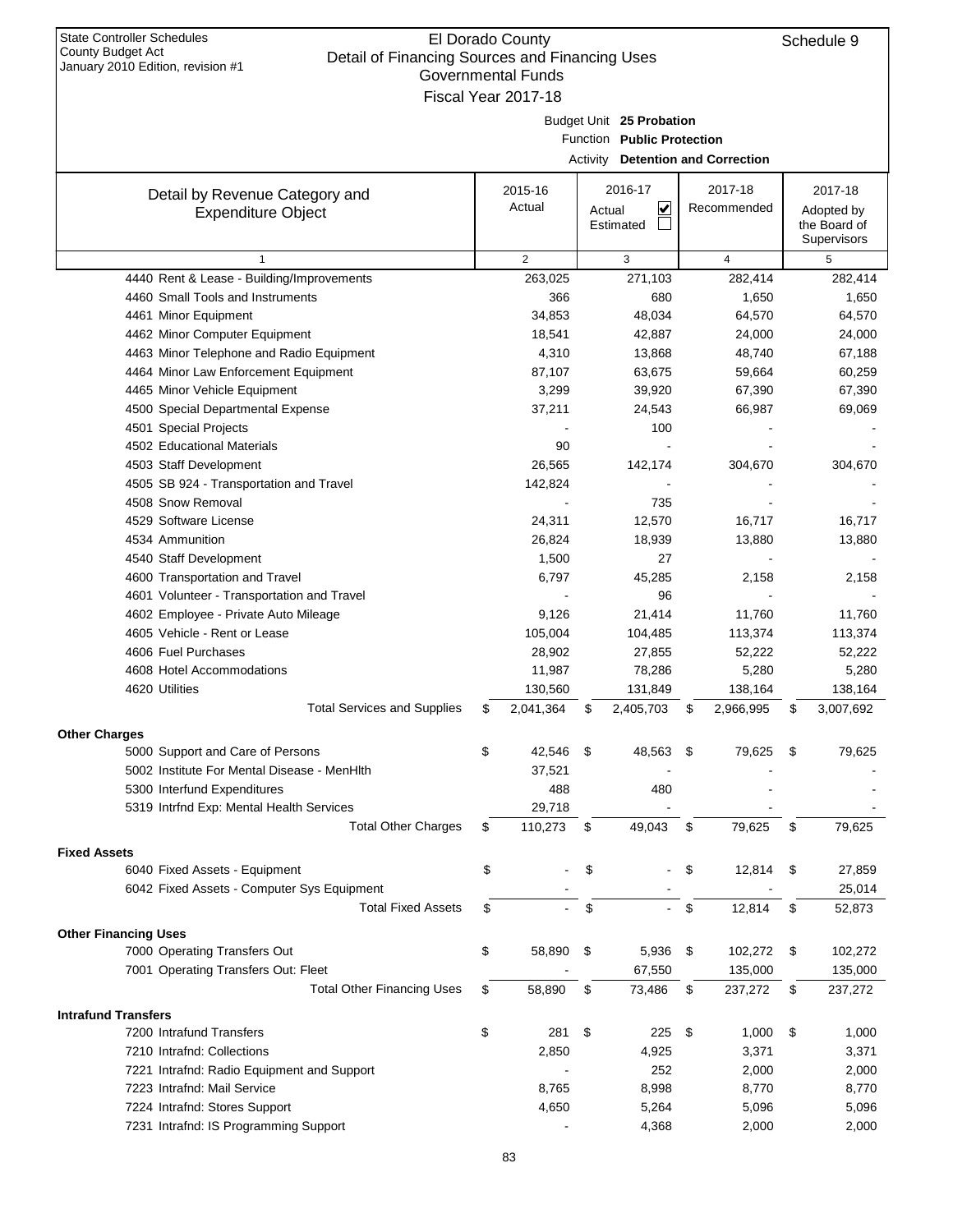| <b>State Controller Schedules</b><br>El Dorado County<br><b>County Budget Act</b><br>Detail of Financing Sources and Financing Uses<br>January 2010 Edition, revision #1<br>Governmental Funds<br>Fiscal Year 2017-18 |                                                                                                                                                   |          |                |     |                |    |                |    | Schedule 9                                                  |
|-----------------------------------------------------------------------------------------------------------------------------------------------------------------------------------------------------------------------|---------------------------------------------------------------------------------------------------------------------------------------------------|----------|----------------|-----|----------------|----|----------------|----|-------------------------------------------------------------|
| <b>Budget Unit</b><br>25 Probation<br>Function<br><b>Public Protection</b><br>Activity<br><b>Detention and Correction</b>                                                                                             |                                                                                                                                                   |          |                |     |                |    |                |    |                                                             |
|                                                                                                                                                                                                                       | 2016-17<br>2017-18<br>2015-16<br>Detail by Revenue Category and<br>Actual<br>Recommended<br>V<br>Actual<br><b>Expenditure Object</b><br>Estimated |          |                |     |                |    |                |    | 2017-18<br>Adopted by<br>the Board of<br><b>Supervisors</b> |
|                                                                                                                                                                                                                       |                                                                                                                                                   |          | 2              |     | 3              |    | 4              |    | 5                                                           |
| 7232 Intrafnd: Maint Bldg & Improvmnts                                                                                                                                                                                |                                                                                                                                                   |          | 20,536         |     | 25,286         |    | 17,000         |    | 17,000                                                      |
| <b>Total Intrafund Transfers</b><br>\$<br>\$<br>37,083<br>49,318<br>S<br>39,237                                                                                                                                       |                                                                                                                                                   |          |                |     |                |    |                | S  | 39,237                                                      |
|                                                                                                                                                                                                                       | Total Expenditures/Appropriations \$                                                                                                              |          | 15,798,992     | \$. | 16,416,392     | \$ | 18,408,622     | \$ | 18,489,378                                                  |
|                                                                                                                                                                                                                       | <b>Net Cost</b>                                                                                                                                   | <b>S</b> | (10, 320, 856) | S.  | (10, 647, 632) | S. | (12, 214, 292) | s. | (12, 281, 298)                                              |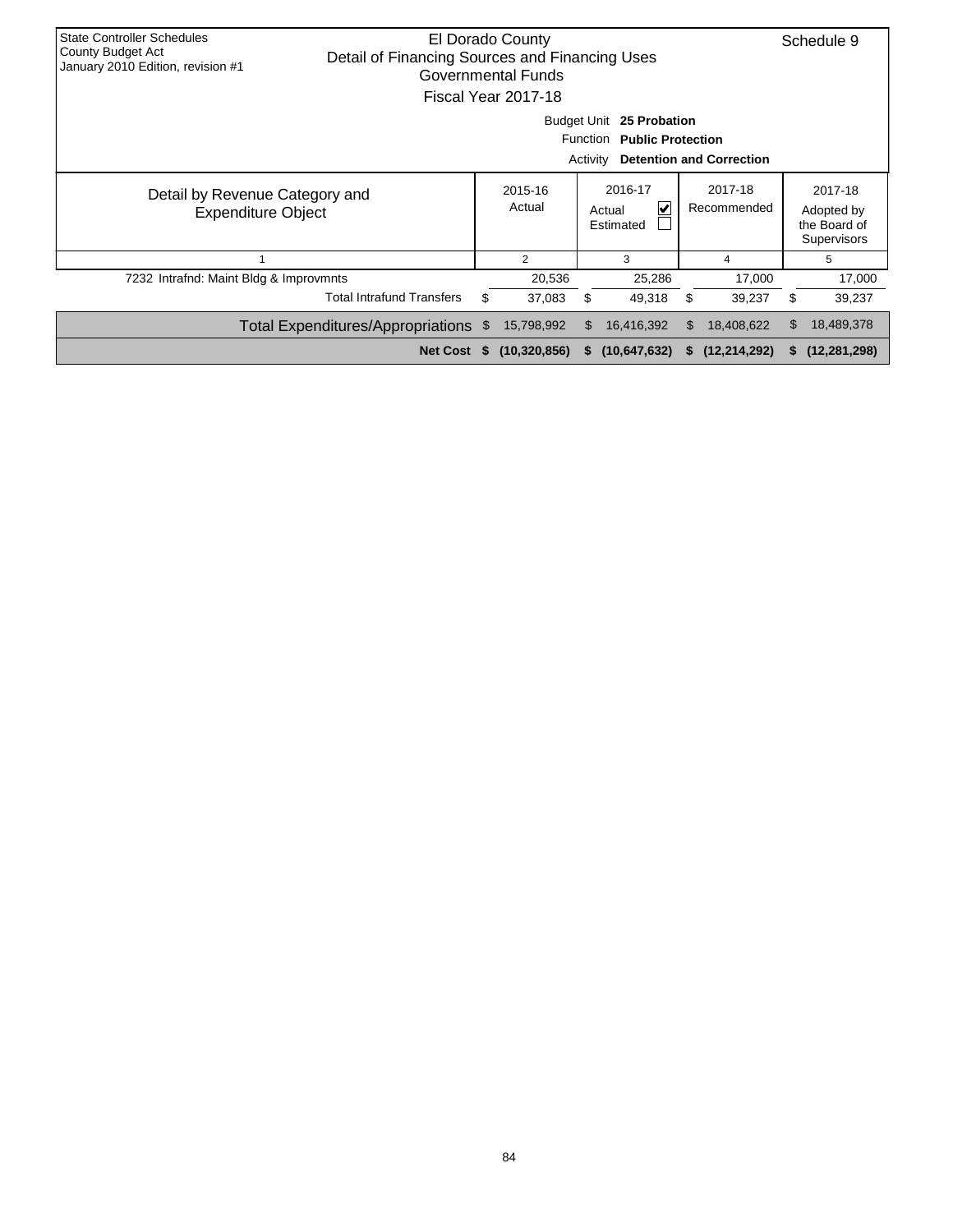| <b>State Controller Schedules</b><br>El Dorado County<br>Schedule 9<br>County Budget Act<br>Detail of Financing Sources and Financing Uses |    |                           |        |                                |    |                                          |                |                            |  |
|--------------------------------------------------------------------------------------------------------------------------------------------|----|---------------------------|--------|--------------------------------|----|------------------------------------------|----------------|----------------------------|--|
| January 2010 Edition, revision #1                                                                                                          |    | <b>Governmental Funds</b> |        |                                |    |                                          |                |                            |  |
|                                                                                                                                            |    | Fiscal Year 2017-18       |        |                                |    |                                          |                |                            |  |
|                                                                                                                                            |    |                           |        |                                |    | Budget Unit 26 Agricultural Commissioner |                |                            |  |
|                                                                                                                                            |    |                           |        | Function Public Protection     |    |                                          |                |                            |  |
|                                                                                                                                            |    |                           |        | Activity Protection Inspection |    |                                          |                |                            |  |
|                                                                                                                                            |    |                           |        |                                |    |                                          |                |                            |  |
| Detail by Revenue Category and                                                                                                             |    | 2015-16<br>Actual         |        | 2016-17<br>⊽                   |    | 2017-18<br>Recommended                   |                | 2017-18                    |  |
| <b>Expenditure Object</b>                                                                                                                  |    |                           | Actual | Estimated                      |    |                                          |                | Adopted by<br>the Board of |  |
|                                                                                                                                            |    |                           |        |                                |    |                                          |                | Supervisors                |  |
| $\mathbf{1}$                                                                                                                               |    | 2                         |        | 3                              |    | $\overline{4}$                           |                | 5                          |  |
| <b>Licenses, Permits and Franchises</b>                                                                                                    |    |                           |        |                                |    |                                          |                |                            |  |
| 0210 Business Licenses                                                                                                                     | \$ | 6,835                     | \$     | 6,815                          | \$ | 7,500                                    | \$             | 7,500                      |  |
| 0260 Other License and Permits                                                                                                             |    | 119,734                   |        | 112,807                        |    | 115,196                                  |                | 120,196                    |  |
| Total Licenses, Permits and Franchises                                                                                                     | \$ | 126,569                   | \$     | 119,622                        | \$ | 122,696                                  | \$             | 127,696                    |  |
|                                                                                                                                            |    |                           |        |                                |    |                                          |                |                            |  |
| Revenue from Use of Money and Property<br>0421 Rent - Equipment                                                                            | \$ | 60                        | \$     | 60                             | \$ | 300                                      | \$             | 300                        |  |
| Total Revenue from Use of Money and Property                                                                                               | \$ | 60                        | \$     | 60                             | \$ | 300                                      | \$             | 300                        |  |
| Intergovernmental Revenue - State                                                                                                          |    |                           |        |                                |    |                                          |                |                            |  |
| 0720 State - Agriculture                                                                                                                   | \$ | 132,701                   | \$     | 156,809                        | \$ | 168,157                                  | \$             | 168,157                    |  |
| 0722 State - Pesticide Use Enforcement                                                                                                     |    | 149,693                   |        | 155,575                        |    | 146,692                                  |                | 146,692                    |  |
| 0723 State - Seed Inspection                                                                                                               |    |                           |        | 200                            |    | 200                                      |                | 200                        |  |
| 0724 State - Nursery Inspection                                                                                                            |    |                           |        | 1,058                          |    | 500                                      |                | 500                        |  |
| 0727 State - Weights and Measures                                                                                                          |    | 5,327                     |        | 4,615                          |    | 6,460                                    |                | 6,460                      |  |
| 0728 State - Fruit and Vegetable Certificate                                                                                               |    | 1,220                     |        | 680                            |    | 200                                      |                | 200                        |  |
| 0729 State - Unclaimed Gas Tax Refund                                                                                                      |    | 288,816                   |        | 273,413                        |    | 287,165                                  |                | 287,165                    |  |
| Total Intergovernmental Revenue - State                                                                                                    | \$ | 577,757                   | \$     | 592,350                        | \$ | 609,374                                  | \$             | 609,374                    |  |
| Intergovernmental Revenue - Federal                                                                                                        |    |                           |        |                                |    |                                          |                |                            |  |
| 1100 Federal - Other                                                                                                                       | \$ | 109,616                   | \$     | 144,827                        | \$ | 35,517                                   | \$             | 35,517                     |  |
| Total Intergovernmental Revenue - Federal                                                                                                  | \$ | 109,616                   | \$     | 144,827                        | \$ | 35,517                                   | \$             | 35,517                     |  |
| <b>Revenue Other Governmental Agencies</b>                                                                                                 |    |                           |        |                                |    |                                          |                |                            |  |
| 1200 Other - Governmental Agencies                                                                                                         | \$ | 32,724                    | \$     | 17,171                         | \$ | 43,727                                   | \$             | 43,727                     |  |
| <b>Total Revenue Other Governmental Agencies</b>                                                                                           | \$ | 32,724                    | \$     | 17,171                         | \$ | 43,727                                   | \$             | 43,727                     |  |
| <b>Charges for Services</b>                                                                                                                |    |                           |        |                                |    |                                          |                |                            |  |
| 1480 Agricultural Services                                                                                                                 | \$ | 26,933                    | \$     | 16,724                         | \$ | 31,050                                   | \$             | 31,050                     |  |
| 1742 Miscellaneous Copy Fees                                                                                                               |    |                           |        |                                |    | 100                                      |                | 100                        |  |
| 1744 Miscellaneous Inspections or Services                                                                                                 |    | 1,200                     |        | 1,350                          |    | 2,000                                    |                | 2,000                      |  |
| 1800 Interfund Revenue                                                                                                                     |    | 541                       |        |                                |    | 543                                      |                | 543                        |  |
| <b>Total Charges for Services</b>                                                                                                          | \$ | 28,674                    | \$     | 18,074                         | \$ | 33,693                                   | \$             | 33,693                     |  |
| <b>Miscellaneous Revenues</b>                                                                                                              |    |                           |        |                                |    |                                          |                |                            |  |
| 1920 Other Sales                                                                                                                           | \$ | 171                       | \$     | 83                             | \$ | 200                                      | \$             | 200                        |  |
| 1940 Miscellaneous Revenue                                                                                                                 |    |                           |        | 40                             |    |                                          |                |                            |  |
| <b>Total Miscellaneous Revenues</b>                                                                                                        | \$ | 171                       | \$     | 123                            | \$ | 200                                      | \$             | 200                        |  |
| Total Revenue \$                                                                                                                           |    | 875,572                   | \$     | 892,228                        | \$ | 845,507                                  | $\mathfrak{S}$ | 850,507                    |  |
|                                                                                                                                            |    |                           |        |                                |    |                                          |                |                            |  |
| <b>Salaries and Employee Benefits</b>                                                                                                      |    |                           |        |                                |    |                                          |                |                            |  |
| 3000 Permanent Employees / Elected Officials                                                                                               | \$ | 662,647                   | \$     | 721,762 \$                     |    | 710,582                                  | \$             | 710,582                    |  |
| 3001 Temporary Employees                                                                                                                   |    | 107,042                   |        | 74,139                         |    | 84,059                                   |                | 84,059                     |  |
| 3002 Overtime                                                                                                                              |    | 5,533                     |        | 4,737                          |    | 5,000                                    |                | 5,000                      |  |
| 3004 Other Compensation                                                                                                                    |    | 8,017                     |        | 9,374                          |    | 7,235                                    |                | 7,235                      |  |
| 3020 Employer Share - Employee Retirement                                                                                                  |    | 148,906                   |        | 151,292                        |    | 159,616                                  |                | 159,616                    |  |
| 3022 Employer Share - Medi Care                                                                                                            |    | 11,034                    |        | 11,339                         |    | 11,523                                   |                | 11,523                     |  |
| 3040 Employer Share - Health Insurance                                                                                                     |    | 135,273                   |        | 157,305                        |    | 151,592                                  |                | 151,592                    |  |
| 3042 Employer Share - Long Term Disab Insurance                                                                                            |    | 1,044                     |        | 1,176                          |    | 1,776                                    |                | 1,776                      |  |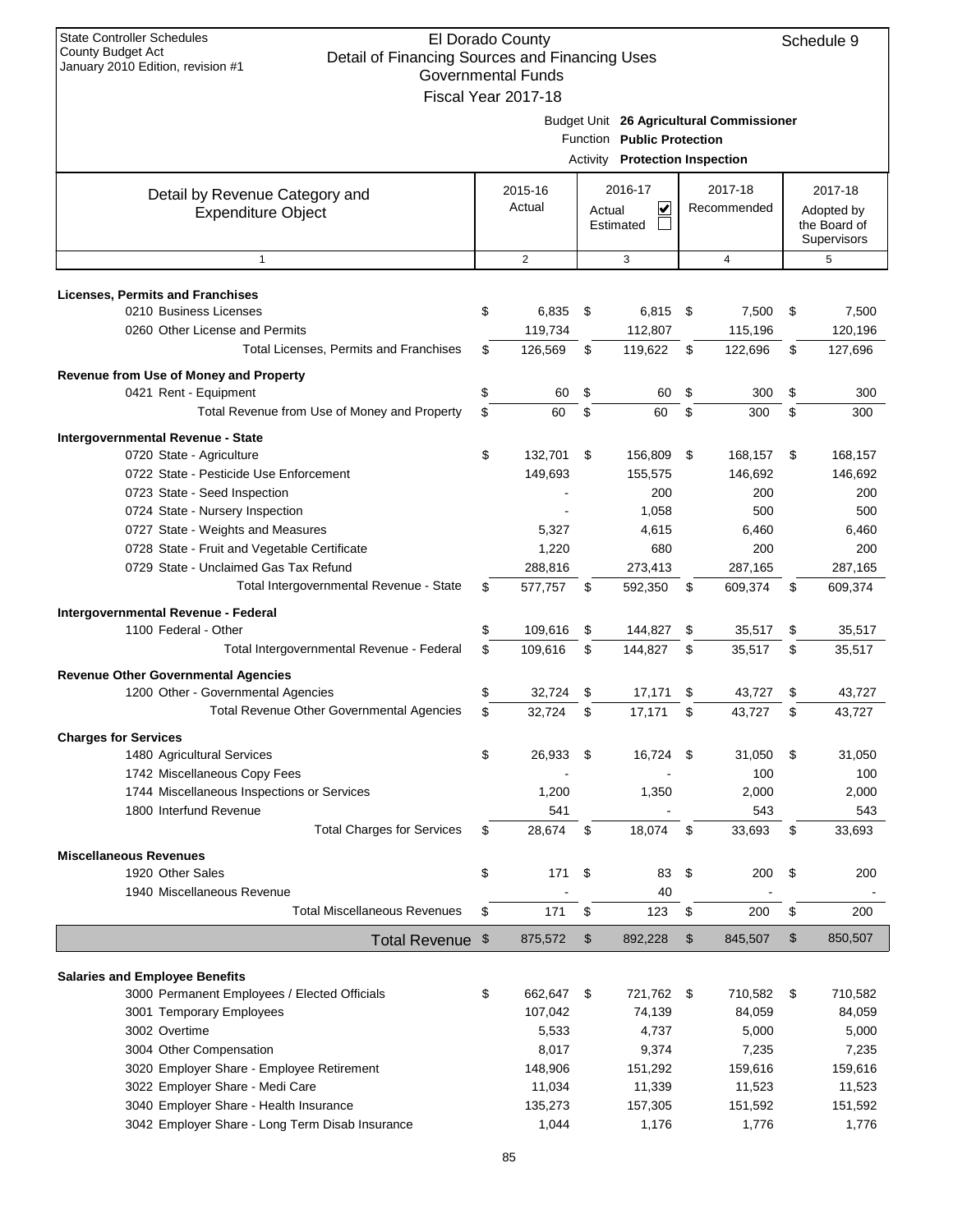| January 2010 Edition, revision #1             | <b>Governmental Funds</b> |                                   |                                          |                 |
|-----------------------------------------------|---------------------------|-----------------------------------|------------------------------------------|-----------------|
|                                               | Fiscal Year 2017-18       |                                   |                                          |                 |
|                                               |                           |                                   | Budget Unit 26 Agricultural Commissioner |                 |
|                                               |                           | Function Public Protection        |                                          |                 |
|                                               |                           | Activity Protection Inspection    |                                          |                 |
|                                               |                           |                                   |                                          |                 |
| Detail by Revenue Category and                | 2015-16                   | 2016-17                           | 2017-18                                  | 2017-18         |
| <b>Expenditure Object</b>                     | Actual                    | $\overline{\mathbf{v}}$<br>Actual | Recommended                              | Adopted by      |
|                                               |                           | Estimated                         |                                          | the Board of    |
|                                               |                           |                                   |                                          | Supervisors     |
| $\mathbf{1}$                                  | 2                         | 3                                 | 4                                        | 5               |
| 3043 Employer Share - Deferred Compensation   | 3,900                     | 4,012                             | 3,793                                    | 3,793           |
| 3046 Retiree Health - Defined Contributions   | 10,272                    | 10,522                            | 13,743                                   | 13,743          |
| 3060 Employer Share - Workers' Compensation   | 10,053                    | 13,997                            | 27,675                                   | 27,675          |
| 3080 Flexible Benefits                        | 473                       | 468                               | 12,000                                   | 12,000          |
| <b>Total Salaries and Employee Benefits</b>   | \$<br>1,104,195           | \$<br>1,160,122                   | \$<br>1,188,594                          | \$<br>1,188,594 |
| <b>Services and Supplies</b>                  |                           |                                   |                                          |                 |
| 4000 Agriculture                              | \$<br>2,452               | \$                                | \$<br>3,000                              | \$<br>3,000     |
| 4020 Clothing and Personal Supplies           | 578                       | 329                               | 500                                      | 500             |
| 4040 Telephone Company Vendor Payments        | 1,494                     | 1,321                             | 1,200                                    | 1,200           |
| 4041 Cnty Pass thru Telephone Chrges to Depts | 242                       | 231                               | 500                                      | 500             |
| 4060 Food and Food Products                   | 451                       |                                   |                                          |                 |
| 4080 Household Expense                        | 185                       | 372                               | 500                                      | 500             |
| 4100 Insurance - Premium                      | 5,257                     | 5,855                             | 4,562                                    | 4,562           |
| 4140 Maintenance - Equipment                  |                           |                                   | 500                                      | 500             |
| 4141 Maintenance - Office Equipment           |                           |                                   | 200                                      | 200             |
| 4144 Maintenance - Computer System Supplies   | 1,450                     | 1,450                             | 1,237                                    | 1,237           |
| 4160 Maintenance Vehicles - Service Contract  | 2,212                     | 2,690                             | 3,500                                    | 3,500           |
| 4161 Maintenance Vehicles - Parts/Direct Chrg | 994                       | 979                               | 500                                      | 500             |
| 4162 Maintenance Vehicles - Supplies          | 27                        |                                   | 100                                      | 100             |
| 4164 Maintenance Vehicles - Tires and Tubes   |                           |                                   | 1,000                                    | 1,000           |
| 4165 Maintenance Vehicles - Oil and Grease    |                           |                                   | 100                                      | 100             |
| 4180 Maintenance - Building and Improvements  |                           |                                   | 400                                      | 400             |
| 4220 Memberships                              | 3,575                     | 3,800                             | 4,620                                    | 4,620           |
| 4221 Memberships - Legislative Advocacy       | 13,000                    | 13,000                            | 13,000                                   | 13,000          |
| 4260 Office Expense                           | 2,431                     | 2,052                             | 3,500                                    | 3,500           |
| 4261 Postage                                  | 1,664                     | 1,797                             | 2,000                                    | 2,000           |
| 4262 Software                                 | $\overline{\phantom{a}}$  |                                   | 2,600                                    | 2,600           |
| 4263 Subscription / Newspaper / Journals      | 324                       | 217                               | 300                                      | 300             |
| 4264 Books / Manuals                          |                           |                                   | 300                                      | 300             |
| 4265 Law Books                                |                           | 45                                | 275                                      | 275             |
| 4266 Printing / Duplicating                   | 989                       | 509                               | 1,000                                    | 1,000           |
| 4300 Professional and Specialized Services    | 56,217                    | 70,363                            | 71,400                                   | 71,400          |
| 4324 Medical, Dental and Lab Services         | 1,246                     | 1,051                             | 1,323                                    | 1,323           |
|                                               |                           | 50                                |                                          | 400             |
| 4400 Publication and Legal Notices            | 56                        |                                   | 400                                      |                 |
| 4420 Rents and Leases - Equipment             | 5,196                     | 3,136                             | 4,500                                    | 4,500           |
| 4460 Small Tools and Instruments              | 1,437                     | 926                               | 1,500                                    | 1,500           |
| 4461 Minor Equipment                          | 378                       | 678                               | 2,000                                    | 2,000           |
| 4462 Minor Computer Equipment                 | 1,851                     | 3,437                             | 2,000                                    | 2,000           |
| 4465 Minor Vehicle Equipment                  | 756                       |                                   |                                          |                 |
| 4500 Special Departmental Expense             | 311                       | 352                               | 1,900                                    | 1,900           |
| 4503 Staff Development                        | 1,009                     | 863                               | 2,000                                    | 2,000           |
| 4529 Software License                         |                           |                                   | 3,300                                    | 3,300           |
| 4534 Ammunition                               | 70                        | 108                               | 500                                      | 500             |
| 4540 Staff Development                        | 75                        |                                   |                                          |                 |
| 4571 Road: Signs                              |                           |                                   | 600                                      | 600             |
| 4600 Transportation and Travel                | 616                       | 491                               | 1,700                                    | 1,700           |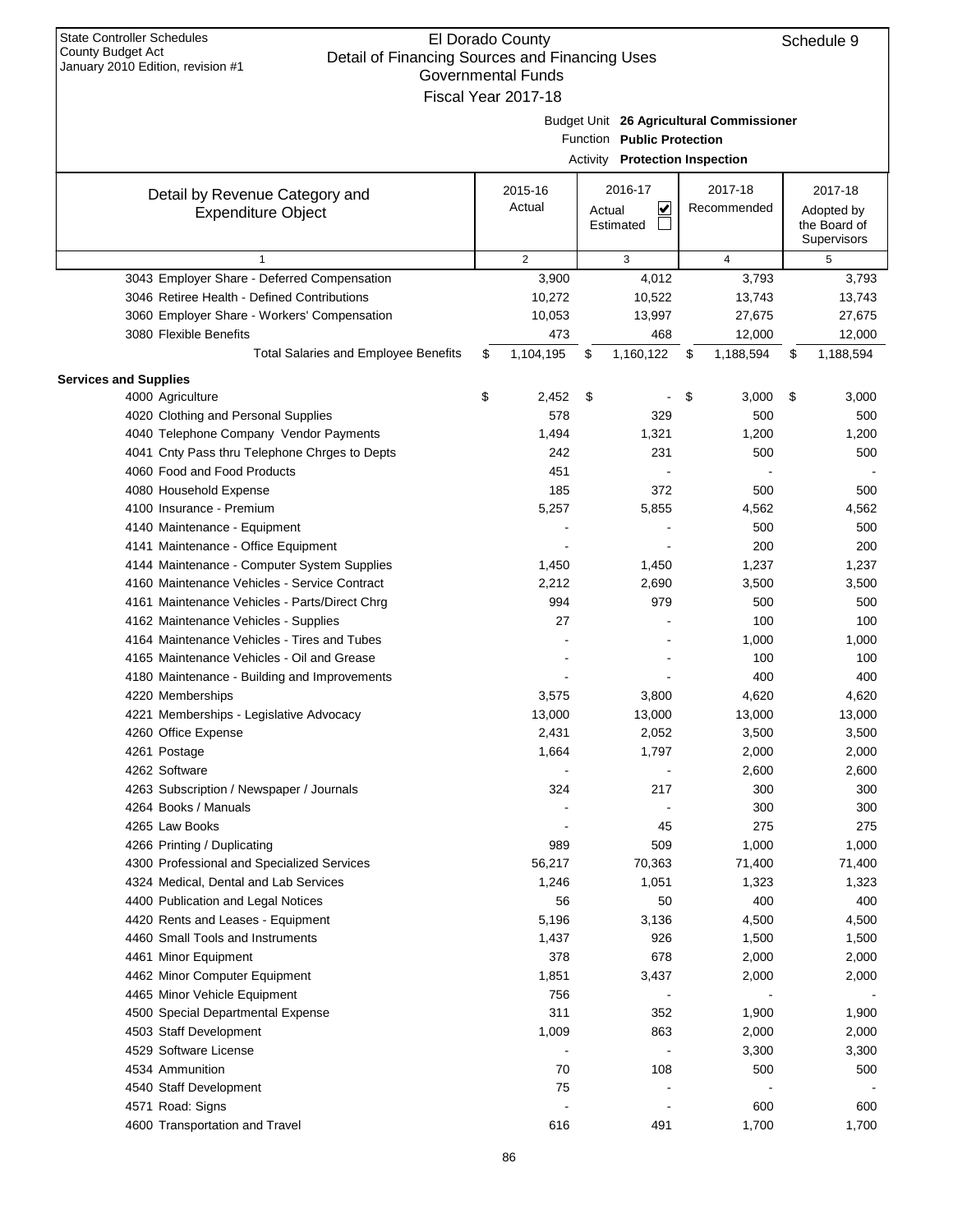| <b>State Controller Schedules</b><br>El Dorado County<br>Schedule 9<br><b>County Budget Act</b><br>Detail of Financing Sources and Financing Uses<br>January 2010 Edition, revision #1<br>Governmental Funds<br>Fiscal Year 2017-18 |    |                   |    |                                     |    |                        |    |                                                      |  |  |
|-------------------------------------------------------------------------------------------------------------------------------------------------------------------------------------------------------------------------------------|----|-------------------|----|-------------------------------------|----|------------------------|----|------------------------------------------------------|--|--|
| Budget Unit 26 Agricultural Commissioner<br>Function Public Protection<br><b>Activity Protection Inspection</b>                                                                                                                     |    |                   |    |                                     |    |                        |    |                                                      |  |  |
| Detail by Revenue Category and<br><b>Expenditure Object</b>                                                                                                                                                                         |    | 2015-16<br>Actual |    | 2016-17<br>V<br>Actual<br>Estimated |    | 2017-18<br>Recommended |    | 2017-18<br>Adopted by<br>the Board of<br>Supervisors |  |  |
| $\overline{2}$<br>$\overline{4}$<br>3<br>5<br>$\mathbf{1}$                                                                                                                                                                          |    |                   |    |                                     |    |                        |    |                                                      |  |  |
| 4602 Employee - Private Auto Mileage                                                                                                                                                                                                |    | 372               |    | 998                                 |    | 1,500                  |    | 1,500                                                |  |  |
| 4605 Vehicle - Rent or Lease                                                                                                                                                                                                        |    | 46.100            |    | 42.545                              |    | 47.000                 |    | 47.000                                               |  |  |
| 4606 Fuel Purchases                                                                                                                                                                                                                 |    | 19,158            |    | 16,568                              |    | 23,500                 |    | 23,500                                               |  |  |
| 4608 Hotel Accommodations                                                                                                                                                                                                           |    | 957               |    | 1,307                               |    | 1,000                  |    | 1,000                                                |  |  |
| <b>Total Services and Supplies</b>                                                                                                                                                                                                  | \$ | 173,132           | \$ | 177,519                             | \$ | 211,517                | \$ | 211,517                                              |  |  |
| <b>Other Charges</b>                                                                                                                                                                                                                |    |                   |    |                                     |    |                        |    |                                                      |  |  |
| 5300 Interfund Expenditures                                                                                                                                                                                                         | \$ | 1,560             | \$ | 961                                 | \$ | 1,250                  | \$ | 1,250                                                |  |  |
| <b>Total Other Charges</b>                                                                                                                                                                                                          | \$ | 1,560             | \$ | 961                                 | \$ | 1,250                  | \$ | 1,250                                                |  |  |
| <b>Intrafund Transfers</b>                                                                                                                                                                                                          |    |                   |    |                                     |    |                        |    |                                                      |  |  |
| 7200 Intrafund Transfers                                                                                                                                                                                                            | \$ | 25                | \$ | 25                                  | \$ | 500                    | \$ | 500                                                  |  |  |
| 7223 Intrafnd: Mail Service                                                                                                                                                                                                         |    | 3,021             |    | 3.000                               |    | 2,995                  |    | 2.995                                                |  |  |
| 7224 Intrafnd: Stores Support                                                                                                                                                                                                       |    | 287               |    | 117                                 |    | 70                     |    | 70                                                   |  |  |
| 7231 Intrafnd: IS Programming Support                                                                                                                                                                                               |    |                   |    | 24                                  |    |                        |    |                                                      |  |  |
| <b>Total Intrafund Transfers</b>                                                                                                                                                                                                    | \$ | 3,333             | \$ | 3,166                               | \$ | 3,565                  | \$ | 3,565                                                |  |  |
| Total Expenditures/Appropriations \$                                                                                                                                                                                                |    | 1,282,220         | \$ | 1,341,768                           | \$ | 1,404,926              | \$ | 1,404,926                                            |  |  |
| Net Cost \$                                                                                                                                                                                                                         |    | (406, 648)        | \$ | (449, 540)                          | \$ | (559, 419)             | \$ | (554, 419)                                           |  |  |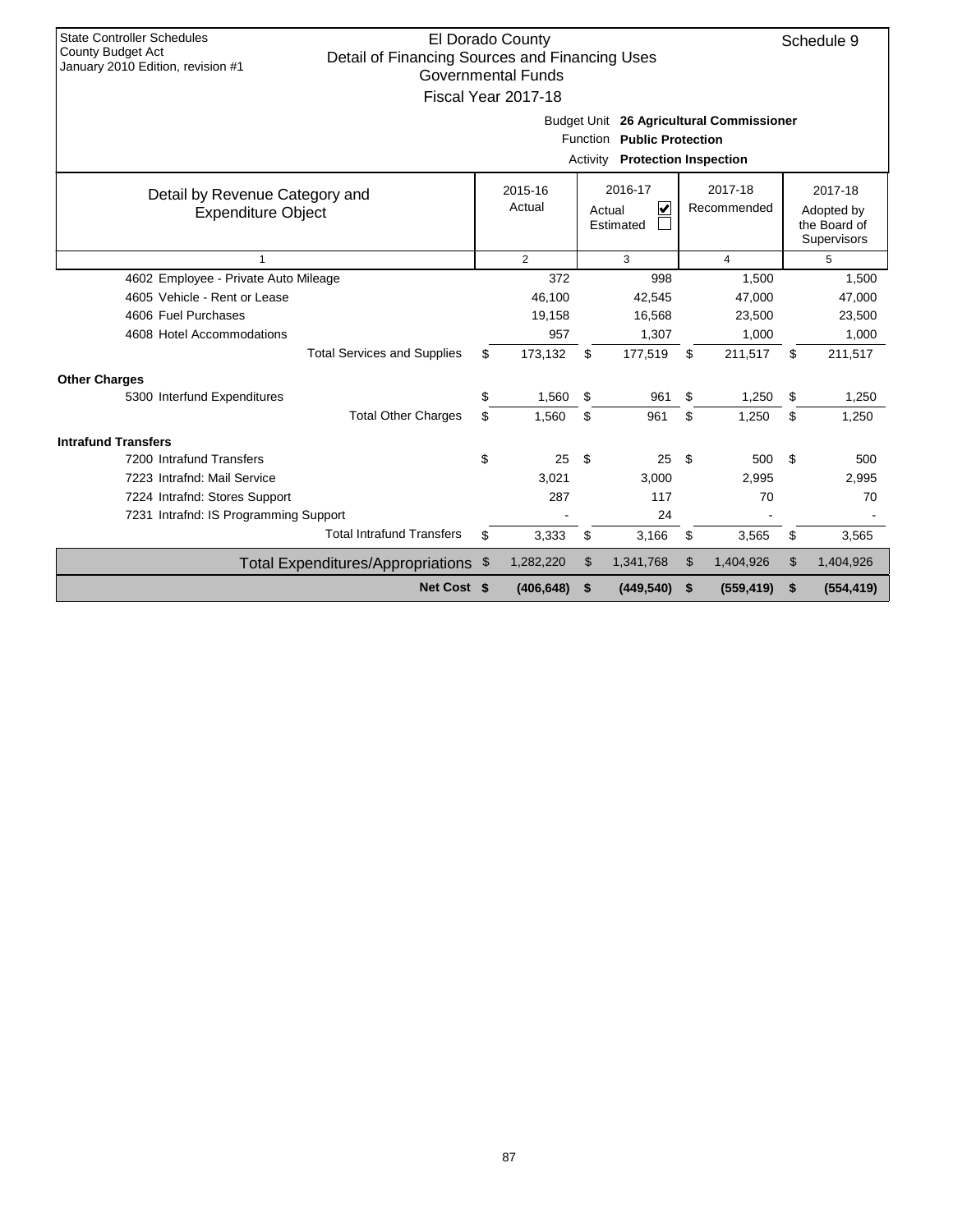| <b>State Controller Schedules</b><br>El Dorado County<br>Schedule 9<br><b>County Budget Act</b><br>Detail of Financing Sources and Financing Uses<br>January 2010 Edition, revision #1<br><b>Governmental Funds</b> |                                                   |                     |    |                                                                                                 |      |                |                                           |           |  |  |
|---------------------------------------------------------------------------------------------------------------------------------------------------------------------------------------------------------------------|---------------------------------------------------|---------------------|----|-------------------------------------------------------------------------------------------------|------|----------------|-------------------------------------------|-----------|--|--|
|                                                                                                                                                                                                                     |                                                   | Fiscal Year 2017-18 |    |                                                                                                 |      |                |                                           |           |  |  |
|                                                                                                                                                                                                                     |                                                   |                     |    | Budget Unit 28 Recorder/Clerk<br>Function Public Protection<br><b>Activity Other Protection</b> |      |                |                                           |           |  |  |
| Detail by Revenue Category and                                                                                                                                                                                      |                                                   | 2015-16             |    | 2016-17                                                                                         |      | 2017-18        |                                           | 2017-18   |  |  |
| <b>Expenditure Object</b>                                                                                                                                                                                           | Actual<br>V<br>Recommended<br>Actual<br>Estimated |                     |    |                                                                                                 |      |                | Adopted by<br>the Board of<br>Supervisors |           |  |  |
| $\mathbf{1}$                                                                                                                                                                                                        |                                                   | 2                   |    | 3                                                                                               |      | $\overline{4}$ |                                           | 5         |  |  |
| <b>Licenses, Permits and Franchises</b>                                                                                                                                                                             |                                                   |                     |    |                                                                                                 |      |                |                                           |           |  |  |
| 0261 Marriage License                                                                                                                                                                                               | \$                                                | 88,329              | \$ | 89,845                                                                                          | \$   | 79,000         | \$                                        | 79,000    |  |  |
| Total Licenses, Permits and Franchises                                                                                                                                                                              | \$                                                | 88,329              | \$ | 89,845                                                                                          | \$   | 79,000         | \$                                        | 79,000    |  |  |
| Intergovernmental Revenue - State                                                                                                                                                                                   |                                                   |                     |    |                                                                                                 |      |                |                                           |           |  |  |
| 0881 State - Mandated Reimbursements                                                                                                                                                                                | \$                                                | 7,428               | \$ | 8,121                                                                                           | \$   | 3,000          | \$                                        | 3,000     |  |  |
| Total Intergovernmental Revenue - State                                                                                                                                                                             | \$                                                | 7,428               | \$ | 8,121                                                                                           | \$   | 3,000          | \$                                        | 3,000     |  |  |
|                                                                                                                                                                                                                     |                                                   |                     |    |                                                                                                 |      |                |                                           |           |  |  |
| Intergovernmental Revenue - Federal<br>1100 Federal - Other                                                                                                                                                         | \$                                                | 137,260             | \$ | 242                                                                                             | \$   |                | \$                                        |           |  |  |
| 1125 Federal - HAVA                                                                                                                                                                                                 |                                                   | 39,980              |    | 7,424                                                                                           |      | 235,012        |                                           | 235,012   |  |  |
| 1126 Federal - HAVA (Sec 261)                                                                                                                                                                                       |                                                   | 10,110              |    | (54)                                                                                            |      |                |                                           |           |  |  |
| Total Intergovernmental Revenue - Federal                                                                                                                                                                           | \$                                                | 187,350             | \$ | 7,611                                                                                           | \$   | 235,012        | \$                                        | 235,012   |  |  |
| <b>Charges for Services</b>                                                                                                                                                                                         |                                                   |                     |    |                                                                                                 |      |                |                                           |           |  |  |
| 1360 Election Services                                                                                                                                                                                              | \$                                                | 101,613 \$          |    | 482,583                                                                                         | - \$ | 120,000        | \$                                        | 120,000   |  |  |
| 1361 Candidate Filing Fee                                                                                                                                                                                           |                                                   | 42,562              |    |                                                                                                 |      | 20,000         |                                           | 20,000    |  |  |
| 1600 Recording Fees                                                                                                                                                                                                 |                                                   | 731,416             |    | 778,579                                                                                         |      | 736,000        |                                           | 736,000   |  |  |
| 1604 Recording Fees CD Reproduction                                                                                                                                                                                 |                                                   | 8,580               |    | 13,340                                                                                          |      | 9,000          |                                           | 9,000     |  |  |
| <b>Total Charges for Services</b>                                                                                                                                                                                   | \$                                                | 884,170             | S  | 1,274,502                                                                                       | S    | 885,000        | \$                                        | 885,000   |  |  |
| <b>Miscellaneous Revenues</b>                                                                                                                                                                                       |                                                   |                     |    |                                                                                                 |      |                |                                           |           |  |  |
| 1940 Miscellaneous Revenue                                                                                                                                                                                          | \$                                                | 279,941             | \$ | 286,382                                                                                         | \$   | 260,000        | \$                                        | 260,000   |  |  |
| <b>Total Miscellaneous Revenues</b>                                                                                                                                                                                 | \$                                                | 279,941             | \$ | 286,382                                                                                         | \$   | 260,000        | \$                                        | 260,000   |  |  |
| <b>Other Financing Sources</b>                                                                                                                                                                                      |                                                   |                     |    |                                                                                                 |      |                |                                           |           |  |  |
| 2020 Operating Transfers In                                                                                                                                                                                         | \$                                                | 42,250              | \$ | 42,297                                                                                          | \$   | 65,000         | \$                                        | 65,000    |  |  |
| 2028 Operating Transfers In: Computer Recording                                                                                                                                                                     |                                                   | 270,000             |    | 200,000                                                                                         |      | 200,000        |                                           | 200,000   |  |  |
| 2029 Operating Transfers In: Micrographics                                                                                                                                                                          |                                                   | 190,389             |    | 182,863                                                                                         |      | 290,000        |                                           | 290,000   |  |  |
| 2030 Operating Transfers In: Vital Statistics                                                                                                                                                                       |                                                   | 25,000              |    | 25,000                                                                                          |      | 30,000         |                                           | 30,000    |  |  |
| 2031 Operating Transfers In: License Notary                                                                                                                                                                         |                                                   | 1,000               |    | 1,000                                                                                           |      | 1,000          |                                           | 1,000     |  |  |
| <b>Total Other Financing Sources</b>                                                                                                                                                                                | \$                                                | 528,639             | \$ | 451,160                                                                                         | \$   | 586,000        | \$                                        | 586,000   |  |  |
| Total Revenue \$                                                                                                                                                                                                    |                                                   | 1,975,856           | \$ | 2,117,621                                                                                       | \$   | 2,048,012      | \$                                        | 2,048,012 |  |  |
| <b>Salaries and Employee Benefits</b>                                                                                                                                                                               |                                                   |                     |    |                                                                                                 |      |                |                                           |           |  |  |
| 3000 Permanent Employees / Elected Officials                                                                                                                                                                        | \$                                                | 1,359,091           | \$ | 1,346,499                                                                                       | \$   | 1,329,328      | \$                                        | 1,329,328 |  |  |
| 3001 Temporary Employees                                                                                                                                                                                            |                                                   | 86,747              |    | 88,093                                                                                          |      | 84,000         |                                           | 84,000    |  |  |
| 3002 Overtime                                                                                                                                                                                                       |                                                   | 9,358               |    | 8,791                                                                                           |      | 9,000          |                                           | 9,000     |  |  |
| 3004 Other Compensation                                                                                                                                                                                             |                                                   | 2,881               |    | 10,529                                                                                          |      | 13,197         |                                           | 13,197    |  |  |
| 3005 Tahoe Differential                                                                                                                                                                                             |                                                   | 4,837               |    | 4,818                                                                                           |      | 4,800          |                                           | 4,800     |  |  |
| 3020 Employer Share - Employee Retirement                                                                                                                                                                           |                                                   | 286,800             |    | 289,051                                                                                         |      | 322,433        |                                           | 322,433   |  |  |
| 3022 Employer Share - Medi Care                                                                                                                                                                                     |                                                   | 18,808              |    | 18,881                                                                                          |      | 18,013         |                                           | 18,013    |  |  |
| 3040 Employer Share - Health Insurance                                                                                                                                                                              |                                                   | 378,766             |    | 349,381                                                                                         |      | 371,249        |                                           | 371,249   |  |  |
| 3042 Employer Share - Long Term Disab Insurance                                                                                                                                                                     |                                                   | 2,149               |    | 2,197                                                                                           |      | 3,321          |                                           | 3,321     |  |  |
| 3043 Employer Share - Deferred Compensation                                                                                                                                                                         |                                                   | 9,038               |    | 8,975                                                                                           |      | 8,774          |                                           | 8,774     |  |  |
| 3046 Retiree Health - Defined Contributions                                                                                                                                                                         |                                                   | 24,140              |    | 24,726                                                                                          |      | 26,913         |                                           | 26,913    |  |  |
| 3060 Employer Share - Workers' Compensation<br>3080 Flexible Benefits                                                                                                                                               |                                                   | 11,617              |    | 16,654                                                                                          |      | 24,980         |                                           | 24,980    |  |  |
|                                                                                                                                                                                                                     |                                                   | 1,756               |    | 1,647                                                                                           |      | 10,764         |                                           | 10,764    |  |  |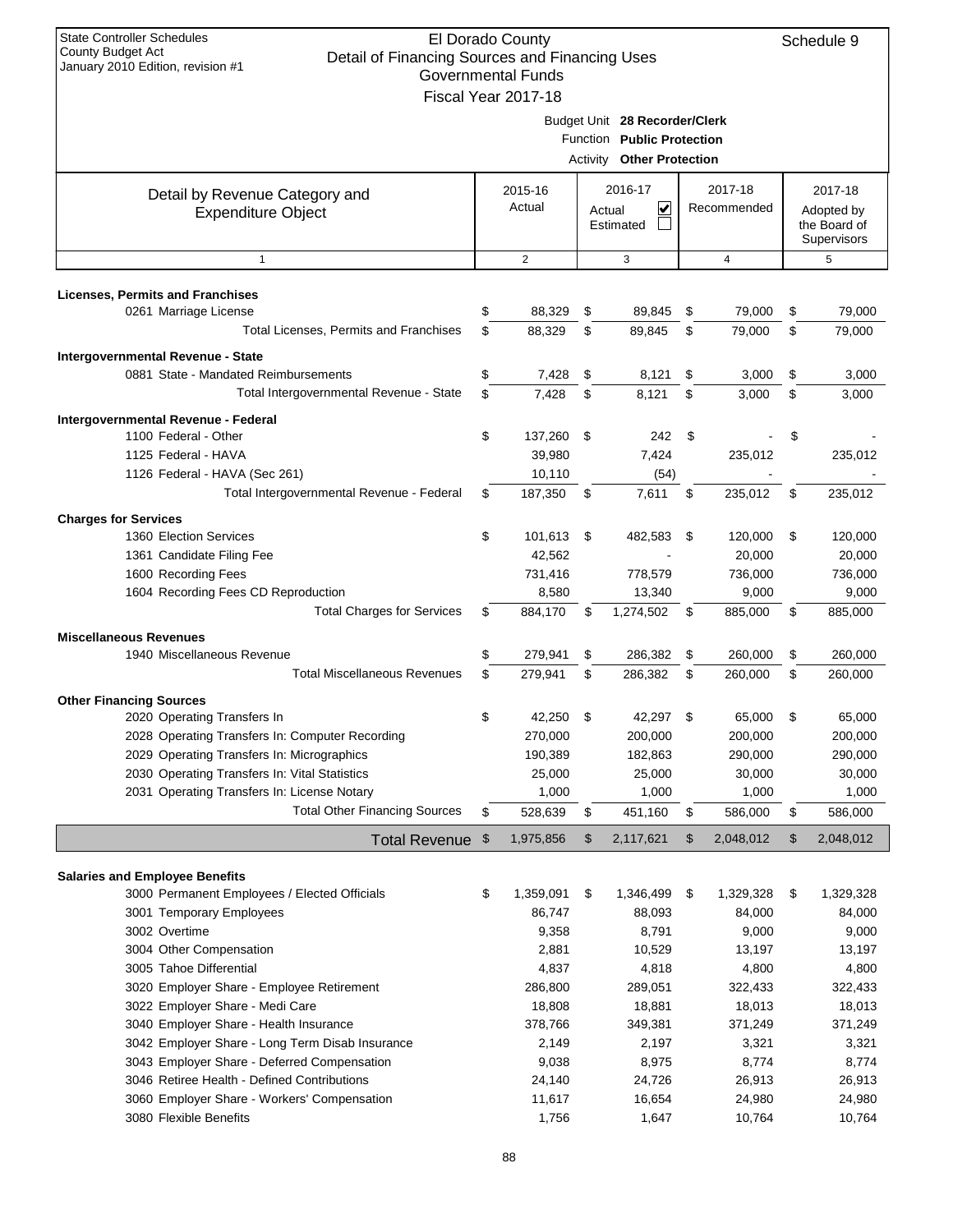| <b>State Controller Schedules</b><br>El Dorado County<br>Schedule 9<br>County Budget Act<br>Detail of Financing Sources and Financing Uses<br>January 2010 Edition, revision #1<br><b>Governmental Funds</b><br>Fiscal Year 2017-18 |    |                   |    |                                                                                                 |    |                        |    |                                                      |  |
|-------------------------------------------------------------------------------------------------------------------------------------------------------------------------------------------------------------------------------------|----|-------------------|----|-------------------------------------------------------------------------------------------------|----|------------------------|----|------------------------------------------------------|--|
|                                                                                                                                                                                                                                     |    |                   |    | Budget Unit 28 Recorder/Clerk<br>Function Public Protection<br><b>Activity Other Protection</b> |    |                        |    |                                                      |  |
| Detail by Revenue Category and<br><b>Expenditure Object</b>                                                                                                                                                                         |    | 2015-16<br>Actual |    | 2016-17<br>⊻<br>Actual<br>Estimated                                                             |    | 2017-18<br>Recommended |    | 2017-18<br>Adopted by<br>the Board of<br>Supervisors |  |
| $\mathbf{1}$                                                                                                                                                                                                                        |    | 2                 |    | 3                                                                                               |    | 4                      |    | 5                                                    |  |
| <b>Total Salaries and Employee Benefits</b>                                                                                                                                                                                         | \$ | 2,195,988         | \$ | 2,170,244                                                                                       | \$ | 2,226,772              | \$ | 2,226,772                                            |  |
| <b>Services and Supplies</b>                                                                                                                                                                                                        |    |                   |    |                                                                                                 |    |                        |    |                                                      |  |
| 4040 Telephone Company Vendor Payments                                                                                                                                                                                              | \$ | 456               | \$ | 483                                                                                             | \$ | 780                    | \$ | 780                                                  |  |
| 4041 Cnty Pass thru Telephone Chrges to Depts                                                                                                                                                                                       |    | 1,821             |    | 1,778                                                                                           |    | 1,995                  |    | 1,995                                                |  |
| 4080 Household Expense                                                                                                                                                                                                              |    | 250               |    | 555                                                                                             |    | 400                    |    | 400                                                  |  |
| 4100 Insurance - Premium                                                                                                                                                                                                            |    | 9,506             |    | 11,257                                                                                          |    | 9,998                  |    | 9,998                                                |  |
| 4140 Maintenance - Equipment                                                                                                                                                                                                        |    | 16,230            |    | 5,946                                                                                           |    | 6,500                  |    | 6,500                                                |  |
| 4141 Maintenance - Office Equipment                                                                                                                                                                                                 |    | 946               |    |                                                                                                 |    | 2,500                  |    | 2,500                                                |  |
| 4143 Maintenance - Service Contracts                                                                                                                                                                                                |    |                   |    |                                                                                                 |    | 2,000                  |    | 2,000                                                |  |
| 4144 Maintenance - Computer System Supplies                                                                                                                                                                                         |    | 82,025            |    | 98,683                                                                                          |    | 125,000                |    | 125,000                                              |  |
| 4145 Maintenance - Equipment Parts                                                                                                                                                                                                  |    | 77                |    |                                                                                                 |    |                        |    |                                                      |  |
| 4221 Memberships - Legislative Advocacy                                                                                                                                                                                             |    | 2,450             |    | 2,450                                                                                           |    | 2,600                  |    | 2,600                                                |  |
| 4260 Office Expense                                                                                                                                                                                                                 |    | 22,137            |    | 15,423                                                                                          |    | 21,000                 |    | 21,000                                               |  |
| 4261 Postage                                                                                                                                                                                                                        |    | 66,544            |    | 50,757                                                                                          |    | 70,000                 |    | 70,000                                               |  |
| 4262 Software                                                                                                                                                                                                                       |    | 325               |    |                                                                                                 |    | 300                    |    | 300                                                  |  |
| 4263 Subscription / Newspaper / Journals                                                                                                                                                                                            |    | 2,108             |    | 520                                                                                             |    | 650                    |    | 650                                                  |  |
| 4264 Books / Manuals                                                                                                                                                                                                                |    | 300               |    | 427                                                                                             |    | 500                    |    | 500                                                  |  |
| 4265 Law Books                                                                                                                                                                                                                      |    | 591               |    | 590                                                                                             |    | 595                    |    | 595                                                  |  |
| 4266 Printing / Duplicating                                                                                                                                                                                                         |    | 1,946             |    | 24,440                                                                                          |    | 3,000                  |    | 3,000                                                |  |
| 4300 Professional and Specialized Services                                                                                                                                                                                          |    | 199,466           |    | 82,112                                                                                          |    | 100,430                |    | 100,430                                              |  |
| 4307 Microfilm Services                                                                                                                                                                                                             |    | 334               |    |                                                                                                 |    | 250                    |    | 250                                                  |  |
| 4400 Publication and Legal Notices                                                                                                                                                                                                  |    | 3,083             |    | 2,356                                                                                           |    | 2,500                  |    | 2,500                                                |  |
| 4420 Rents and Leases - Equipment                                                                                                                                                                                                   |    | 10,189            |    | 12,283                                                                                          |    | 15,700                 |    | 15,700                                               |  |
| 4440 Rent & Lease - Building/Improvements                                                                                                                                                                                           |    | 960               |    | 900                                                                                             |    | 1,050                  |    | 1,050                                                |  |
| 4460 Small Tools and Instruments                                                                                                                                                                                                    |    |                   |    |                                                                                                 |    | 100                    |    | 100                                                  |  |
| 4461 Minor Equipment                                                                                                                                                                                                                |    | 577               |    | 764                                                                                             |    | 500                    |    | 500                                                  |  |
| 4462 Minor Computer Equipment                                                                                                                                                                                                       |    | 6,529             |    | 3,463                                                                                           |    | 9,000                  |    | 9,000                                                |  |
| 4500 Special Departmental Expense                                                                                                                                                                                                   |    | 129,905           |    | 78,068                                                                                          |    | 365,050                |    | 365,050                                              |  |
| 4501 Special Projects                                                                                                                                                                                                               |    | 435               |    |                                                                                                 |    |                        |    |                                                      |  |
| 4503 Staff Development                                                                                                                                                                                                              |    | 3,090             |    | 3,365                                                                                           |    | 4,650                  |    | 4,650                                                |  |
| 4511 Elections Outreach                                                                                                                                                                                                             |    |                   |    |                                                                                                 |    | 500                    |    | 500                                                  |  |
| 4529 Software License                                                                                                                                                                                                               |    | 7,125             |    | 45,178                                                                                          |    |                        |    |                                                      |  |
| 4531 Precinct Board Compensation                                                                                                                                                                                                    |    | 45,118            |    | 50,733                                                                                          |    | 50,000                 |    | 50,000                                               |  |
| 4600 Transportation and Travel                                                                                                                                                                                                      |    | 742               |    | 369                                                                                             |    | 1,750                  |    | 1,750                                                |  |
| 4602 Employee - Private Auto Mileage                                                                                                                                                                                                |    | 2,301             |    | 1,976                                                                                           |    | 2,750                  |    | 2,750                                                |  |
| 4605 Vehicle - Rent or Lease                                                                                                                                                                                                        |    | 1,847             |    | 1,878                                                                                           |    | 1,900                  |    | 1,900                                                |  |
| 4606 Fuel Purchases                                                                                                                                                                                                                 |    | 526               |    | 424                                                                                             |    | 1,100                  |    | 1,100                                                |  |
| 4608 Hotel Accommodations                                                                                                                                                                                                           |    | 1,721             |    | 2,315                                                                                           |    | 3,700                  |    | 3,700                                                |  |
| <b>Total Services and Supplies</b>                                                                                                                                                                                                  | \$ | 621,659           | \$ | 499,491                                                                                         | \$ | 808,748                | \$ | 808,748                                              |  |
| <b>Fixed Assets</b>                                                                                                                                                                                                                 |    |                   |    |                                                                                                 |    |                        |    |                                                      |  |
| 6042 Fixed Assets - Computer Sys Equipment                                                                                                                                                                                          | \$ |                   | \$ |                                                                                                 |    | 14,547                 | \$ | 14,547                                               |  |
| <b>Total Fixed Assets</b>                                                                                                                                                                                                           | \$ |                   | \$ |                                                                                                 | \$ | 14,547                 | \$ | 14,547                                               |  |
| <b>Other Financing Uses</b>                                                                                                                                                                                                         |    |                   |    |                                                                                                 |    |                        |    |                                                      |  |
| 7000 Operating Transfers Out                                                                                                                                                                                                        | \$ |                   | \$ | 15,366                                                                                          | \$ |                        | \$ |                                                      |  |
| <b>Total Other Financing Uses</b>                                                                                                                                                                                                   | \$ |                   | \$ | 15,366                                                                                          | \$ |                        | \$ |                                                      |  |